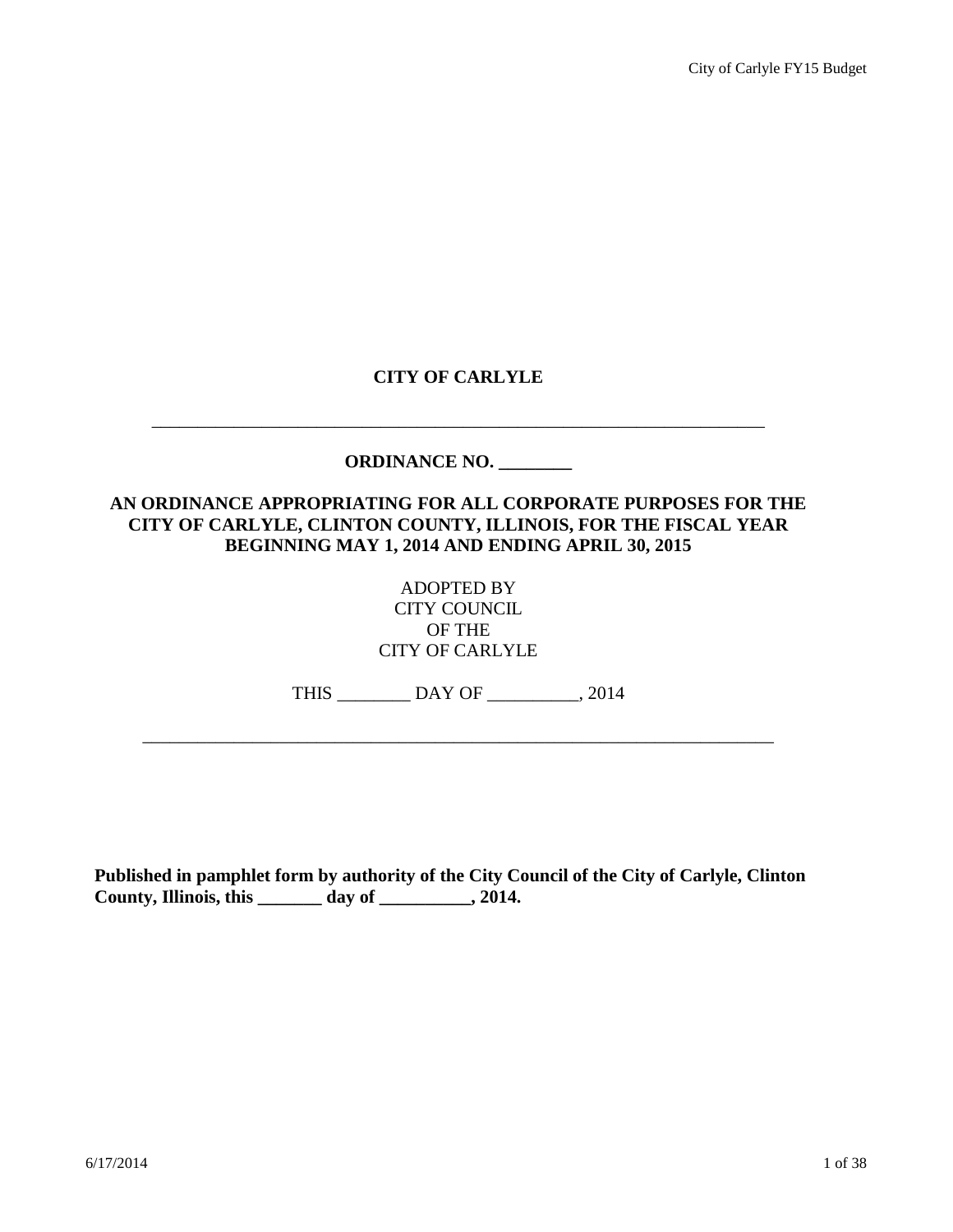**STATE OF ILLINOIS ) ) SS COUNTY OF CLINTON )**

# **CERTIFICATE OF PUBLICATION IN PAMPHLET FORM**

 **I, Janine Ehlers, certify that I am the duly elected and acting municipal clerk of the City of Carlyle, Clinton County, Illinois.**

 **I further certify that on the \_\_\_\_\_\_\_ day of \_\_\_\_\_\_\_\_\_\_, 2014, the Corporate Authorities of such municipality passed and approved Ordinance No. \_\_\_\_ entitled AN ORDINANCE APPROPRIATING FOR ALL CORPORATE PURPOSES FOR THE CITY OF CARLYLE, CLINTON COUNTY, ILLINOIS FOR THE FISCAL YEAR BEGINNING MAY 1, 2014 AND ENDING APRIL 30, 2015, provided by its term that is should be published in pamphlet form.**

 **The pamphlet form of Ordinance No. \_\_\_\_\_ including the Ordinance and a cover sheet thereof was prepared, and a copy of such Ordinance was posted in the City Hall, commencing on \_\_\_\_\_\_\_\_\_\_\_, 2014, and continuing for at least ten days thereafter. Copies of such Ordinance were also available for public inspection upon request in the Office of the City Clerk.**

**Dated at Carlyle, Illinois, this \_\_\_\_\_\_\_ day of ,** 2014.

 **\_\_\_\_\_\_\_\_\_\_\_\_\_\_\_\_\_\_\_\_\_\_\_\_\_\_\_\_\_\_\_\_\_\_\_\_\_\_\_\_**

 **Janine Ehlers, City Clerk**

# **APPROPRIATION ORDINANCE**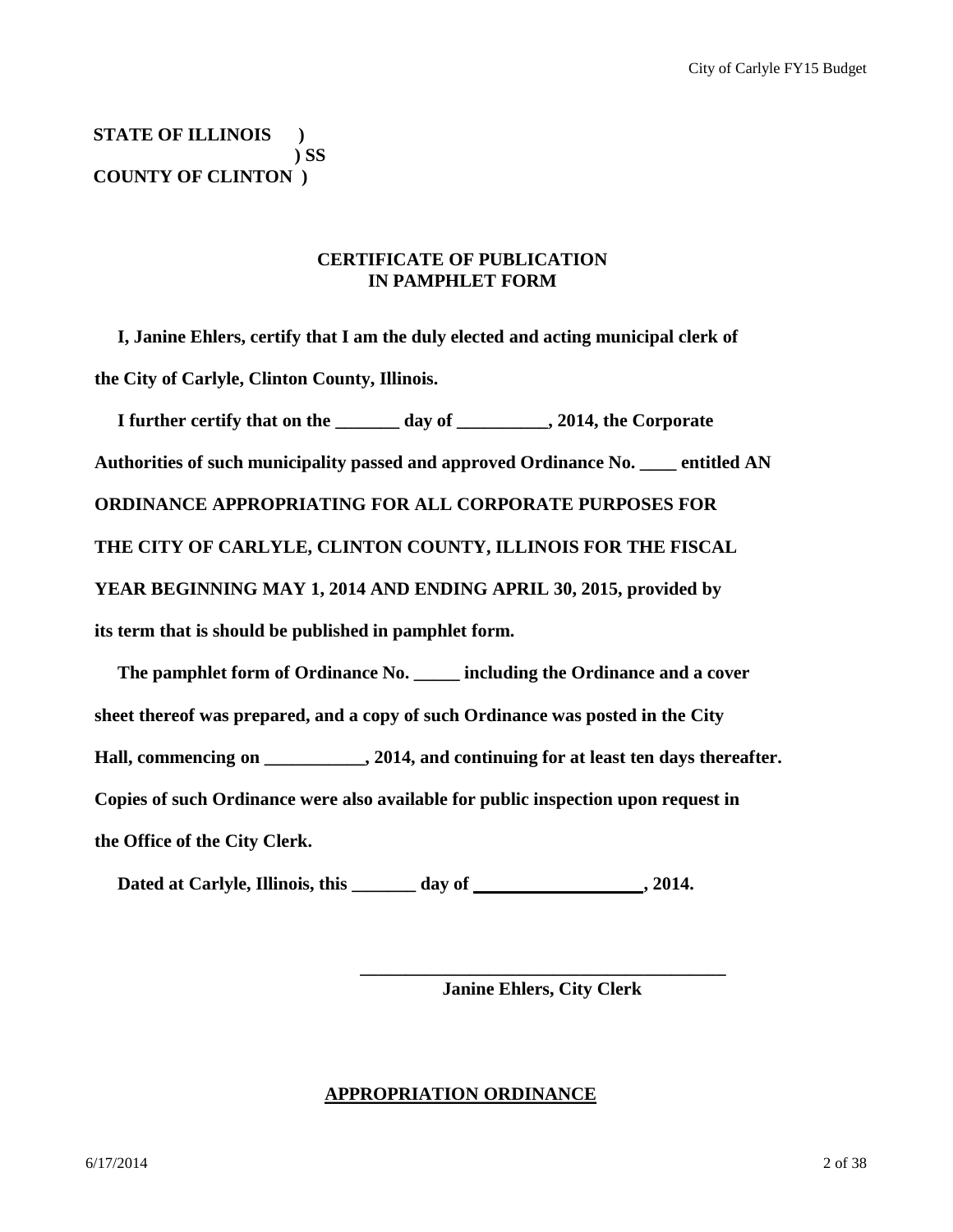# **CITY OF CARLYLE**

# **ORDINANCE NO. \_\_\_\_\_\_\_**

An Ordinance appropriating for all corporate purposes for the City of Carlyle, Clinton County, Illinois, for the fiscal year beginning May 1, 2014 and ending April 30, 2015.

BE IT ORDAINED by the City Council of the City of Carlyle, Clinton County, Illinois:

SECTION 1: That the amount hereinafter set forth, or so much thereof as may be authorized by law, and as may be needed or deemed necessary to defray all expenses and liabilities of the municipality be and the same are hereby appropriated for the corporate purposes of the City of Carlyle, Clinton County, Illinois, as hereinafter specified for the fiscal year beginning May 1, 2014 and ending April 30, 2015.

SECTION 2: That the appropriation herein made for any purpose shall be regarded as the maximum amounts to be expended under the respective appropriation accounts and shall not be construed as a commitment, agreement, obligation, or liability of the City of Carlyle, and such appropriation being subject to further approval as to expenditure thereof by the City Council.

SECTION 3: That the amount appropriated for each object and purpose shall be as follows: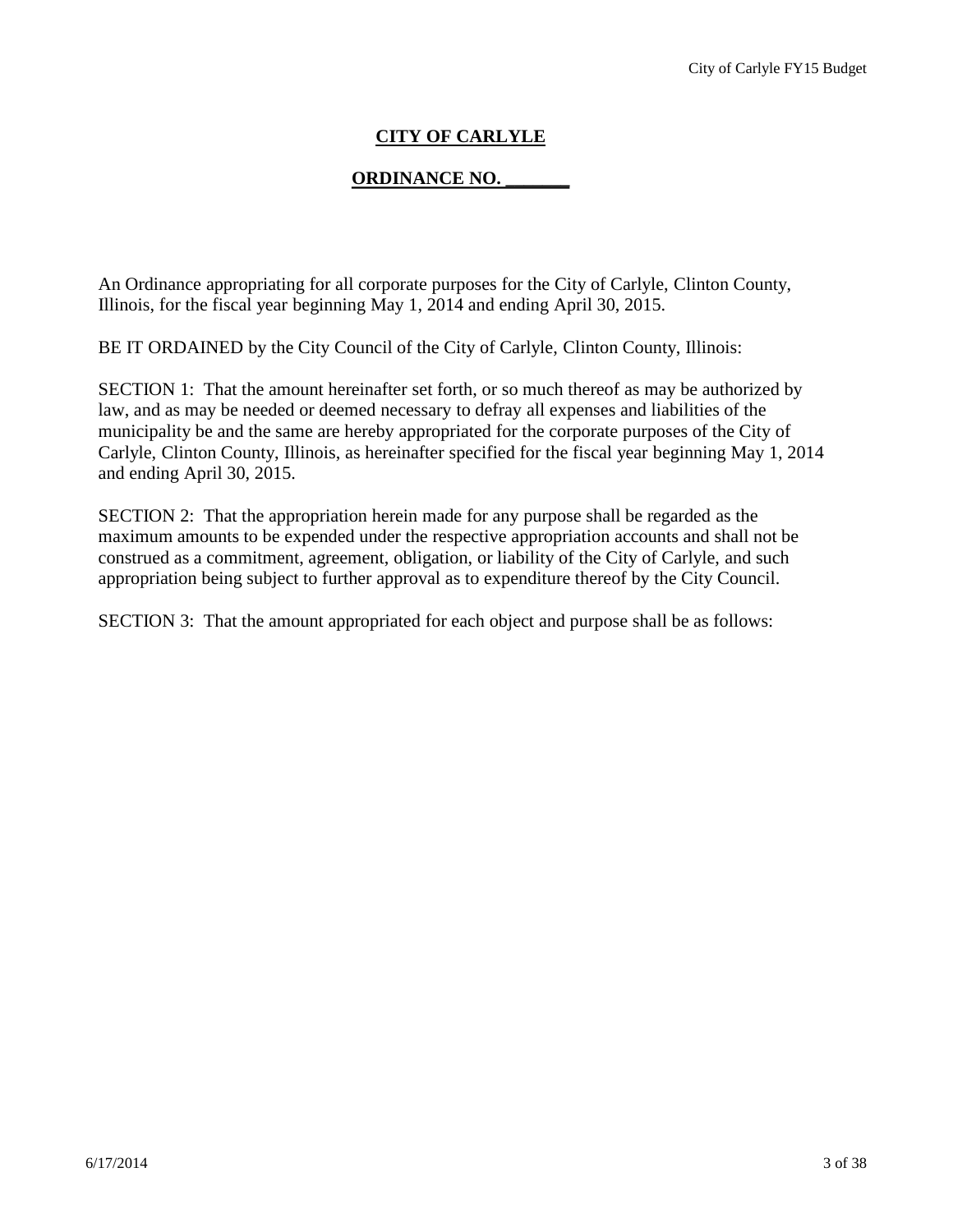# *FUND 1 - GENERAL FUND (not included in total)*

**Beginning Balance 05/1/13 \$ 721,983.38**

| <b>REVENUES</b>              | <b>FY15 BUDGET</b> |  |
|------------------------------|--------------------|--|
| 3251.00 GAS FRANCHISE        | \$<br>9,500.00     |  |
| 3252.00 CABLE TV FRANCHISE   | \$<br>40,000.00    |  |
| 3253.00 PHONE FRANCHISE      | \$<br>5,000.00     |  |
| 3410.00 INCOME TAX           | \$<br>300,000.00   |  |
| 3420.00 REPLACEMENT TAX      | \$<br>32,000.00    |  |
| 3440.00 GRANTS               | \$<br>1,133,101.00 |  |
| 3450.00 SALES TAX            | \$<br>875,000.00   |  |
| 3480.00 LOCAL USE TAX        | \$<br>50,000.00    |  |
| 3490.00 VIDEO GAMBLING TAX   | \$<br>13,500.00    |  |
| 3810.00 INTEREST INCOME      | \$<br>2,500.00     |  |
| 3890.00 MISCELLANEOUS INCOME | \$<br>2,000.00     |  |
|                              | \$<br>2,462,601.00 |  |

#### **TOTAL FUNDS AVAILABLE: \$ 3,184,584.38**

|                    | <b>EXPENDITURES</b>           | <b>FY15 BUDGET</b> |  |
|--------------------|-------------------------------|--------------------|--|
| <b>FUND3</b>       | STREET & ALLEY                | \$<br>366,300.00   |  |
| <b>IFUND 4</b>     | <b>POLICE</b>                 | \$<br>786,500.00   |  |
| <b>FUND 12</b>     | <b>CIVIL DEFENSE</b>          | \$                 |  |
| FUND <sub>13</sub> | <b>GARBAGE</b>                | \$                 |  |
| <b>FUND 17</b>     | <b>PARKS</b>                  | \$<br>203,500.00   |  |
| FUND <sub>18</sub> | PLAYGROUND                    | \$<br>135,300.00   |  |
| FUND 20            | <b>LIBRARY</b>                | \$<br>134,200.00   |  |
| FUND 16            | <b>RETIREMENT</b>             | \$<br>89,100.00    |  |
| <b>FUND 11</b>     | ECONOMIC DEVELOPMENT          | \$<br>38,500.00    |  |
| FUND 19            | <b>SOCIAL SECURITY</b>        | \$<br>18,150.00    |  |
| FUND <sub>21</sub> | SPORTS COMPLEX - TIMKEN GRANT | \$<br>44,000.00    |  |
| FUND <sub>21</sub> | <b>SPORTS COMPLEX</b>         | \$                 |  |
| <b>FUND 22</b>     | POOL HOUSE LOAN               | \$<br>50,600.00    |  |
| <b>FUND 23</b>     | <b>NEW LIBRARY</b>            | \$<br>1,246,421.00 |  |
|                    |                               | \$<br>3,112,571.00 |  |

**Ending Balance 04/30/14 \$ 72,013.38**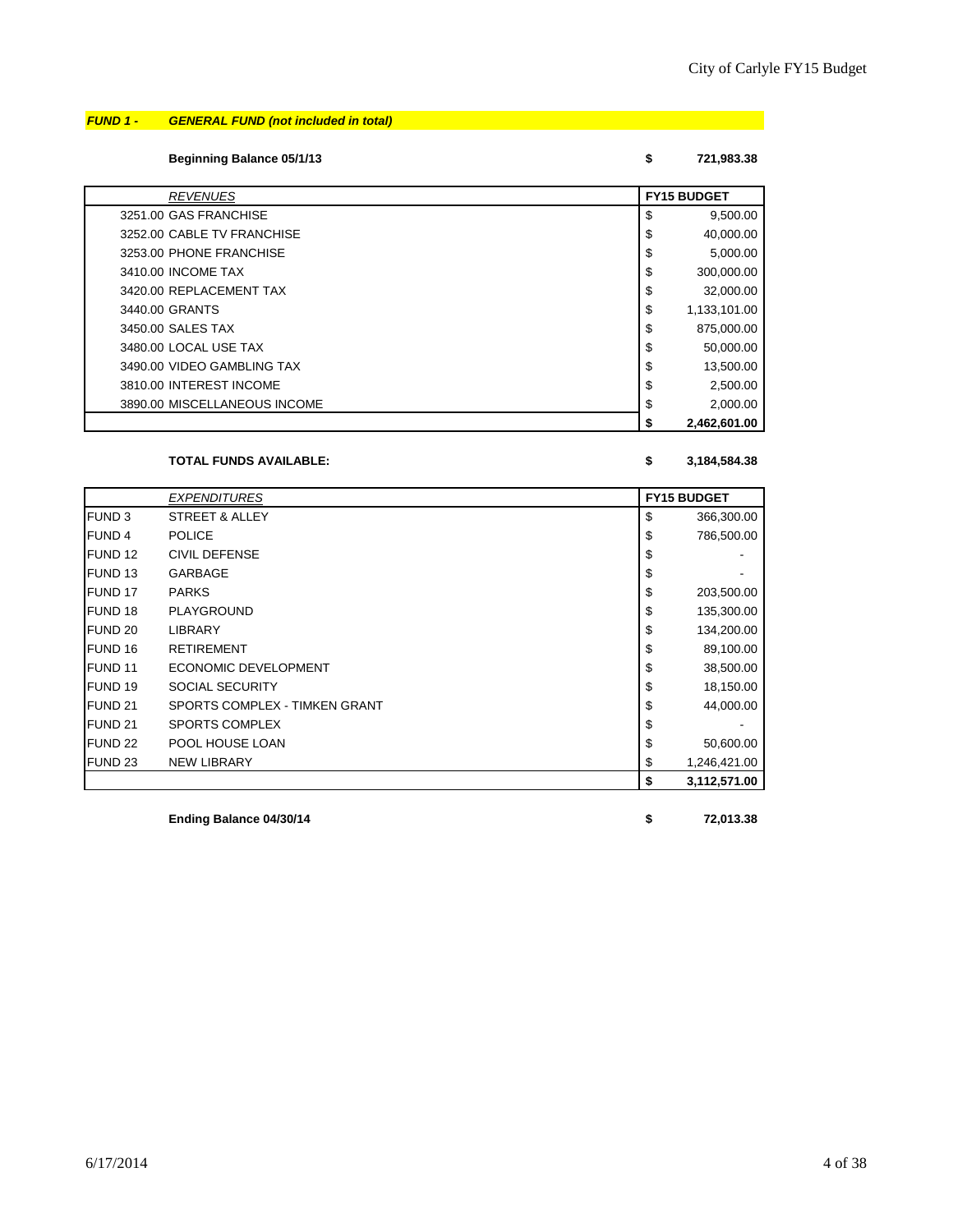### *FUND 2 CORPORATE OFFICE*

**BEGINNING BALANCE 05/1/13 \$ 588,697.41**

| 588.697. |
|----------|
|          |

| <b>REVENUES</b>                     | <b>FY15 BUDGET</b> |            |
|-------------------------------------|--------------------|------------|
| 3110.00 PROPERTY TAX                | \$                 | 30,000.00  |
| 3150.00 MOBILE HOME TAX             | \$                 | 80.00      |
| 3160.00 PAYMENT IN LIEU OF TAXES    | \$                 | 5,850.00   |
| 3210.00 LIQUOR LICENSES             | \$                 | 7.500.00   |
| 3220.00 VIDEO GAMBLING TERMINAL FEE | \$                 | 350.00     |
| 3290.00 OTHER LICENSES              | \$                 | 200.00     |
| 3510.00 FINES                       | \$                 | 650.00     |
| 3772.00 CHRISTMAS IN CARLYLE        | \$                 | 4,000.00   |
| 3890.00 MISCELLANEOUS INCOME        | \$                 | 250.00     |
| 3940.00 G & A                       | \$                 | 399,010.00 |
|                                     | \$                 | 447.890.00 |

#### **TOTAL FUNDS AVAILABLE: \$ 1,036,587.41**

| <b>EXPENDITURES</b>                    | <b>FY15 BUDGET</b> |
|----------------------------------------|--------------------|
| 4210.00 SALARIES-REGULAR               | \$<br>209,110.00   |
| 4211.00 SALARIES-SPECIAL PROGRAMS      | \$                 |
| 4310.00 SALARIES-ELECTED               | \$<br>44,000.00    |
| 4510.00 HEALTH & DENTAL INS.           | \$<br>23,232.00    |
| 4650.00 CAFETERIA PLAN                 | \$<br>1,100.00     |
| 5110.00 MAINTENANCE SERVICES-BLDGS     | \$<br>22,000.00    |
| 5120.00 MAINTENANCE SERVICES-EQUIPMENT | \$<br>13,750.00    |
| 5310.00 ACCOUNTING SERVICE             | \$<br>20,350.00    |
| 5320.00 ENGINEERING SERVICE            | \$<br>2,200.00     |
| 5330.00 LEGAL SERVICES                 | \$<br>38,500.00    |
| 5490.00 OTHER PROFESSIONAL SERVICES    | \$<br>2,750.00     |
| 5510.00 POSTAGE                        | \$<br>4,950.00     |
| 5520.00 TELEPHONE                      | \$<br>6,600.00     |
| 5530.00 PUBLISHING                     | \$<br>3,850.00     |
| 5540.00 PRINTING                       | \$<br>1,100.00     |
| 5560.00 OTHER - INTERNET               | \$<br>1,650.00     |
| 5570.00 IT SOFTWARE                    | \$<br>30,800.00    |
| 5580.00 IT HARDWARE                    | \$<br>1,320.00     |
| 5590.00 IT CONSULTING                  | \$<br>4,950.00     |
| 5610.00 DUES                           | \$<br>1,375.00     |
| 5620.00 TRAVEL EXPENSES                | \$<br>5,500.00     |
| 5630.00 TRAINING                       | \$<br>3,300.00     |
| 5650.00 PUBLICATIONS                   | \$<br>550.00       |
| 5660.00 MAYORS EXPENSES                | \$<br>2,750.00     |
| 5710.00 UTILTIIES                      | \$<br>12,100.00    |
| 5930.00 RENTALS                        | \$<br>3,025.00     |
| 5940.00 RISK MGMT-GENERAL INS.         | \$<br>14,850.00    |
| 5950.00 OFFICER BONDS                  | \$<br>550.00       |
| 6110.00 MAINTENANCE SUPPLIES-BLDGS     | \$<br>550.00       |
| 6120.00 MAINTENANCE SUPPLIES-EQUIPMENT | \$<br>550.00       |
| 6510.00 OFFICE SUPPLIES                | \$<br>13,200.00    |
| 6520.00 OPERATING SUPPLIES             | \$                 |
| 6540.00 JANITORIAL SUPPLIES            | \$<br>825.00       |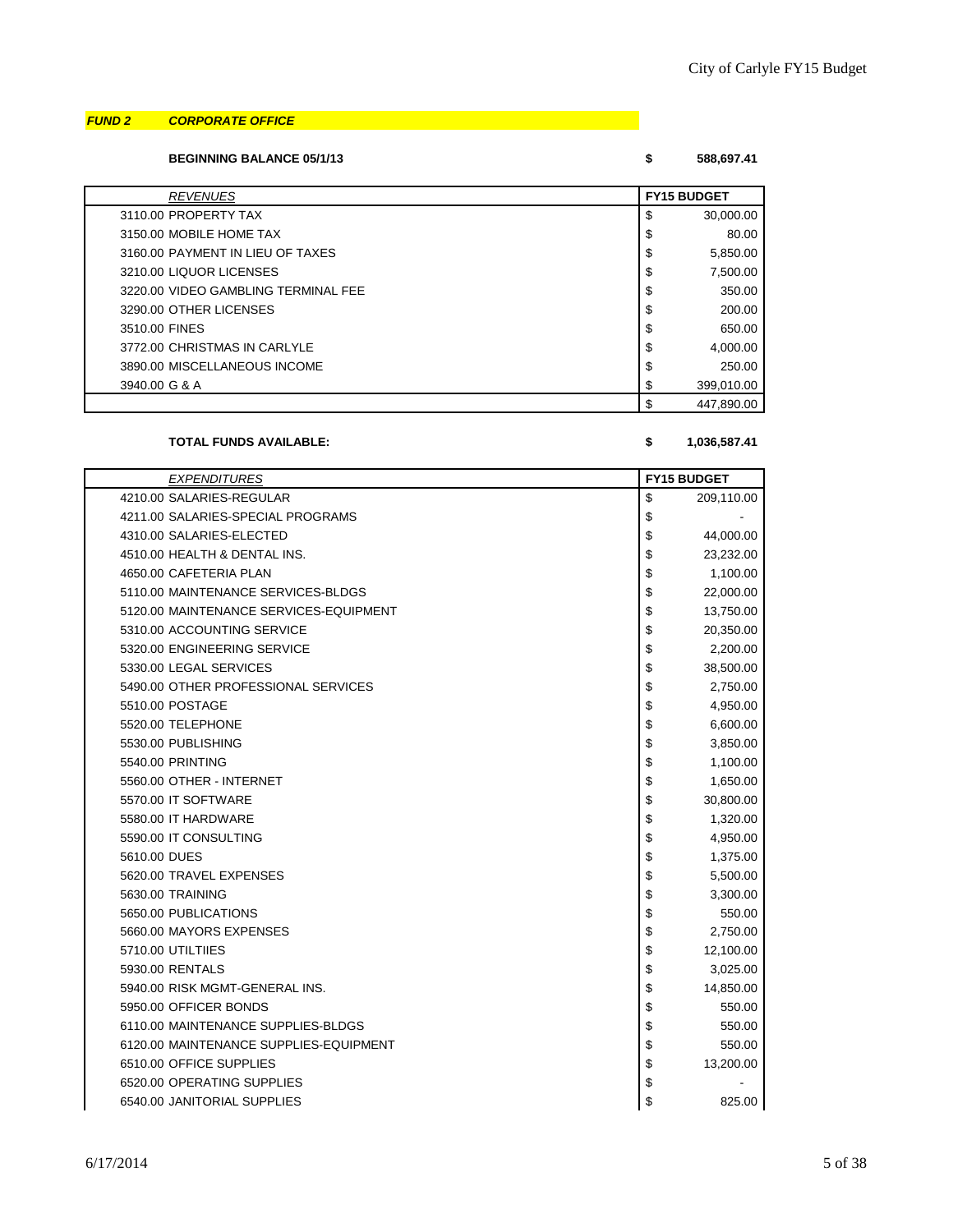|                                 | \$              |
|---------------------------------|-----------------|
| 9999.00 BIKE PATH CONSTRUCTION  |                 |
| 9460.00 CITY PROGRESS COMMITTEE | \$<br>3,850.00  |
| 9400.00 CONTINGENCY             | \$              |
| 9300.00 DONATIONS               | \$<br>15.400.00 |
| 9290.00 MISCELLANEOUS EXPENSE   | \$<br>6,050.00  |
| 9250.00 SPECIAL PROGRAMS        | \$<br>6,050.00  |
| 9130.00 COMMUNITY RELATIONS     | \$<br>14,300.00 |
| 8700.00 FURNITURE               | \$<br>990.00    |
| 8300.00 EQUIPMENT               | \$<br>1,100.00  |
| 8200.00 BUILDING                | \$              |
| 8100.00 LAND                    | \$<br>7,150.00  |
| 6610.00 UNIFORMS                | \$<br>1,650.00  |

**Ending Balance 04/30/14 \$ 488,710.41**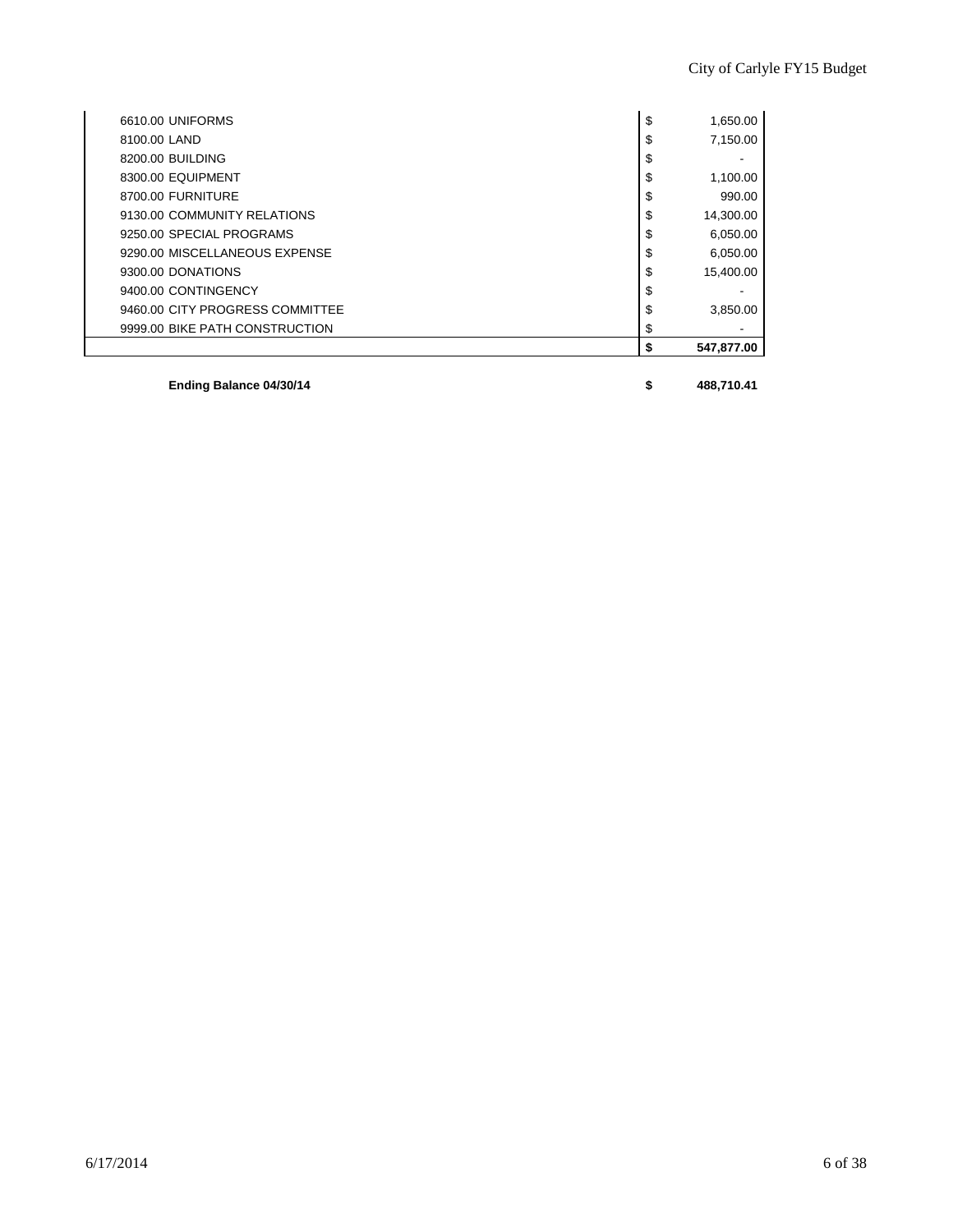# *FUND 3 STREET & ALLEY*

**BEGINNING BALANCE 05/1/13 \$ 4,950.64**

| <b>REVENUES</b>                         |    | <b>FY15 BUDGET</b> |  |
|-----------------------------------------|----|--------------------|--|
| 3150.00 MOBILE HOME TAX                 | S  |                    |  |
| 3440.00 GRANTS                          | \$ |                    |  |
| 3460.00 ROAD & BRIDGE TAX               | \$ | 24,300.00          |  |
| 3840.00 SALES OF MATERIAL, LABOR, EQUIP | \$ | 4,000.00           |  |
| 3890.00 MISCELLANEOUS INCOME            | \$ | 200.00             |  |
| 3920.00 PROCEEDS FROM FIXED ASSET SALES | \$ |                    |  |
| 3990.00 TRANSFER FROM FUND 1            | \$ | 333,000.00         |  |
| 3991.00 TRANSFER FROM FUND 1 -- RESERVE | \$ |                    |  |
|                                         |    | 361.500.00         |  |

**TOTAL FUNDS AVAILABLE: \$ 366,450.64**

| <b>EXPENDITURES</b>                    | <b>FY15 BUDGET</b> |
|----------------------------------------|--------------------|
| 4210.00 SALARIES-REGULAR               | \$<br>194,700.00   |
| 4510.00 HEALTH & DENTAL INSURANCE      | \$<br>17,424.00    |
| 5110.00 MAINTENANCE SERVICES-BUILDINGS | \$<br>2,750.00     |
| 5120.00 MAINTENANCE SERVICES-EQUIPMENT | \$<br>8,800.00     |
| 5130.00 MAINTENANCE SERVICES-VEHICLES  | \$<br>3,850.00     |
| 5140.00 MAINTENANCE SERVICES-STREETS   | \$<br>13,200.00    |
| 5160.00 MAINTENANCE SERVICES-SNOW REM  | \$<br>1,100.00     |
| 5320.00 ENGINEERING                    | \$<br>2,750.00     |
| 5330.00 LEGAL                          | \$<br>1,100.00     |
| 5340.00 GIS                            | \$<br>5,500.00     |
| 5520.00 TELEPHONE                      | \$<br>660.00       |
| 5530.00 PUBLISHING                     | \$<br>550.00       |
| 5560.00 OTHER -- INTERNET / EMAIL      | \$<br>1,320.00     |
| 5570.00 IT SOFTWARER                   | \$                 |
| 5580.00 IT HARDWARE                    | \$                 |
| 5620.00 TRAVEL EXPENSE                 | \$<br>275.00       |
| 5630.00 TRAINING                       | \$<br>935.00       |
| 5650.00 PUBLICATIONS                   | \$<br>825.00       |
| 5710.00 UTILITIES                      | \$<br>5,500.00     |
| 5930.00 RENTALS                        | \$                 |
| 5940.00 RISK MANAGEMENT-GENERAL INS.   | \$<br>12,100.00    |
| 6110.00 MAINTENANCE SUPPLIES-BUILDING  | \$<br>110.00       |
| 6120.00 MAINTENANCE SUPPLIES-EQUIPMENT | \$<br>7,920.00     |
| 6130.00 MAINTENANCE SUPPLIES-VEHICLES  | \$<br>4,180.00     |
| 6140.00 MAINTENANCE SUPPLIES-STREETS   | \$<br>36,300.00    |
| 6510.00 OFFICE SUPPLIES                | \$<br>220.00       |
| 6520.00 OPERATING SUPPLIES             | \$<br>275.00       |
| 6530.00 SMALL TOOLS                    | \$<br>1,100.00     |
| 6540.00 JANITORIAL SUPPLIES            | \$<br>275.00       |
| 6550.00 AUTOMOTIVE FUEL/OIL            | \$<br>15,400.00    |
| 6560.00 CHEMICALS                      | \$<br>330.00       |
| 6610.00 UNIFORMS                       | \$<br>990.00       |
| 6650.00 OTHER GENERAL SUPPLIES         | \$                 |
| 8200.00 BUILDING                       | \$<br>1,980.00     |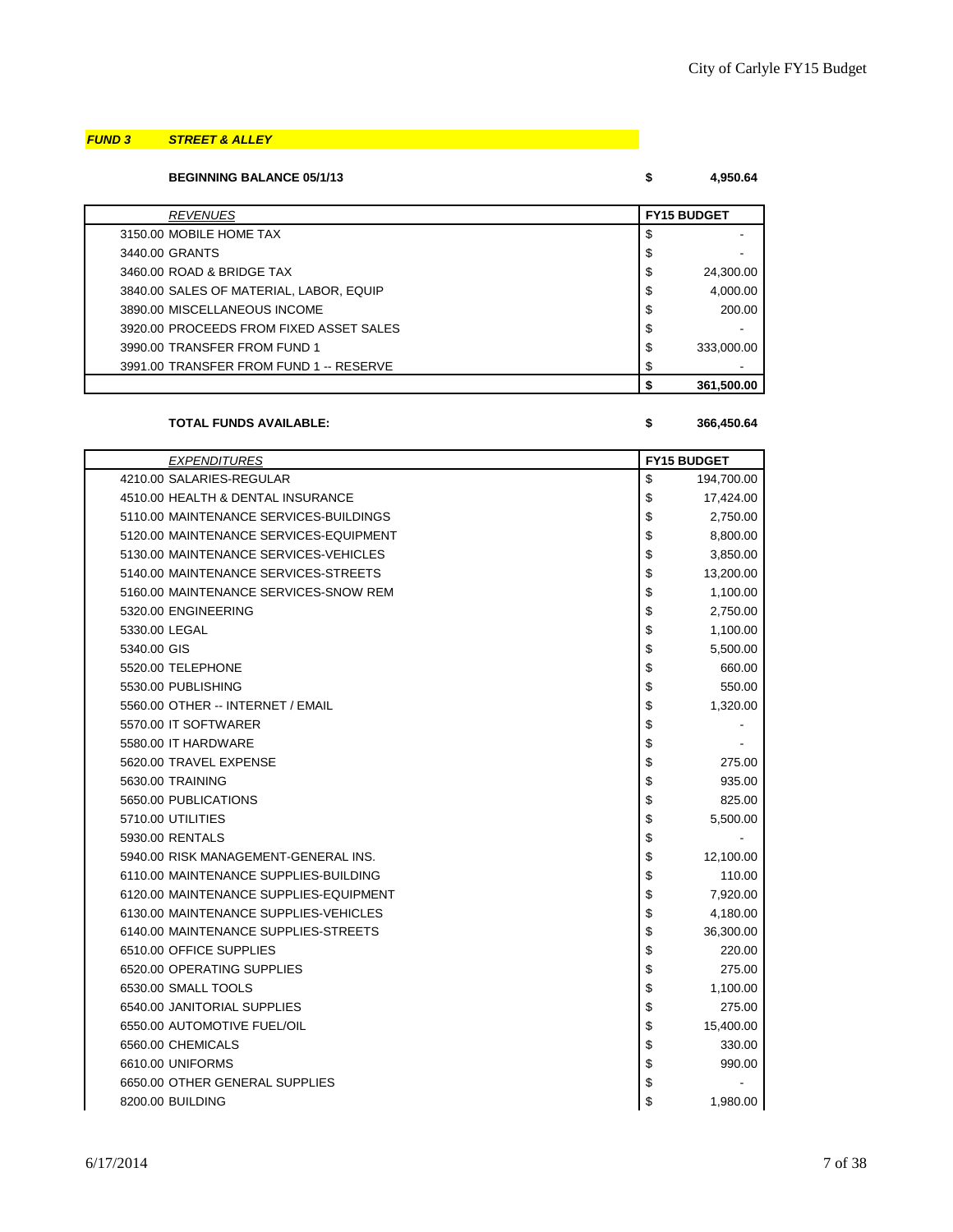| 8300.00 EQUIPMENT                  | \$ | 2,750.00   |
|------------------------------------|----|------------|
| 8310.00 SAFETY EQUIPMENT           | \$ | 3,300.00   |
| 8400.00 VEHICLES                   | S  |            |
| 8600.00 STREETS                    |    |            |
| 8900.00 OTHER IMPROVEMENTS         | S  | 36,300.00  |
| 9250.00 SPECIAL PROGRAMS           | S  |            |
| 9290.00 MISCELLANEOUS EXPENSES     | \$ | 110.00     |
| 9950.00 GENERAL & ADMINISTRATIVE   | \$ | 18,865.00  |
| 9992.00 TRANSFER TO FUND 51 AND 52 | S  |            |
| 9990.00 RESERVE                    |    | -          |
|                                    |    | 403,744.00 |

**Ending Balance 04/30/14 \$ (37,293.36)**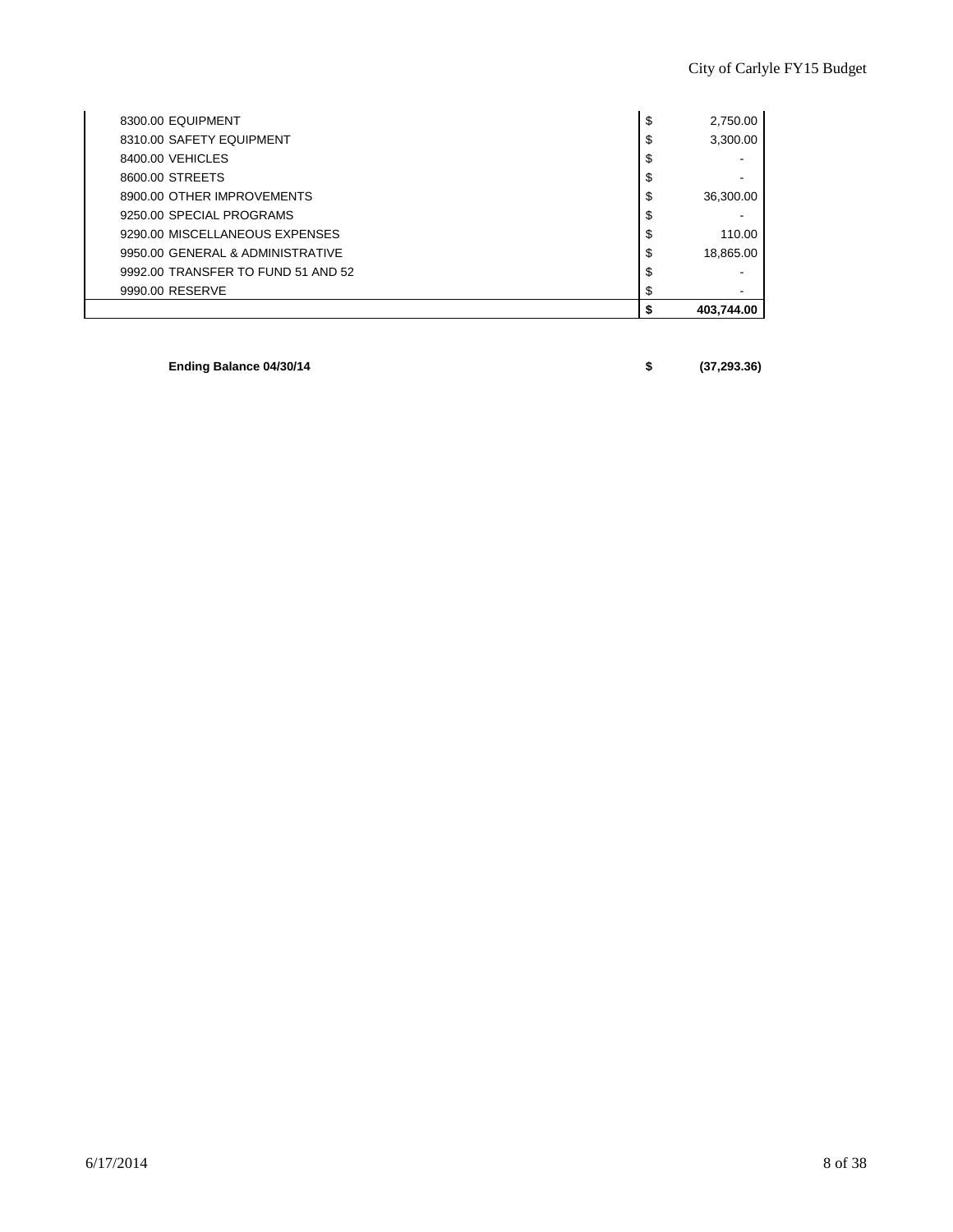### *FUND 4 POLICE*

| <b>BEGINNING BALANCE 05/1/13</b> |          |
|----------------------------------|----------|
|                                  | l.413.16 |

| <b>REVENUES</b>                         |    | <b>FY15 BUDGET</b> |  |
|-----------------------------------------|----|--------------------|--|
| 3110.00 PROPERTY TAX                    | \$ | 15,000.00          |  |
| 3150.00 MOBILE HOME TAX                 | \$ |                    |  |
| 3160.00 PAYMENT IN LIEU OF TAXES        | \$ | 2,500.00           |  |
| 3440.00 GRANT- EQUIPMENT                | \$ |                    |  |
| 3441.00 GRANT-VESTS                     | \$ |                    |  |
| 3450.00 GRANT - BUILDING                | \$ | 25,000.00          |  |
| 3510.00 POLICE FINES                    | \$ | 40,000.00          |  |
| 3850.00 POLICE REPORTS                  | \$ | 300.00             |  |
| 3880.00 INSURANCE REIMBURSEMENTS        | \$ |                    |  |
| 3882.00 DONATIONS-CHILD SEAT PROGRAM    | \$ |                    |  |
| 3890.00 MISCELLANEOUS INCOME            | \$ | 100.00             |  |
| 3920.00 PROCEEDS FROM FIXED ASSET SALES | \$ |                    |  |
| 3990.00 TRANSFER FROM FUND 1            | \$ | 715,000.00         |  |
|                                         | S  | 797,900.00         |  |

#### **TOTAL FUNDS AVAILABLE: \$ 799,313.16**

| <b>EXPENDITURES</b>                      | <b>FY15 BUDGET</b> |
|------------------------------------------|--------------------|
| 4210.00 SALARIES-REGULAR                 | \$<br>583,550.00   |
| 4510.00 HEALTH & DENTAL INSURANCE        | \$<br>46,464.00    |
| 4620.00 RETIREMENT                       | \$                 |
| 5110.00 MAINTENANCE SERVICES - BUILDINGS | \$<br>22,000.00    |
| 5120.00 MAINTENANCE SERVICES-EQUIPMENT   | \$<br>4,114.00     |
| 5130.00 MAINTENANCE SERVICES-VEHICLES    | \$<br>7,700.00     |
| 5330.00 LEGAL                            | \$                 |
| 5570.00 IT SOFTWARE                      | \$<br>1,650.00     |
| 5580.00 IT HARDWARE                      | \$<br>3,300.00     |
| 5610.00 DUES                             | \$<br>660.00       |
| 5620.00 TRAVEL EXPENSE                   | \$<br>495.00       |
| 5630.00 TRAINING                         | \$<br>1,650.00     |
| 5940.00 RISK MANAGEMENT-GENERAL INS.     | \$<br>23,100.00    |
| 6120.00 MAINTENANCE SUPPLIES-EQUIPMENT   | \$<br>6,237.00     |
| 6130.00 MAINTENANCE SUPPLIES-VEHICLES    | \$<br>748.00       |
| 6520.00 OPERATING SUPPLIES               | \$<br>2,079.00     |
| 6550.00 AUTOMOTIVE FUEL/OIL              | \$<br>34,100.00    |
| 6610.00 UNIFORMS                         | \$<br>2,750.00     |
| 8300.00 EQUIPMENT                        | \$<br>26,400.00    |
| 8400.00 VEHICLES                         | \$<br>33,000.00    |
| 8700.00 FURNITURE                        | \$<br>550.00       |
| 9130.00 COMMUNITY RELATIONS              | \$<br>792.00       |
| 9250.00 SPECIAL PROGRAMS(CHILD SEATS)    | \$                 |
| 9290.00 MISCELLANEOUS EXPENSES           | \$<br>550.00       |
| 9950.00 GENERAL & ADMINISTRATIVE         | \$<br>39,292.00    |
|                                          | \$<br>841,181.00   |

**Ending Balance 04/30/14 \$ (41,867.84)**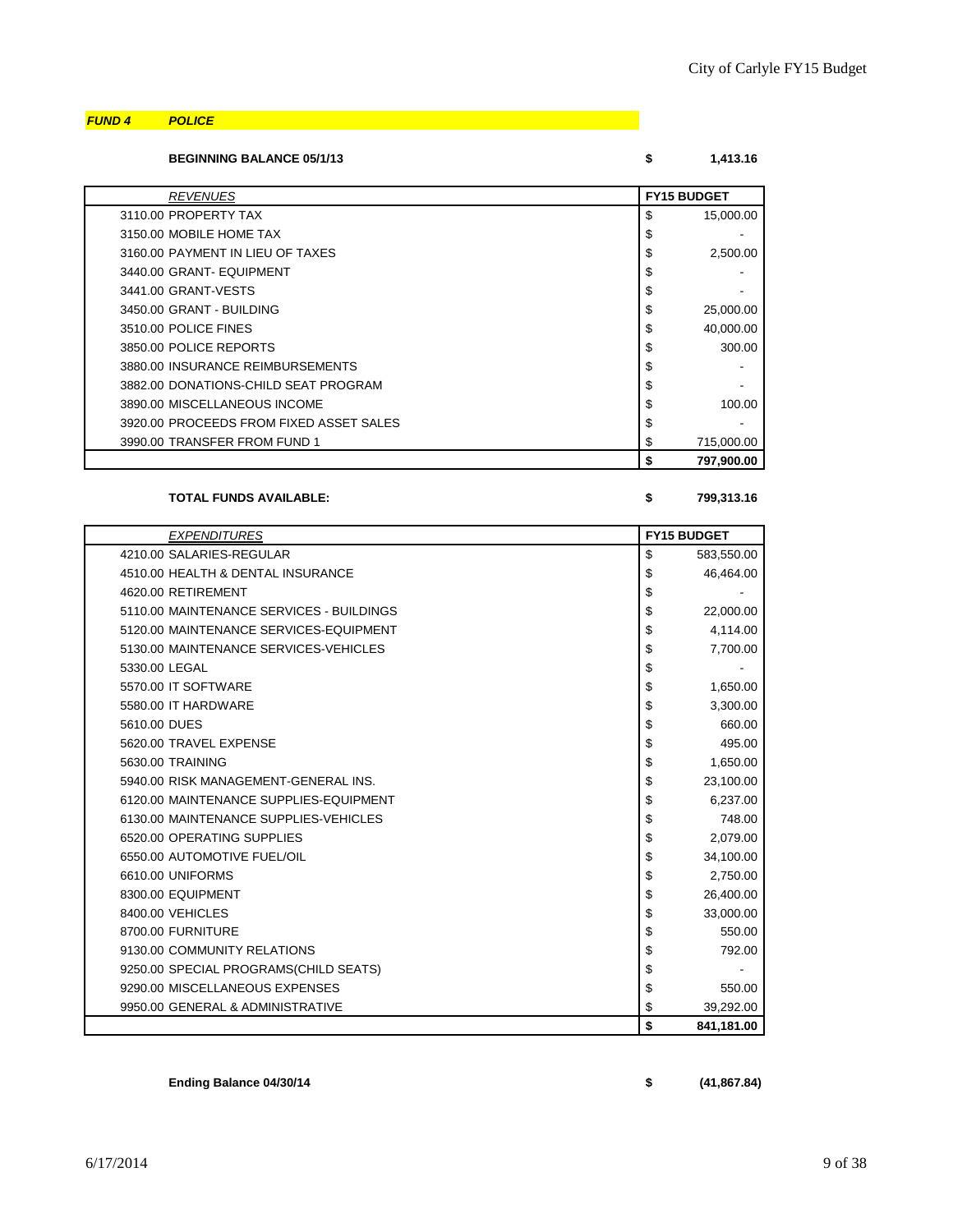# *FUND 11 ECONOMIC DEVELOPMENT ADMIN*

**BEGINNING BALANCE 05/1/13 \$ 2,168.88**

| <b>REVENUES</b>               |    | <b>FY15 BUDGET</b> |  |
|-------------------------------|----|--------------------|--|
| 3831.00 DONATIONS             | ◡  |                    |  |
| 3890.00 MISCELLANEOUS INCOME  | S  |                    |  |
| 3991.00 TRANSFER FROM FUND 36 | S  | 7,000.00           |  |
| 3990.00 TRANSFER FROM FUND 1  | S. | 35,000.00          |  |
|                               |    | 42,000.00          |  |

### **TOTAL FUNDS AVAILABLE: \$ 44,168.88**

| <b>EXPENDITURES</b>                    | <b>FY15 BUDGET</b> |
|----------------------------------------|--------------------|
| 4210.00 SALARIES-REGULAR               | \$                 |
| 5320.00 ENGINEERING SERVICES           | \$                 |
| 5330.00 LEGAL SERVICES                 | \$<br>3,850.00     |
| 5490.00 OTHER PROFESSIONAL SERVICES    | \$<br>7,700.00     |
| 5510.00 POSTAGE                        | \$<br>55.00        |
| 5540.00 PRINTING                       | \$<br>55.00        |
| 5560.00 OTHER-WEBSITE                  | \$<br>3,300.00     |
| 5620.00 TRAVEL EXPENSES                | \$                 |
| 5630.00 TRAINING                       | \$                 |
| 5650.00 PUBLICATIONS                   | \$<br>55.00        |
| 5670.00 OTHER PROFESSIONAL DEVELOPMENT | \$<br>55.00        |
| 9250.00 SPECIAL PROGRAMS               | \$<br>1,100.00     |
| 9280.00 ADVERTISEMENT                  | \$<br>22,000.00    |
| 9950.00 GENERAL & ADMINISTRATIVE       | \$<br>1,881.00     |
|                                        | \$<br>40.051.00    |

**Ending Balance 04/30/14 \$ 4,117.88**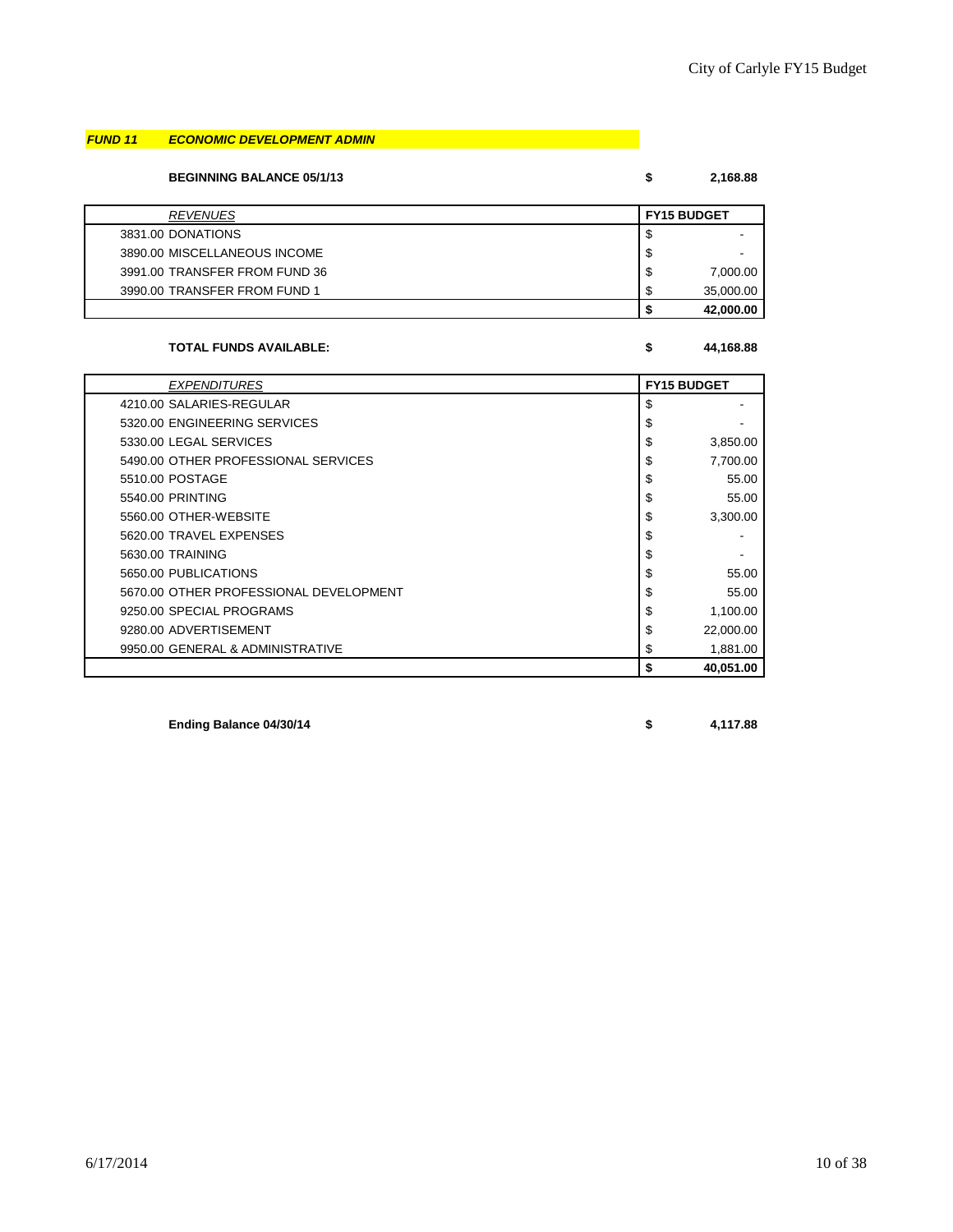*FUND 12 CIVIL DEFENSE*

| <b>BEGINNING BALANCE 05/1/13</b>  | \$<br>11,509.26    |
|-----------------------------------|--------------------|
| <b>REVENUES</b>                   | <b>FY15 BUDGET</b> |
| 3110.00 PROPERTY TAX              | \$<br>870.00       |
| 3150.00 MOBILE HOME TAX           | \$<br>5.00         |
| 3160.00 PAYMENT IN LIEU OF TAXES  | \$<br>160.00       |
| 3990.00 TRANSFER FROM OTHER FUNDS | \$                 |
|                                   | \$<br>1,035.00     |
| <b>TOTAL FUNDS AVAILABLE:</b>     | \$<br>12,544.26    |
| <b>EXPENDITURES</b>               | <b>FY15 BUDGET</b> |
| 8300.00 EQUIPMENT                 | \$<br>2,750.00     |
|                                   |                    |
| Ending Balance 04/30/14           | \$<br>9,794.26     |
| <b>GARBAGE</b><br><b>FUND13</b>   |                    |
| <b>BEGINNING BALANCE 05/1/13</b>  | \$<br>21,898.50    |
| <b>REVENUES</b>                   | <b>FY15 BUDGET</b> |
| 3110.00 PROPERTY TAX              | \$<br>9,000.00     |
| 3150.00 MOBILE HOME TAX           | \$<br>25.00        |
| 3160.00 PAYMENT IN LIEU OF TAXES  | \$<br>1,600.00     |
| 3680.00 GARBAGE CHARGES           | \$<br>205,000.00   |
| 3990.00 TRANSFER FROM FUND 1      | \$                 |
|                                   | \$<br>215,625.00   |
| <b>TOTAL FUNDS AVAILABLE:</b>     | \$<br>237,523.50   |
| <b>EXPENDITURES</b>               | <b>FY15 BUDGET</b> |
| 5770.00 DISPOSAL SERVICES         | \$<br>220,550.00   |
| 9950.00 GENERAL & ADMINISTRATIVE  | \$<br>10,813.00    |
|                                   | \$<br>231,363.00   |
| Ending Balance 04/30/14           | \$<br>6,160.50     |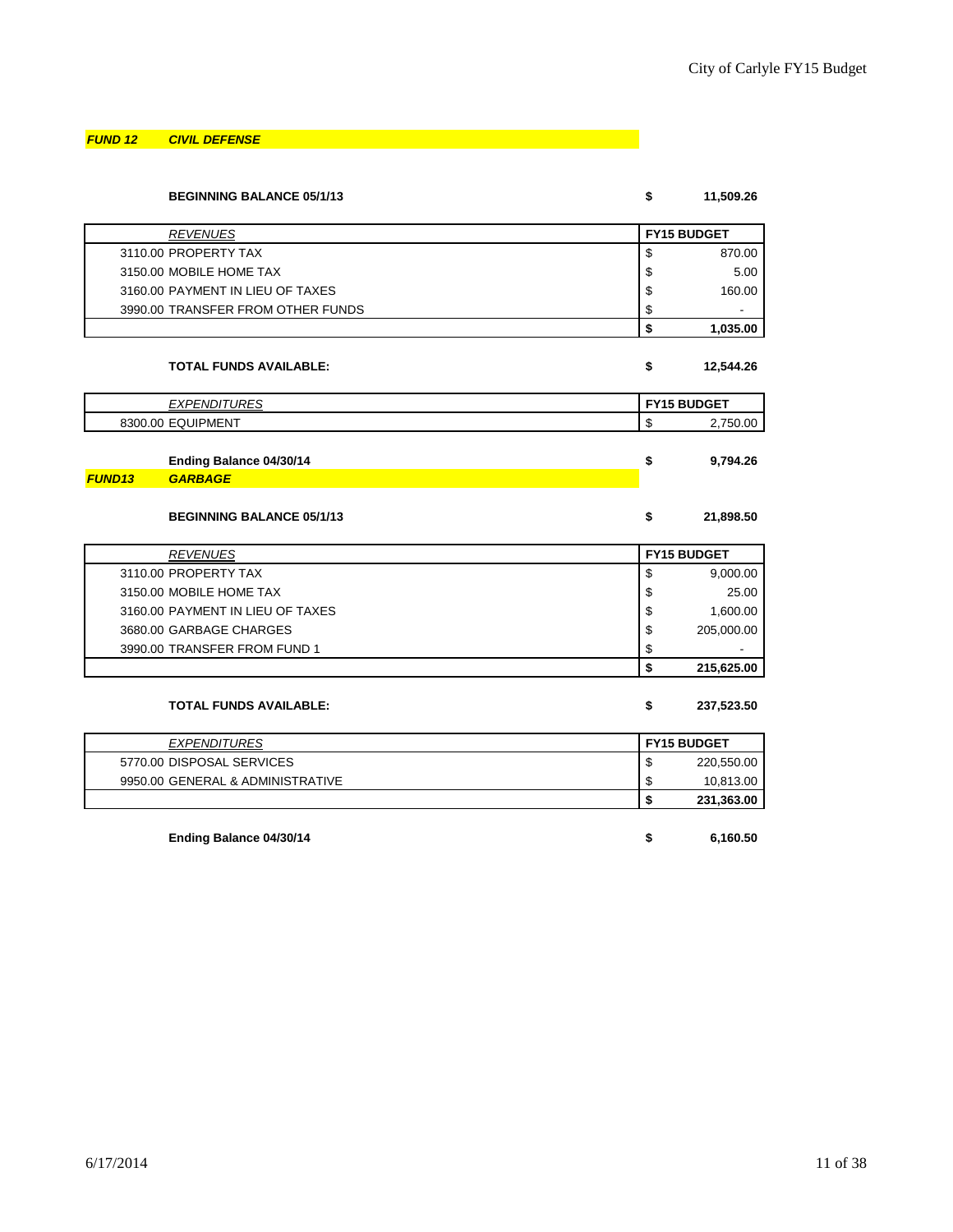#### *FUND 14 HOTE/MOTEL TAX*

| <b>BEGINNING BALANCE 05/1/13</b> | \$                 | 34,017.75 |
|----------------------------------|--------------------|-----------|
| <b>REVENUES</b>                  | <b>FY15 BUDGET</b> |           |
| 3140.00 HOTEL/MOTEL TAX          | S                  | 38,000.00 |
| 3810.00 INTEREST INCOME          | S                  | 150.00    |
| 3890.00 MISCELLANEOUS INCOME     | S                  | 50.00     |
|                                  |                    | 38,200.00 |

#### **TOTAL FUNDS AVAILABLE: \$ 72,217.75**

| 72.217.7 |  |  |
|----------|--|--|

| <b>EXPENDITURES</b>              | <b>FY15 BUDGET</b> |  |
|----------------------------------|--------------------|--|
| 4210.00 SALARIES-REGULAR         | \$                 |  |
| 8900.00 OTHER IMPROVEMENTS       | \$                 |  |
| 9250.00 SPECIAL PROGRAMS         | \$<br>22,000.00    |  |
| 9280.00 ADVERTISEMENT            | \$<br>33.000.00    |  |
| 9400.00 CONTINGENCY              | \$                 |  |
| 9500.00 CHAMBER DIRECTOR STIPEND | \$<br>550.00       |  |
| 9501.00 CHRISTMAS IN CARLYLE     | \$                 |  |
| 9502.00 WINE & ART FAIR          | \$                 |  |
| 9503.00 STREET FAIR              | \$                 |  |
|                                  | 55,550.00          |  |

| Ending Balance 04/30/14 | 16,667.75 |
|-------------------------|-----------|
|                         |           |

#### *FUND 15 MOTOR FUEL TAX*

#### **BEGINNING BALANCE 05/1/13 \$ 159,684.27**

| <b>REVENUES</b>                          | <b>FY15 BUDGET</b> |           |
|------------------------------------------|--------------------|-----------|
| 3430.00 MOTOR FUEL TAX STATE OF ILLINOIS | S                  | 75,000.00 |
| 3440.00 GRANTS                           | \$                 | -         |
| 3810.00 INTEREST INCOME                  | \$                 | 100.00    |
| 3890.00 INTEREST INCOME                  | \$                 | -         |
|                                          |                    | 75,100.00 |

#### **TOTAL FUNDS AVAILABLE: \$ 234,784.27**

| <b>EXPENDITURES</b>                  |    | <b>FY15 BUDGET</b> |  |
|--------------------------------------|----|--------------------|--|
| 5140.00 MAINTENANCE SERVICES-STREETS | S  |                    |  |
| 5320.00 ENGINEERING SERVICES         | \$ | 9,350.00           |  |
| 5930.00 RENTALS                      | \$ |                    |  |
| 6140.00 MAINTENANCE SUPPLIES-STREETS | \$ |                    |  |
| 8600.00 STREETS                      | S  |                    |  |
| 8900.00 OTHER IMPROVEMENTS           | \$ | 110,000.00         |  |
| 9250.00 SPECIAL PROGRAMS             | S  |                    |  |
|                                      |    | 119,350.00         |  |

**Ending Balance 04/30/14 \$ 115,434.27**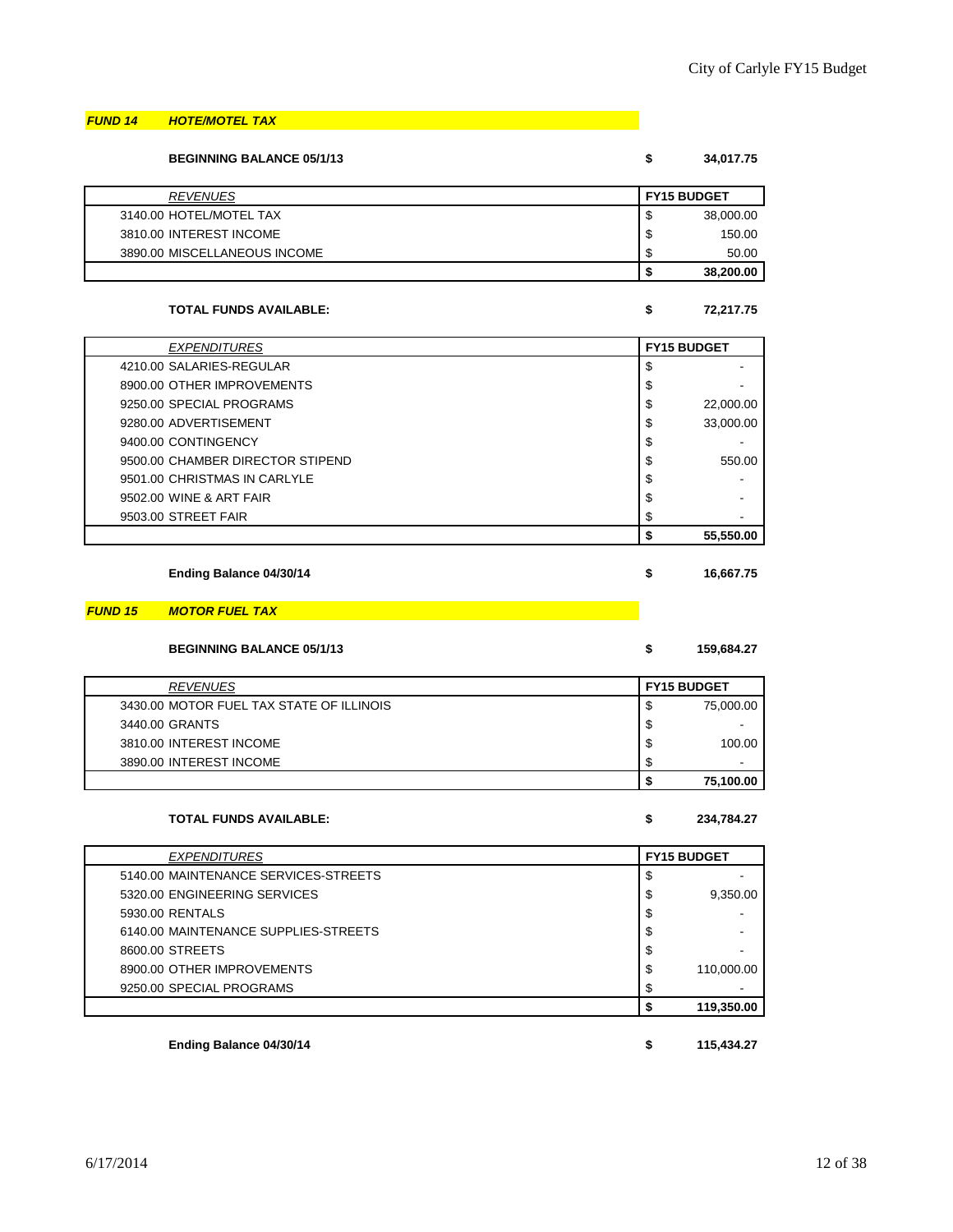| <b>FUND 16</b> | <b>RETIREMENT</b>                |                    |
|----------------|----------------------------------|--------------------|
|                | <b>BEGINNING BALANCE 05/1/13</b> | \$<br>2,634.57     |
|                | <b>REVENUES</b>                  | <b>FY15 BUDGET</b> |
|                | 3110.00 PROPERTY TAX             | \$<br>68,500.00    |
|                | 3150.00 MOBILE HOME TAX          | \$<br>200.00       |
|                | 3160.00 PAYMENT IN LIEU OF TAXES | \$<br>13,000.00    |
|                | 3990.00 TRANSFER FROM FUND 1     | \$<br>81,000.00    |
|                |                                  | \$<br>162,700.00   |
|                | <b>TOTAL FUNDS AVAILABLE:</b>    | \$<br>165,334.57   |
|                | <b>EXPENDITURES</b>              | <b>FY15 BUDGET</b> |
|                | 4620.00 RETIREMENT               | \$<br>181,500.00   |
|                | Ending Balance 04/30/14          | \$<br>(16, 165.43) |
| <b>FUND 17</b> | <b>PARKS</b>                     |                    |
|                | <b>BEGINNING BALANCE 05/1/13</b> | \$<br>382.62       |
|                | <b>REVENUES</b>                  | <b>FY15 BUDGET</b> |
|                | 3110.00 PROPERTY TAX             | \$<br>29,500.00    |
|                | 3150.00 MOBILE HOME TAX          | \$<br>80.00        |
|                | 3160.00 PAYMENT IN LIEU OF TAXES | \$<br>5,600.00     |
|                | 3440.00 GRANTS                   | \$                 |
|                | 3830.00 DONATIONS                | \$                 |
|                | 3890.00 MISCELLANEOUS INCOME     | \$                 |
|                | 3990.00 TRANSFER FROM FUND 1     | \$<br>185,000.00   |
|                |                                  | \$<br>4,855.00     |
|                |                                  | \$<br>225,035.00   |
|                | <b>TOTAL FUNDS AVAILABLE:</b>    | \$<br>225,417.62   |

| <b>EXPENDITURES</b>                       | <b>FY15 BUDGET</b> |           |
|-------------------------------------------|--------------------|-----------|
| 4210.00 SALARIES-REGULAR                  | \$                 | 88,000.00 |
| 4510.00 HEALTH & DENTAL INS.              | \$                 | 5,807.90  |
| 5110.00 MAINTENANCE SERVICES-BUILDINGS    | \$                 | 7,700.00  |
| 5120.00 MAINTENANCE SERVICES-EQUIPMENT    | \$                 | 1,650.00  |
| 5130.00 MAINTENANCE SERVICES-VEHICLES     | \$                 | 1,100.00  |
| 5140.00 MAINTENANCE SERVICES-STREET       | \$                 |           |
| 5150.00 MAINTENANCE SERVICES-UTILITYSYST. | \$                 |           |
| 5330.00 LEGAL                             | \$                 |           |
| 5490.00 OTHER PROFESSIONAL SERVICES       | \$                 |           |
| 5520.00 TELEPHONE                         | \$                 | 2,200.00  |
| 5610.00 DUES                              | \$                 | 550.00    |
| 5620.00 TRAVEL EXPENSES                   | \$                 | 275.00    |
| 5630.00 TRAINING                          | \$                 | 385.00    |
| 5710.00 UTILITIES                         | \$                 | 24,200.00 |
| 5930.00 RENTALS                           | \$                 |           |
| 5940.00 RISK MANAGEMENT-GENERAL INS.      | \$                 | 6,050.00  |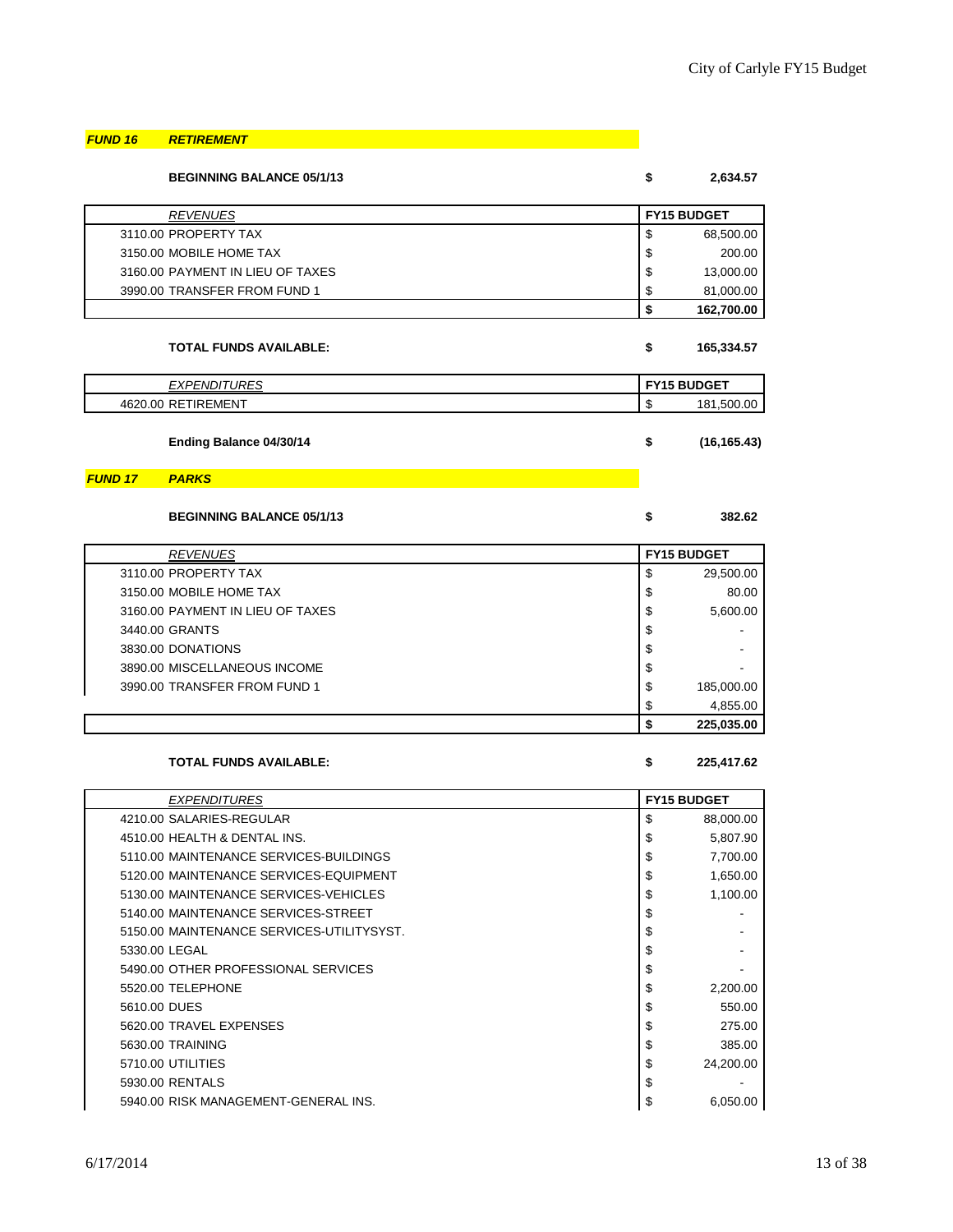| Ending Balance 04/30/14                                         | \$       | (20, 744.28)     |
|-----------------------------------------------------------------|----------|------------------|
|                                                                 | \$       | 246,161.90       |
| 9950.00 GENERAL & ADMINISTRATIVE                                | \$       | 11,499.00        |
| 9290.00 MISCELLANEOUS EXPENSES                                  | \$       | 550.00           |
| 9250.00 SPECIAL PROGRAMS                                        | \$       |                  |
| 8900.00 OTHER IMPROVEMENTS                                      | \$       | 55,000.00        |
| 8700.00 FURNITURE                                               | \$       | 550.00           |
| 8600.00 STREETS                                                 | \$       |                  |
| 8400.00 VEHICLES                                                | \$       |                  |
| 8300.00 EQUIPMENT                                               | \$       | 2,750.00         |
| 8202.00 BUILDINGS - POOL HOUSE                                  | \$       |                  |
| 8201.00 LOANS - POOL HOUSE                                      | \$       |                  |
| 8200.00 BUILDINGS                                               | \$       | 2,200.00         |
| 8100.00 LAND                                                    | \$       |                  |
| 6650.00 OTHER GENERAL SUPPLIES                                  | \$       | 550.00           |
| 6610.00 UNIFORMS                                                | \$       | 2,530.00         |
| 6560.00 CHEMICALS                                               | \$       | 1,980.00         |
| 6550.00 AUTOMOTIVE FUEL/OIL                                     | \$       | 8,250.00         |
| 6540.00 JANITORIAL SUPPLIES                                     | \$       | 2,750.00         |
| 6530.00 SMALL TOOLS                                             | \$       | 770.00           |
| 6520.00 OPERATING SUPPLIES                                      | \$<br>\$ | 550.00<br>715.00 |
| 6140.00 MAINTENANCE SUPPLIES-GROUNDS<br>6510.00 OFFICE SUPPLIES | \$       | 12,100.00        |
| 6130.00 MAINTENANCE SUPPLIES-VEHICLES                           | \$       | 550.00           |
| 6120.00 MAINTENANCE SUPPLIES-EQUIPMENT                          | \$       | 1,100.00         |
| 6110.00 MAINTENANCE SUPPLIES-BUILDINGS                          | \$       | 3,850.00         |
|                                                                 |          |                  |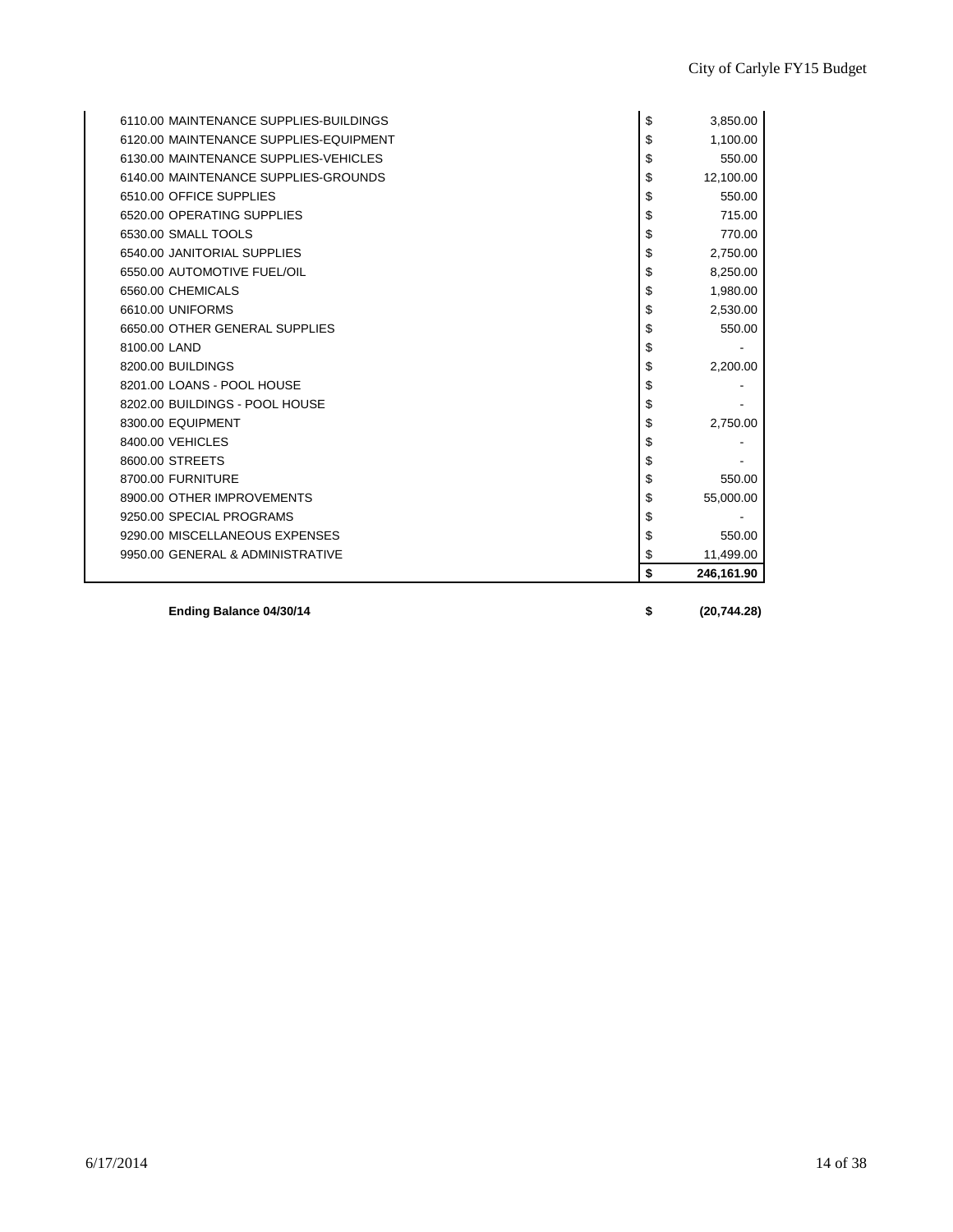#### *FUND 18 PLAYGROUNDS*

### **BEGINNING BALANCE 05/1/13 \$ 5,487.72**

| <b>REVENUES</b>                  | <b>FY15 BUDGET</b> |
|----------------------------------|--------------------|
| 3110.00 PROPERTY TAX             | \$<br>9,800.00     |
| 3150.00 MOBILE HOME TAX          | \$<br>25.00        |
| 3160.00 PAYMENT IN LIEU OF TAXES | \$<br>1,800.00     |
| 3440.00 GRANTS                   | \$                 |
| 3730.00 POOL RECEIPTS            | \$<br>20,000.00    |
| 3740.00 CONCESSIONS              | \$<br>23,000.00    |
| 3760.00 REGISTRATIONS            | \$<br>25,000.00    |
| 3770.00 SWIM TEAM                | \$<br>1,300.00     |
| 3771.00 CITY WIDE AUCTION        | \$                 |
| 3772.00 CHRISTMAS IN CARLYLE     | \$                 |
| 3773.00 PAVILION RENTALS         | \$<br>1,300.00     |
| 3830.00 DONATIONS                | \$<br>200.00       |
| 3890.00 MISCELLANEOUS INCOME     | \$<br>1,000.00     |
| 3990.00 TRANSFER FROM FUND 1     | \$<br>123,000.00   |
|                                  | 206,425.00<br>\$   |

#### **TOTAL FUNDS AVAILABLE: \$ 211,912.72**

| <b>EXPENDITURES</b>                      | <b>FY15 BUDGET</b> |  |
|------------------------------------------|--------------------|--|
| 4210.00 SALARIES-REGULAR                 | \$<br>115,500.00   |  |
| 5110.00 MAINTENANCE SERVICES-BUILDINGS   | \$<br>1,100.00     |  |
| 5120.00 MAINTENANCE SERVICES-EQUIPMENT   | \$<br>550.00       |  |
| 5130.00 MAINTENANCE SERVICES - VEHICLES  | \$<br>550.00       |  |
| 5140.00 MAINTENANCE SERVICES-PLAYGROUNDS | \$                 |  |
| 5320.00 ENGINEERING SERVICES             | \$<br>550.00       |  |
| 5330.00 LEGAL                            | \$                 |  |
| 5490.00 OTHER PROFESSIONAL SERVICES      | \$<br>1,375.00     |  |
| 5510.00 POSTAGE                          | \$                 |  |
| 5530.00 PUBLISHING                       | \$<br>550.00       |  |
| 5570.00 IT SOFTWARE                      | \$<br>275.00       |  |
| 5580.00 IT HARDWARE                      | \$<br>825.00       |  |
| 5630.00 TRAINING                         | \$<br>1,122.00     |  |
| 5940.00 RISK MANAGEMENT - GENERAL INS.   | \$<br>9,350.00     |  |
| 6110.00 MAINTENANCE SUPPLIES-BUILDINGS   | \$<br>1,320.00     |  |
| 6120.00 MAINTENANCE SUPPLIES-EQUIPMENT   | \$<br>550.00       |  |
| 6140.00 MAINTENANCE SUPPLIES-GROUNDS     | \$<br>1,375.00     |  |
| 6520.00 OPERATING SUPPLIES               | \$<br>8,800.00     |  |
| 6530.00 SMALL TOOLS                      | \$<br>550.00       |  |
| 6540.00 JANITORIAL SUPPLIES              | \$<br>1,100.00     |  |
| 6560.00 CHEMICALS                        | 10,450.00<br>\$    |  |
| 6590.00 CONCESSIONS                      | \$<br>16,500.00    |  |
| 6591.00 SALES TAX ON CONCESSIONS         | \$<br>1,489.00     |  |
| 6610.00 UNIFORMS                         | \$<br>6,050.00     |  |
| 6650.00 OTHER                            | \$<br>550.00       |  |
| 8200.00 BUILDING                         | \$<br>550.00       |  |
| 8300.00 EQUIPMENT                        | \$<br>5,500.00     |  |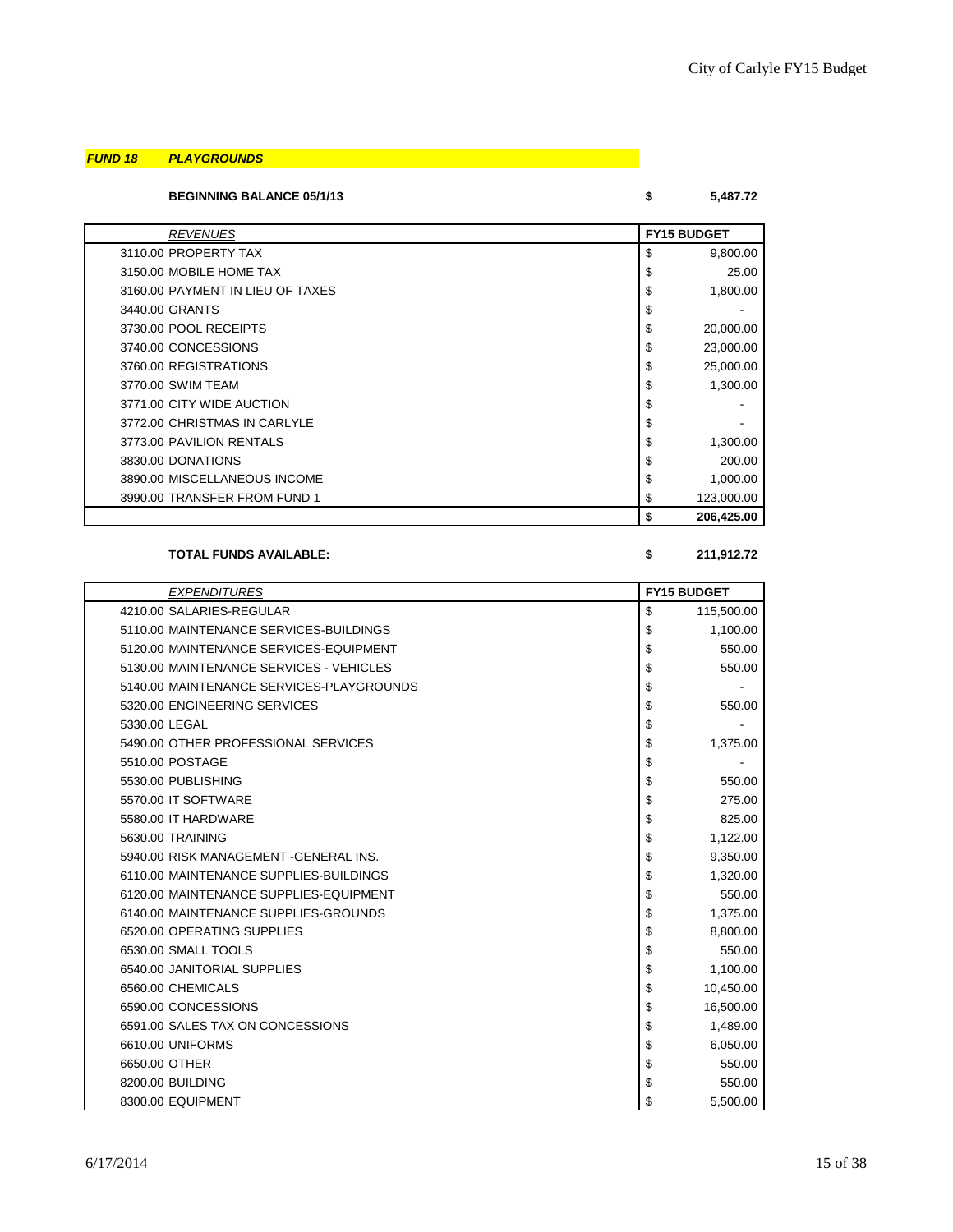|                                  | 235,146.00      |
|----------------------------------|-----------------|
| 9950.00 GENERAL & ADMINISTRATIVE | \$<br>11,054.00 |
| 9290.00 MISCELLANEOUS EXPENSES   | \$<br>550.00    |
| 9251.00 CITY WIDE AUCTION        | \$              |
| 9250.00 SPECIAL PROGRAMS         | \$<br>8,250.00  |
| 9130.00 COMMUTY RELATIONS        | \$<br>13,750.00 |
| 8900.00 OTHER IMPROVEMENTS       | \$<br>16,500.00 |
|                                  |                 |

**Ending Balance 04/30/14 \$ (23,233.28)**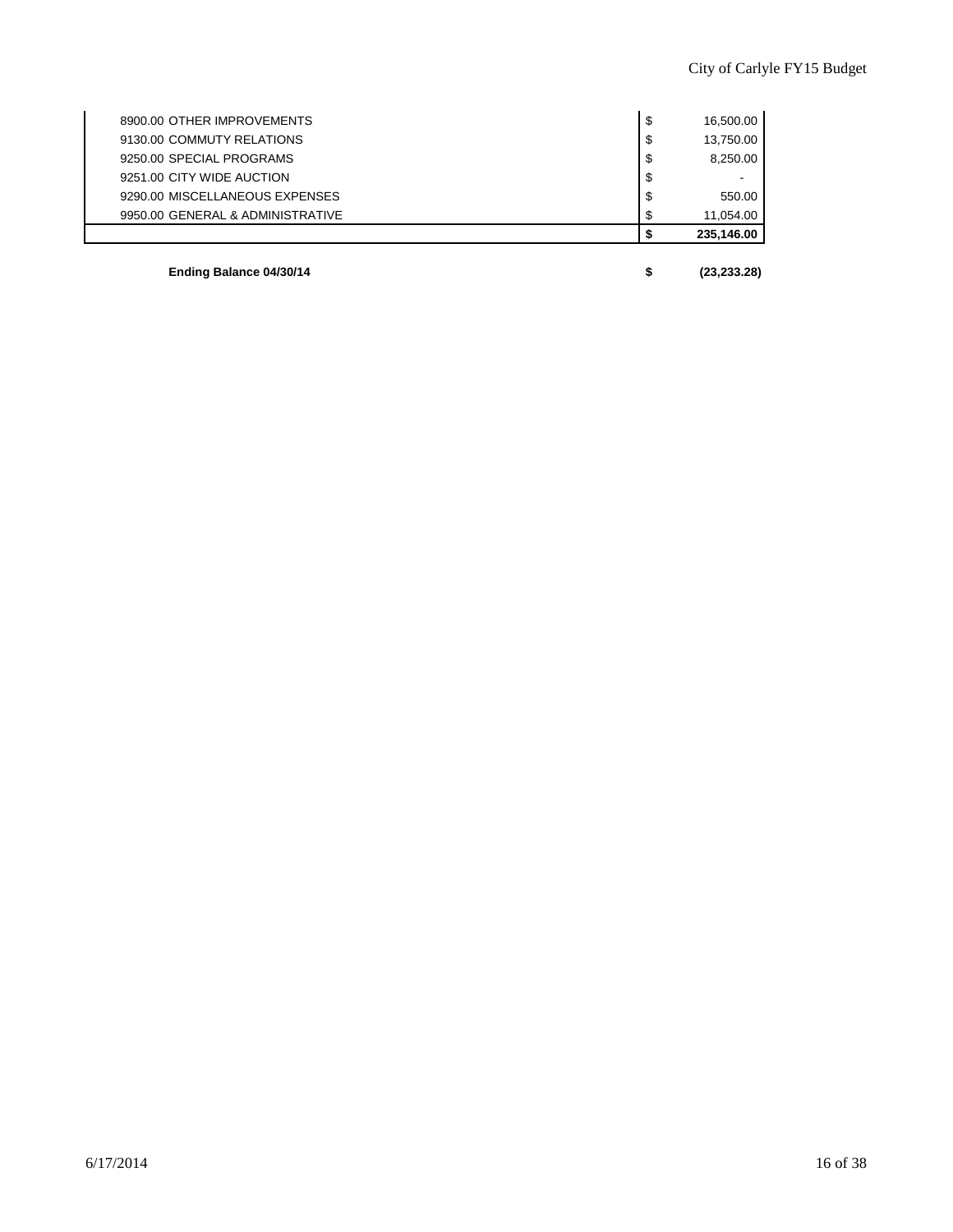# *FUND 19 SOCIAL SECURITY & MEDICARE*

#### **BEGINNING BALANCE 05/1/13 \$ 18,996.36**

| <b>REVENUES</b>               | <b>FY15 BUDGET</b> |           |
|-------------------------------|--------------------|-----------|
| 3110.00 PROPERTY TAX          | \$                 | 54,500.00 |
| 3150.00 MOBILE HOME TAX       | \$                 | 150.00    |
| 3160.00 PAYMENT LIEU OF TAXES | \$                 | 10,000.00 |
| 3990.00 TRANSFER FROM FUND 1  | \$                 | 16,500.00 |
|                               | S                  | 81,150.00 |

# **TOTAL FUNDS AVAILABLE: \$ 100,146.36**

| URES                                                     | <b>BUDGET</b>        |
|----------------------------------------------------------|----------------------|
| <b>FXPFNI</b>                                            | –v.                  |
| יווט.                                                    | w                    |
| <b>MEDICARE</b><br>4610.00<br>_ SECURITY & '<br>` SOCIAL | . റ<br>10.000<br>AU. |

#### **Ending Balance 04/30/14 \$ (9,853.64)**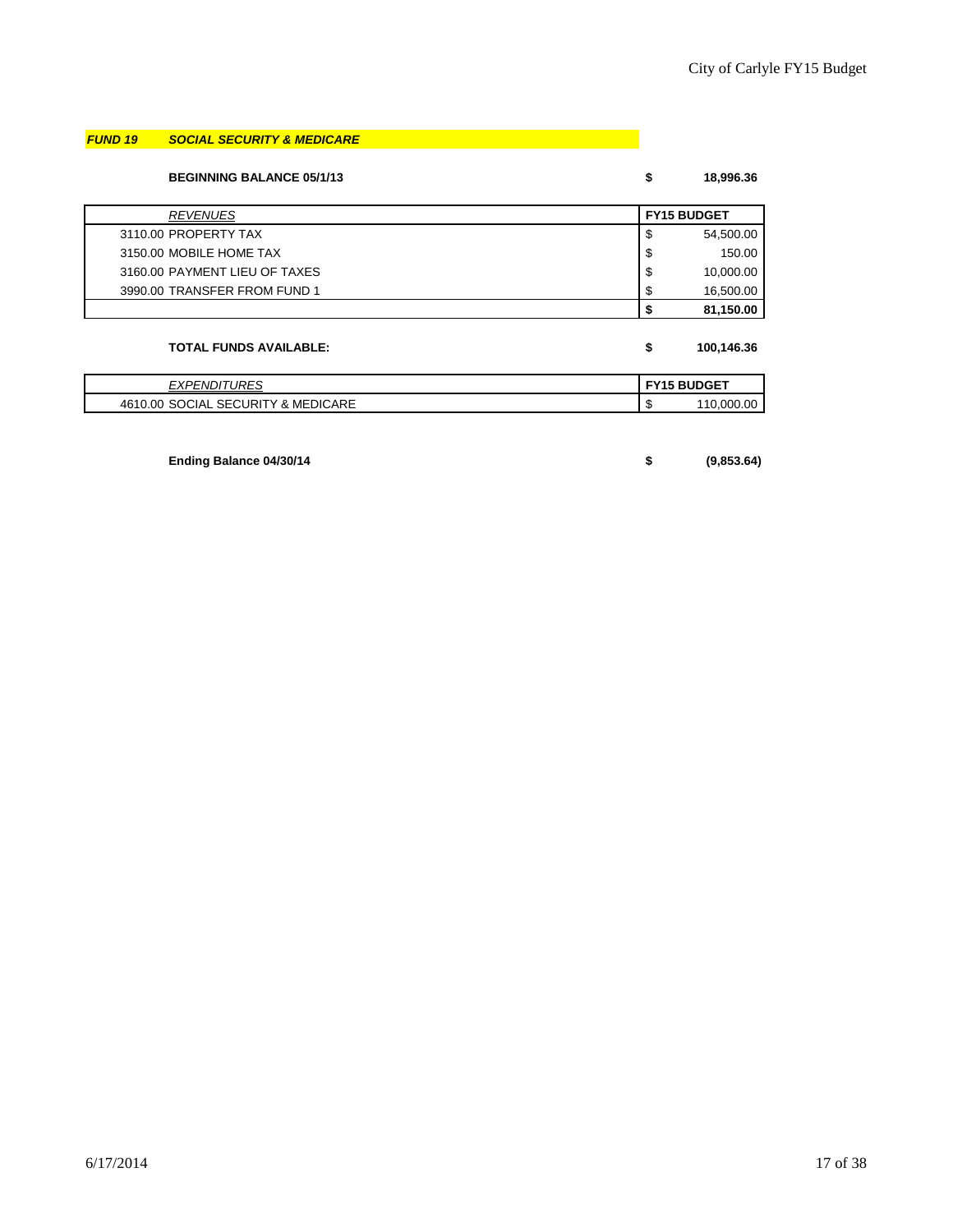| <b>FUND 20</b> | <b>LIBRARY</b>                             |                    |
|----------------|--------------------------------------------|--------------------|
|                | <b>BEGINNING BALANCE 05/1/13</b>           | \$<br>7,951.05     |
|                |                                            |                    |
|                | <b>REVENUES</b>                            | <b>FY15 BUDGET</b> |
|                | 3110.00 PROPERTY TAX                       | \$<br>28,000.00    |
|                | 3150.00 MOBILE HOME TAX                    | \$<br>80.00        |
|                | 3160.00 PAYMENT IN LIEU OF TAXES           | \$<br>5,300.00     |
|                | 3440.00 GRANTS                             | \$                 |
|                | 3530.00 PENALTIES-LIBRARY FEES             | \$<br>7,000.00     |
|                | 3810.00 INTEREST INCOME                    | \$<br>25.00        |
|                | 3831.00 DONATIONS                          | \$<br>2,000.00     |
|                | 3832.00 DONATIONS - SUMMER READING PROGRAM | \$<br>2,000.00     |
|                | 3833.00 DONATIONS - BOOK SALES             | \$<br>300.00       |
|                | 3860.00 MADDUX TRUST                       | \$                 |
|                | 3890.00 MISCELLANEOUS - GIFTS              | \$                 |
|                | 3990.00 TRANSFER FROM FUND 1               | \$<br>122,000.00   |
|                |                                            | \$<br>166,705.00   |

# **TOTAL FUNDS AVAILABLE: \$ 174,656.05**

| <b>EXPENDITURES</b>                    | <b>FY15 BUDGET</b> |
|----------------------------------------|--------------------|
| 4210.00 SALARIES-REGULAR               | \$<br>92,400.00    |
| 4510.00 HEALTH & DENTAL INSURANCE      | \$<br>5,807.90     |
| 5110.00 MAINTENANCE SERVICES-BUILDINGS | \$<br>6,050.00     |
| 5120.00 MAINTENANCE SERVICES-EQUIPMENT | \$<br>2,283.00     |
| 5330.00 LEGAL SERVICES                 | \$<br>1,100.00     |
| 5490.00 OTHER PROFESSIONAL SERVICES    | \$<br>7,755.00     |
| 5510.00 POSTAGE                        | \$<br>440.00       |
| 5520.00 TELEPHONE                      | \$<br>1,650.00     |
| 5530.00 PUBLISHING                     | \$<br>550.00       |
| 5540.00 PRINTING                       | \$                 |
| 5570.00 IT SOFTWARE                    | \$                 |
| 5580.00 IT HARDWARE                    | \$                 |
| 5620.00 TRAVEL EXPENSES                | \$<br>330.00       |
| 5630.00 TRAINING                       | \$<br>550.00       |
| 5710.00 UTILITIES                      | \$<br>16,500.00    |
| 5940.00 RISK MANAGEMENT-GE, INS.       | \$<br>11,000.00    |
| 6110.00 MAINTENANCE SUPPLIES-BUILDING  | \$<br>110.00       |
| 6120.00 MAINTENANCE SUPPLIES-EQUIPMENT | \$<br>110.00       |
| 6510.00 OFFICE SUPPLIES                | \$<br>2,200.00     |
| 6540.00 JANITORIAL SUPPLIES            | \$<br>440.00       |
| 6580.00 PERIODICALS                    | \$<br>2,200.00     |
| 8300.00 EQUIPMENT                      | \$<br>1,100.00     |
| 8700.00 FURNITURE                      | \$                 |
| 8800.00 LIBRARY-BOOKS-MATERIALS        | \$<br>22,000.00    |
| 8900.00 OTHER IMPROVEMENTS             | \$                 |
| 9250.00 SPECIAL PROGRAMS               | \$<br>3,850.00     |
| 9290.00 MISCELLANEOUS EXPENSE          | \$<br>110.00       |
| 9950.00 GENERAL & ADMINISTRATIVE       | \$<br>8,749.00     |
|                                        | \$<br>187,284.90   |

**Ending Balance 04/30/14 \$ (12,628.85)**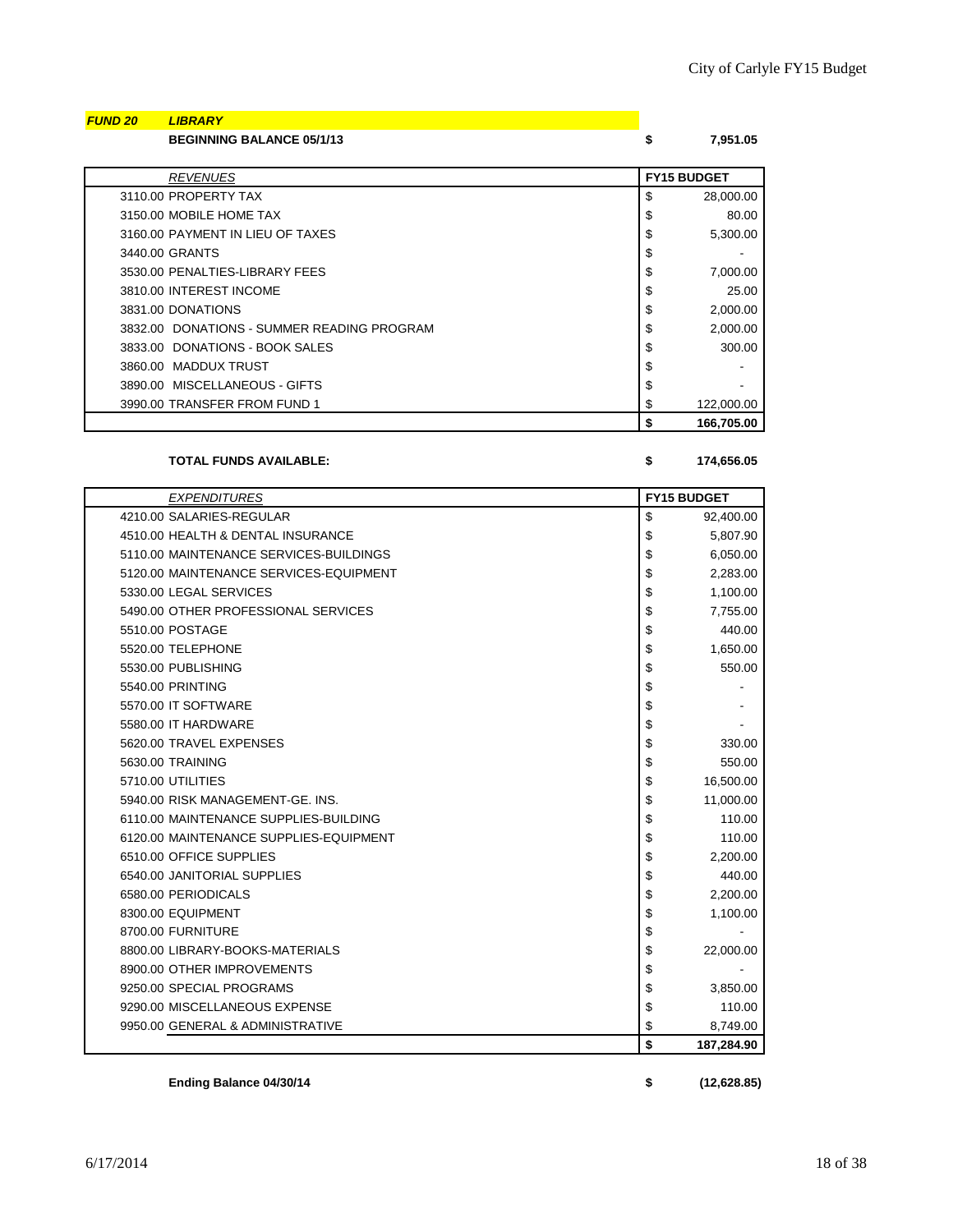# *FUND 21 SPORTS COMPLEX*

**BEGINNING BALANCE 05/1/13 \$ 14,751.26**

| <b>REVENUES</b>                           |    | <b>FY15 BUDGET</b> |
|-------------------------------------------|----|--------------------|
| 3440.00 GRANTS                            | S  |                    |
| 3810.00 INTEREST INCOME                   | \$ |                    |
| 3990.00 TRANSFER FROM FUND 1 TIMKEN GRANT | \$ | 40,000.00          |
| 3990.00 TRANSFER FROM OTHER FUNDS         | \$ |                    |
|                                           |    | 40,000.00          |

#### **TOTAL FUNDS AVAILABLE: \$ 54,751.26**

| <b>EXPENDITURES</b>                 | <b>FY15 BUDGET</b> |  |
|-------------------------------------|--------------------|--|
| 5320.00 ENGINEERING SERVICES        | \$                 |  |
| 5490.00 OTHER PROFESSIONAL SERVICES | \$                 |  |
| 6520.00 OPERATING SUPPLIES          | \$                 |  |
| 6650.00 OTHER GENERAL SUPPLIES      | \$                 |  |
| 8300.00 EQUIPMENT                   | \$                 |  |
| 8900.00 OTHER IMPROVEMENTS          | \$                 |  |
| 8100.00 LAND                        | \$                 |  |
|                                     |                    |  |
|                                     |                    |  |

**Ending Balance 04/30/14 \$ 54,751.26**

#### *FUND 22 POOL HOUSE LOAN*

| <b>BEGINNING BALANCE 05/1/13</b> | \$ | 4,600.00                 |
|----------------------------------|----|--------------------------|
| <b>REVENUES</b>                  |    | <b>FY15 BUDGET</b>       |
| 3990.00 TRANSFER FROM FUND 1     | S  | 46,000.00                |
|                                  | \$ | 46,000.00                |
|                                  |    | $\overline{\phantom{a}}$ |
|                                  |    |                          |

| <b>TOTAL FUNDS AVAILABLE:</b> | ъ                  | 50,600.00 |
|-------------------------------|--------------------|-----------|
| <b>EXPENDITURES</b>           | <b>FY15 BUDGET</b> |           |
| 8201.00 LOANS - POOL HOUSE    | Ф                  | 51.480.00 |
|                               |                    |           |

**Ending Balance 04/30/14 \$ (880.00)**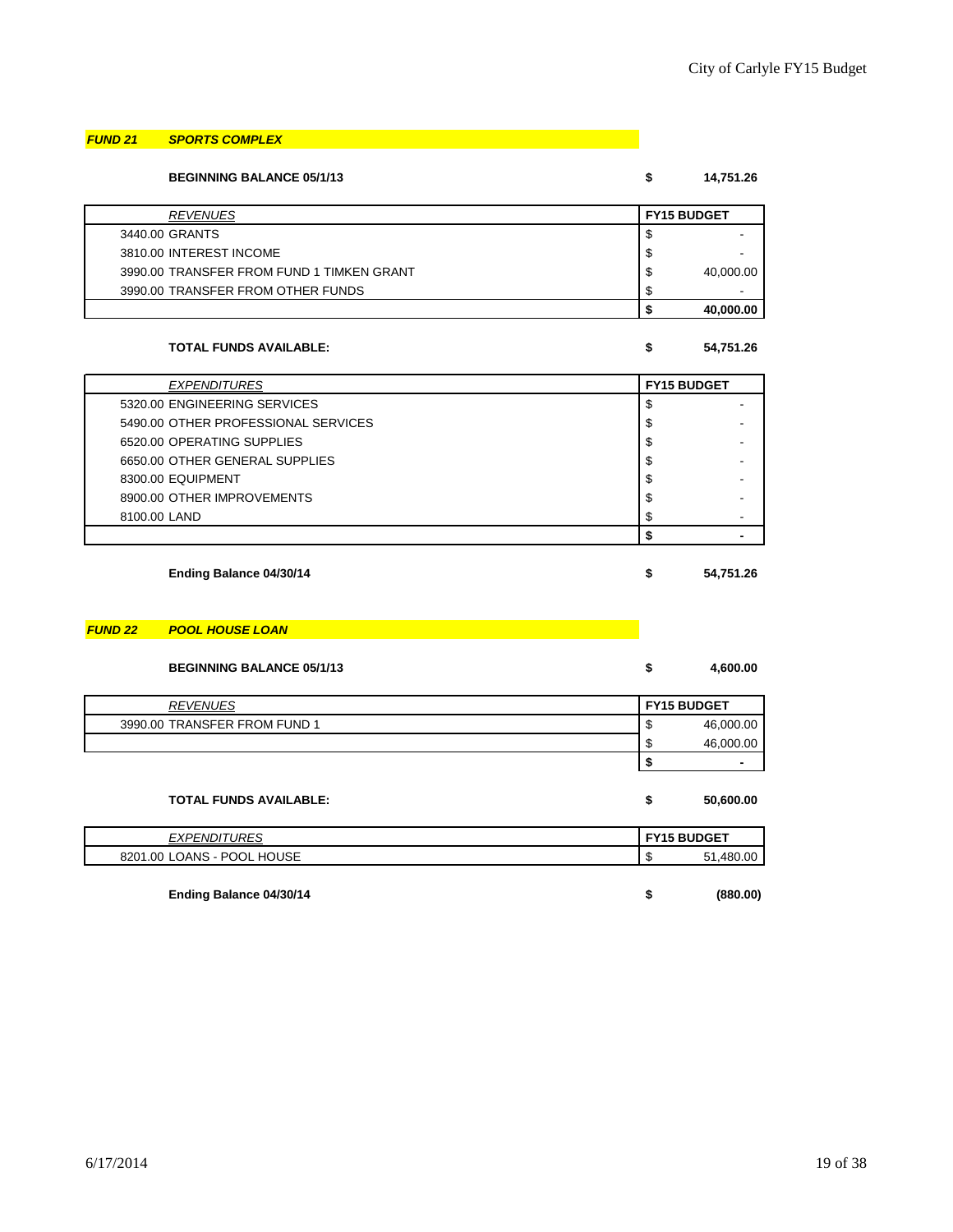### *FUND 23 NEW LIBRARY*

| <b>BEGINNING BALANCE 05/1/13</b> | (362, 931.65)<br>\$ |
|----------------------------------|---------------------|
| <b>REVENUES</b>                  | <b>FY15 BUDGET</b>  |
| 3990.00 TRANSFER FROM FUND 1     | 1,133,101.00<br>◡   |
| 3992.00 MADDUX TRUST             | 1,467,857.00        |
|                                  | 2,600,958.00        |
| <b>TOTAL FUNDS AVAILABLE:</b>    | 2,238,026.35        |

| IDFC<br>"<br>יש<br>⊢xı<br>'N         | <b>BUDGET</b><br><b>CV4.</b> |                           |
|--------------------------------------|------------------------------|---------------------------|
| IMPROVEMENTS<br>. HER<br>8900<br>.00 | AU.                          | .00<br>461<br>ī.833<br>᠇୰ |

**Ending Balance 04/30/14 \$ (223,806.65)**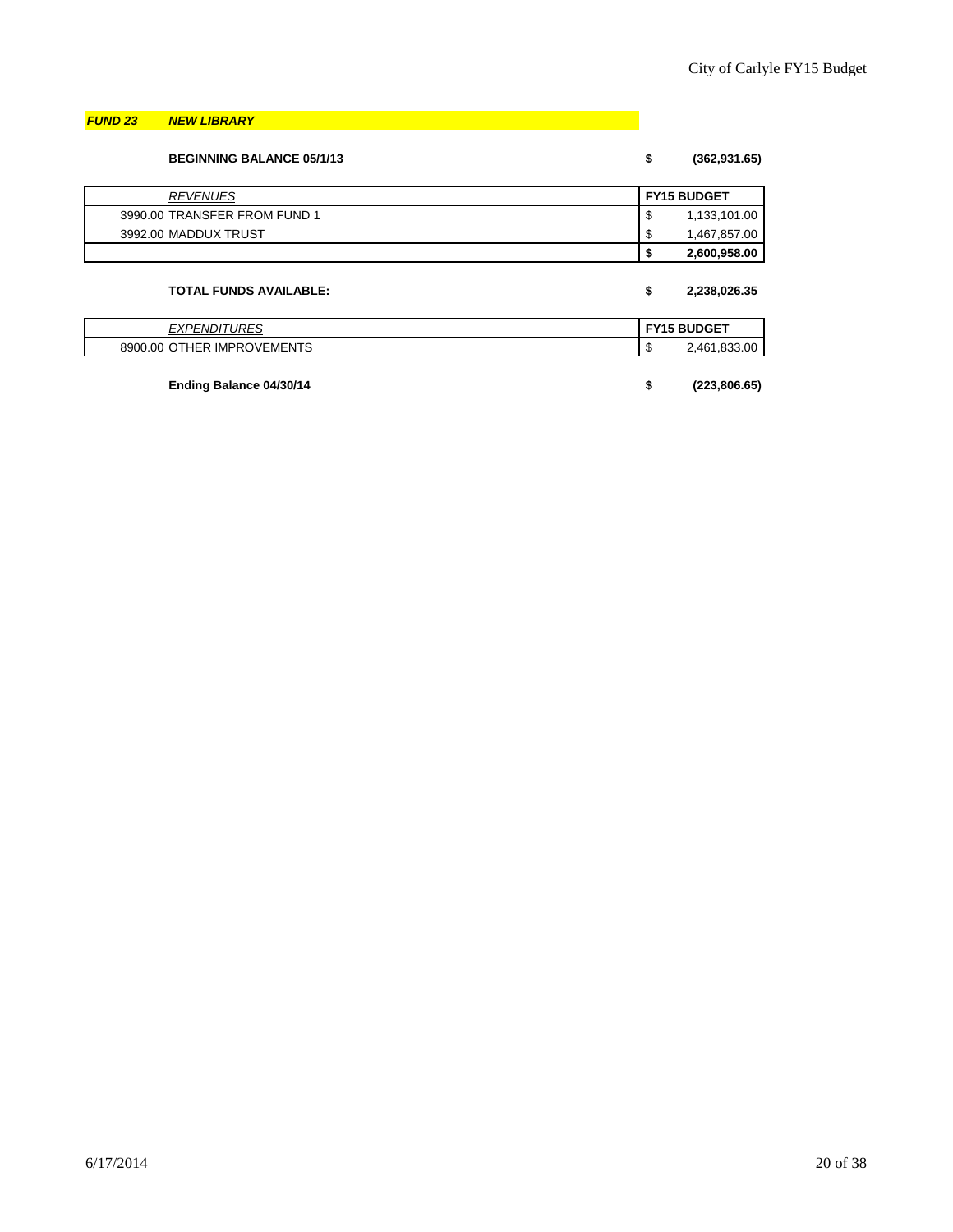# *FUND 33 TIF 1*

**BEGINNING BALANCE 05/1/13 \$ 162,333.01**

| <b>REVENUES</b>                     | <b>FY15 BUDGET</b> |  |
|-------------------------------------|--------------------|--|
| 3310.00 TIF 1 TAX                   | \$<br>42,500.00    |  |
| 3330.00 CITY REDEVELOPMENT ACCOUNTS | \$<br>58,000.00    |  |
| 3332.00 BUDGET HOST INN PARTNERSHIP | \$<br>27,500.00    |  |
| 3333.00 CARLYLE RESORTS INC.        | \$<br>37,000.00    |  |
| 3334.00 JAMES V. & CHERYL R. McKAY  | \$<br>6,750.00     |  |
| 3335.00 WINTERMANN AUCTION BARN     | \$<br>7,200.00     |  |
| 3336.00 WILKEN CRESCENT MOON        | \$<br>4,700.00     |  |
| 3337.00 CARLYLE PAIN & REHAB CLINIC | \$<br>6,300.00     |  |
| 3338.00 CLARION HEALING CENTER      | \$<br>17,500.00    |  |
| 3339.00 WALMART SUPERCENTER         | \$<br>130,000.00   |  |
| 3340.00 BRETZ LODGE                 | \$<br>15,000.00    |  |
| 3810.00 INTEREST INCOME             | \$<br>1,000.00     |  |
|                                     | \$<br>353.450.00   |  |

#### **TOTAL FUNDS AVAILABLE \$ 515,783.01**

| <b>EXPENDITURES</b>                 | <b>FY15 BUDGET</b> |            |
|-------------------------------------|--------------------|------------|
| 5310.00 ACCOUNTING SERVICE          | \$                 |            |
| 5320.00 ENGINEERING SERVICE         | \$                 | 16,500.00  |
| 5330.00 LEGAL                       | \$                 | 2,750.00   |
| 5490.00 OTHER PROFESSIONAL SERVICE  | \$                 | 5,500.00   |
| 5510.00 POSTAGE                     | \$                 | 110.00     |
| 5530.00 PUBLISHING                  | \$                 | 110.00     |
| 6508.00 WALMART SUPERCENTER         | \$                 | 143,000.00 |
| 8900.00 OTHER IMPROVEMENTS          | \$                 | 165,000.00 |
| 9280.00 ADVERTISEMENTS              | \$                 |            |
| 9501.00 BUDGET HOST INN PARTNERSHIP | \$                 | 30,250.00  |
| 9502.00 CARLYLE RESORTS INC.        | \$                 | 40,700.00  |
| 9503.00 JAMES V. & CHERYL R. McKAY  | \$                 | 7,425.00   |
| 9504.00 WINTERMANN AUCTION BARN     | \$                 | 7,920.00   |
| 9505.00 WILKEN CRESCENT MOON        | \$                 | 5,170.00   |
| 9506.00 CARLYLE PAIN & REHAB CLINIC | \$                 | 6,930.00   |
| 9507.00 CLARION HEALING CENTER      | \$                 | 19,250.00  |
| 9509.00 BRETZ LODGE                 | \$                 | 16,500.00  |
| 9991.00 TRANSFER TO FUND 34         | \$                 | 93,500.00  |
|                                     | \$                 | 560,615.00 |

**Ending Balance 04/30/14 \$ (44,831.99)**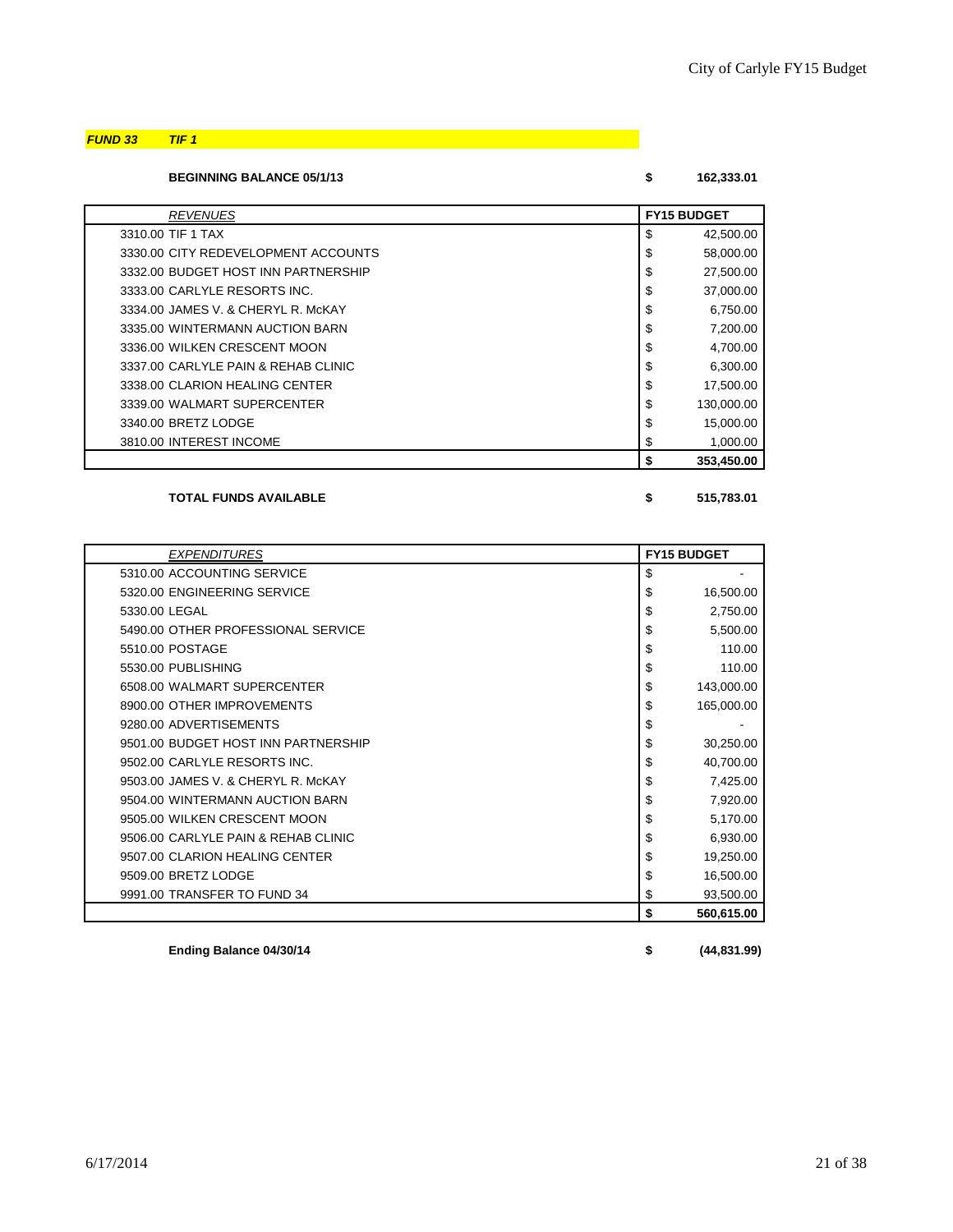# *FUND 34 TIF 2*

**BEGINNING BALANCE 05/1/13 \$ 137,390.42**

| <b>REVENUES</b>                                | <b>FY15 BUDGET</b> |            |
|------------------------------------------------|--------------------|------------|
| 3320.00 TIF 2 TAX                              | \$                 | 555,000.00 |
| 3330.00 CITY REDEVELOPMENT ACCOUNTS            | \$                 | 2,500.00   |
| 3334.00 CVS PHARMACY                           | \$                 |            |
| 3337.00 TOPMOST DEVELOPMENT                    | \$                 | 1.300.00   |
| 3338.00 DR. HYTEN                              | \$                 |            |
| 3339.00 TINCANS                                | \$                 |            |
| 3500.00 LOAN - MILLION GALLON STORAGE PAINTING | \$                 | 325,000.00 |
| 3810.00 INTEREST INCOME                        | \$                 | 450.00     |
| 3990.00 TRANSFER FROM FUND 33                  | \$                 | 85,000.00  |
|                                                |                    | 969.250.00 |

#### **TOTAL FUNDS AVAILABLE: \$ 1,106,640.42**

| <b>EXPENDITURES</b>                  |    | <b>FY15 BUDGET</b> |  |
|--------------------------------------|----|--------------------|--|
| 5310.00 ACCOUNTING SERVICE           | \$ |                    |  |
| 5320.00 ENGINEERING SERVICE          | \$ | 66,000.00          |  |
| 5330.00 LEGAL                        | \$ | 2,200.00           |  |
| 5490.00 OTHER PROFESSIONAL SERVICE   | \$ | 11,000.00          |  |
| 5510.00 POSTAGE                      | \$ | 110.00             |  |
| 5530.00 PUBLISHING                   | \$ | 110.00             |  |
| 5490.00 OTHER PROFESSIONAL SERVICE   | \$ | 18,156.00          |  |
| 5510.00 POSTAGE                      | \$ | 12,513.00          |  |
| 8900.00 OTHER IMPOVEMENTS            | \$ | 495,550.00         |  |
| 9400.00 CONTINGENCY                  |    | 110.00             |  |
| 9503.00 CVS PHARMACY                 | \$ |                    |  |
| 9506.00 TOPMOST DEVELOPMENT          | S  | 1,430.00           |  |
| 9507.00 DR. HYTEN                    |    |                    |  |
| 9508.00 TINCANS                      | \$ |                    |  |
| 9600.00 PASSTHROUGH TO TAXING BODIES | \$ | 610,500.00         |  |
| 9991.00 TRANSFER TO FUND 32          | \$ |                    |  |
|                                      | \$ | 1,217,679.00       |  |

**Ending Balance 04/30/14 \$ (111,038.58)**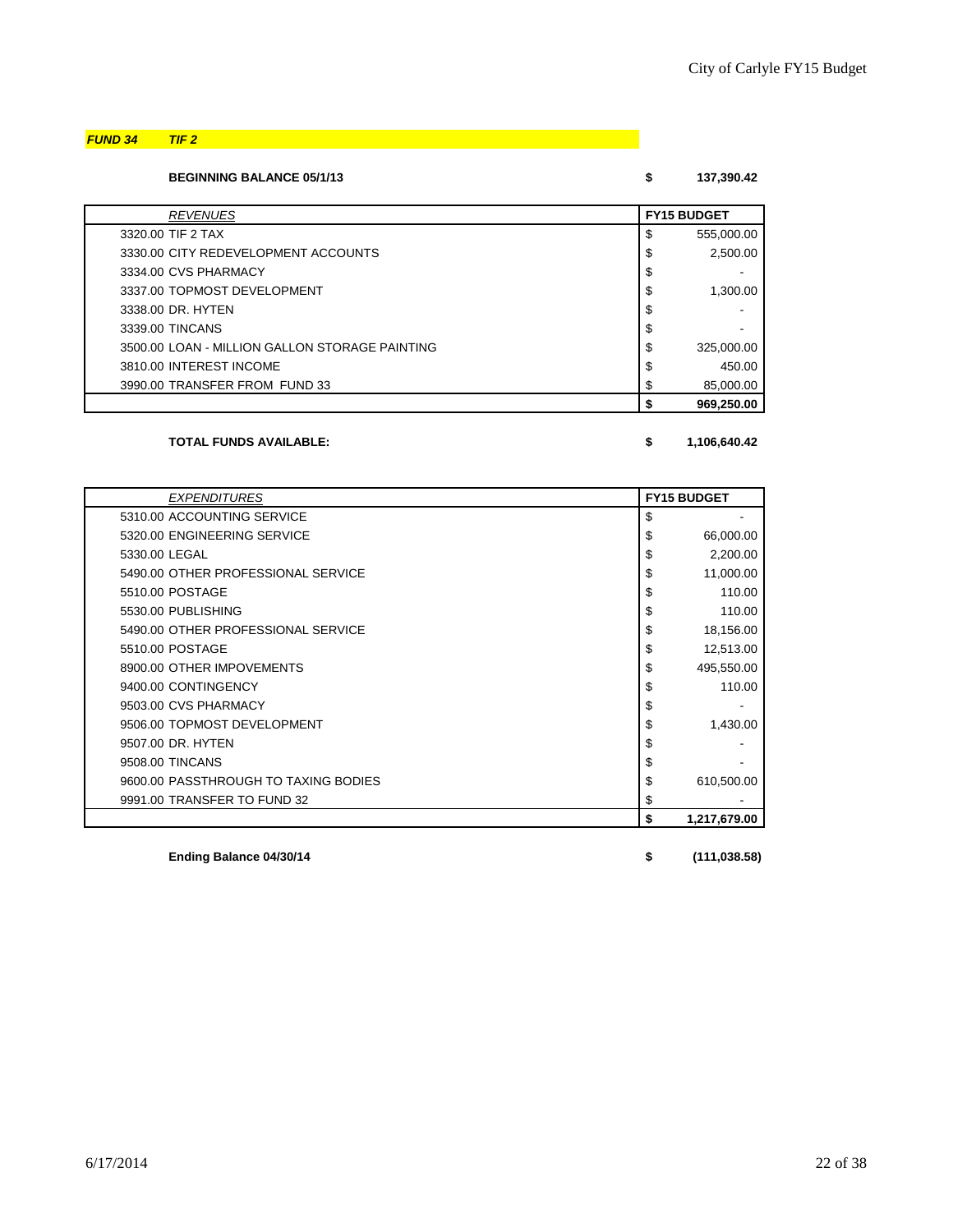*FUND 32 TIF 3*

### **BEGINNING BALANCE 05/1/13 \$ 35,388.31**

| 35,38 |
|-------|
|       |

| <b>REVENUES</b>                      | <b>FY15 BUDGET</b> |  |
|--------------------------------------|--------------------|--|
| 3320.00 TIF 3 TAX                    | \$<br>14,000.00    |  |
| 3330.00 CITY REDEVELOPMENT ACCOUNTS  | \$<br>4,000.00     |  |
| 3331.00 K&J CHEVROLET                | \$<br>16,000.00    |  |
| 3332.00 OLD STATE COMMONS DEVELOPERS | \$                 |  |
| 3810.00 INTEREST INCOME              | \$<br>150.00       |  |
| 3990.00 TRANSFER FROM OTHER FUND     | \$                 |  |
|                                      | 34,150.00          |  |

# **TOTAL FUNDS AVAILABLE: \$ 69,538.31**

| <b>EXPENDITURES</b>                  | <b>FY15 BUDGET</b> |           |
|--------------------------------------|--------------------|-----------|
| 5310.00 ACCOUNTING SERVICE           | \$                 |           |
| 5320.00 ENGINEERING SERVICE          | \$                 | 550.00    |
| 5330.00 LEGAL                        | \$                 | 550.00    |
| 5490.00 OTHER PROFESSIONAL SERVICE   | \$                 | 5,500.00  |
| 5510.00 POSTAGE                      | \$                 | 110.00    |
| 5530.00 PUBLISHING                   | \$                 | 110.00    |
| 8900.00 OTHER IMPOVEMENTS            | \$                 | 5,500.00  |
| 9400.00 CONTINGENCY                  | \$                 | 110.00    |
| 9500.00 K&J CHEVROLET                | \$                 | 18,150.00 |
| 9501.00 OLD STATE COMMONS DEVELOPERS | \$                 |           |
|                                      |                    | 30.580.00 |

**Ending Balance 04/30/14 \$ 38,958.31**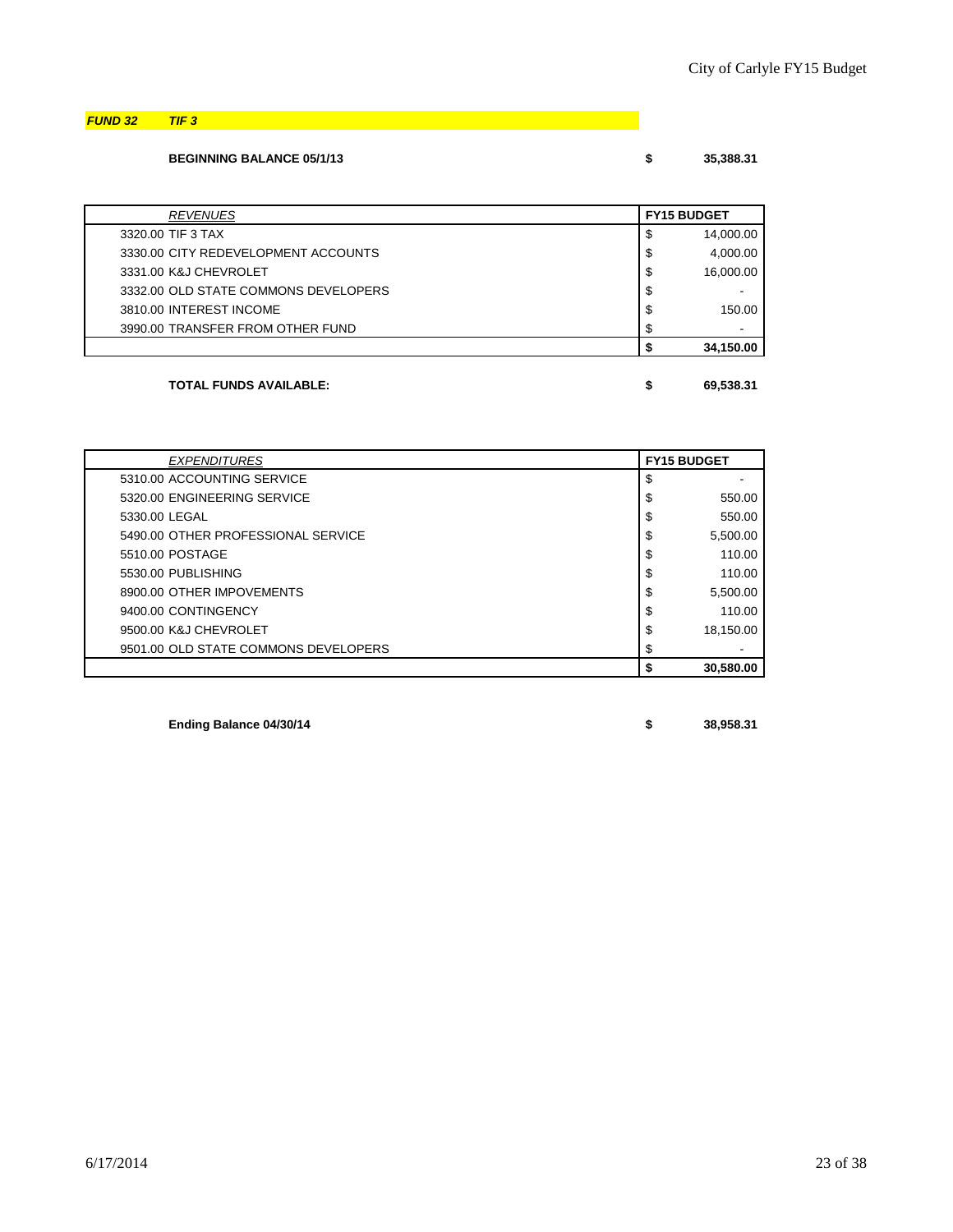| <b>FUND 35</b> | <b>DARE ACCOUNT</b>                               |                    |
|----------------|---------------------------------------------------|--------------------|
|                | <b>BEGINNING BALANCE 05/1/13</b>                  | \$<br>14,670.56    |
|                | <b>REVENUES</b>                                   | <b>FY15 BUDGET</b> |
|                | 3830.00 DONATIONS                                 | \$<br>5,000.00     |
|                | 3810.00 INTEREST                                  | \$<br>5.00         |
|                |                                                   | \$<br>5,005.00     |
|                | <b>TOTAL FUNDS AVAILABLE:</b>                     | \$<br>19,675.56    |
|                | <b>EXPENDITURES</b>                               | <b>FY15 BUDGET</b> |
|                | 8300.00 EQUIPMENT                                 | \$<br>1,100.00     |
|                | 9250.00 SPECIAL PROGRAMS                          | \$<br>11,000.00    |
|                |                                                   | \$<br>12,100.00    |
|                | Ending Balance 04/30/14                           | \$<br>7,575.56     |
| <b>FUND 36</b> | <b>ECONOMIC DEVELOPMENT (REVOLVING LOAN FUND)</b> |                    |
|                | <b>BEGINNING BALANCE 05/1/13</b>                  | \$<br>616,169.93   |
|                | <b>REVENUES</b>                                   | <b>FY15 BUDGET</b> |
|                | 3890.00 MISCELLANEOUS                             | \$                 |
|                | 3970.00 RECAPTURED RLF                            | \$<br>48,000.00    |
|                | 3810.00 INTEREST REVENUE                          | \$<br>1,500.00     |
|                |                                                   | \$<br>49,500.00    |
|                | <b>TOTAL FUNDS AVAILABLE:</b>                     | \$<br>665,669.93   |
|                | <b>EXPENDITURES</b>                               | <b>FY15 BUDGET</b> |
| 9350.00 LOANS  |                                                   | \$<br>671,000.00   |
|                | 8901.00 INFRASTRUCTURE                            | \$                 |
|                | 9400.00 CONTINGENCY                               | \$                 |
|                | 9990.00 TRANSFER TO EDC ADMIN FUND 11             | \$<br>7,700.00     |
|                |                                                   | \$<br>678,700.00   |
|                | Ending Balance 04/30/14                           | \$<br>(13,030.07)  |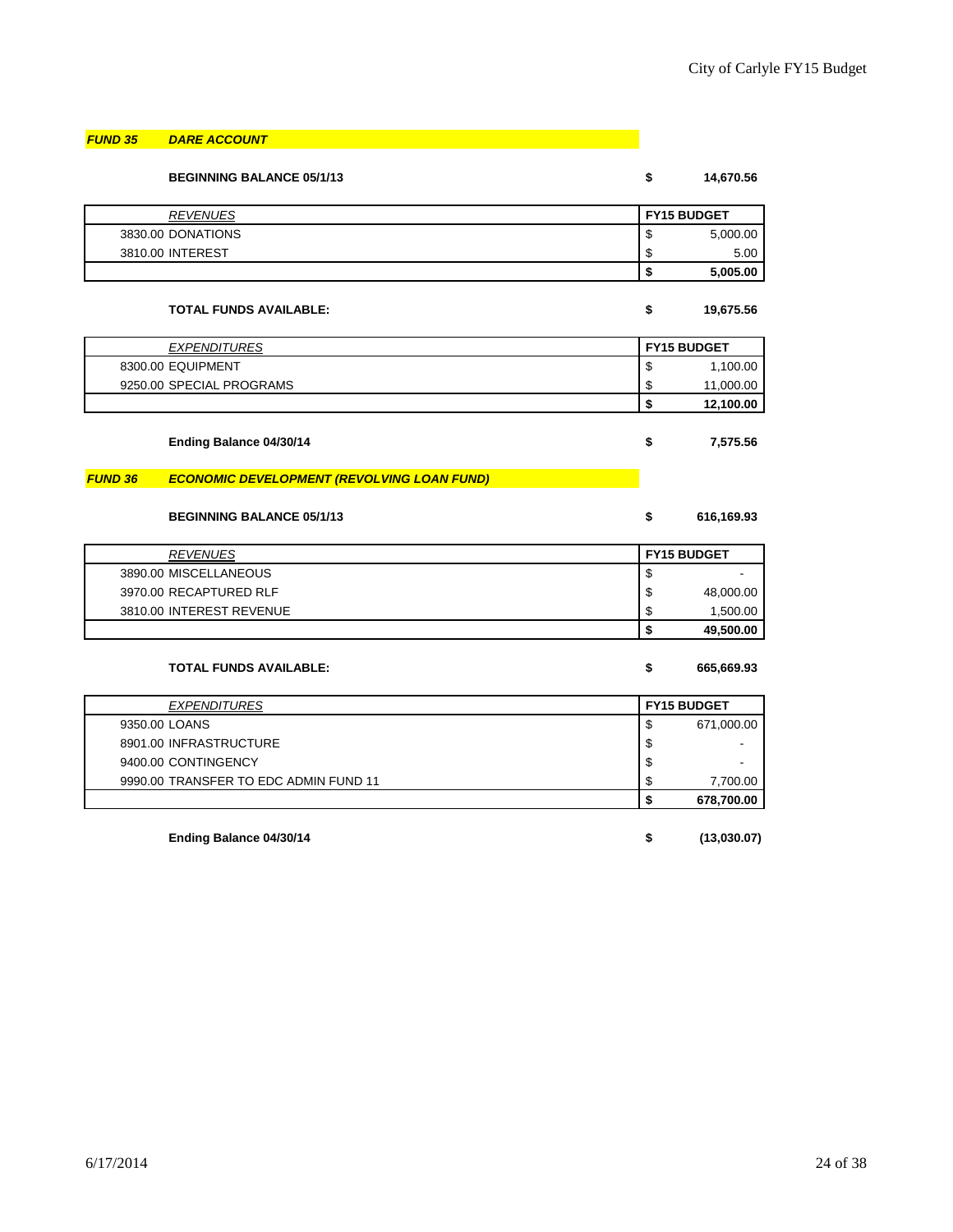### *FUND 37 STREET FAIR*

| <b>BEGINNING BALANCE 05/1/13</b> | \$<br>12,071.99    |  |
|----------------------------------|--------------------|--|
| <b>REVENUES</b>                  | <b>FY15 BUDGET</b> |  |
| 3870.00 STREET FAIR              | \$<br>11,000.00    |  |
| 3810.00 INTEREST REVENUE         | \$<br>15.00        |  |
|                                  | \$<br>11,015.00    |  |
| <b>TOTAL FUNDS AVAILABLE</b>     | \$<br>23,086.99    |  |
| <b>EXPENDITURES</b>              | <b>FY15 BUDGET</b> |  |
| 9250.00 STREET FAIR              | \$<br>20,020.00    |  |
| 8900.00 SPECIAL PROJECTS         | \$<br>4,840.00     |  |
|                                  | 24,860.00          |  |

**Ending Balance 04/30/14 \$ (1,773.01)**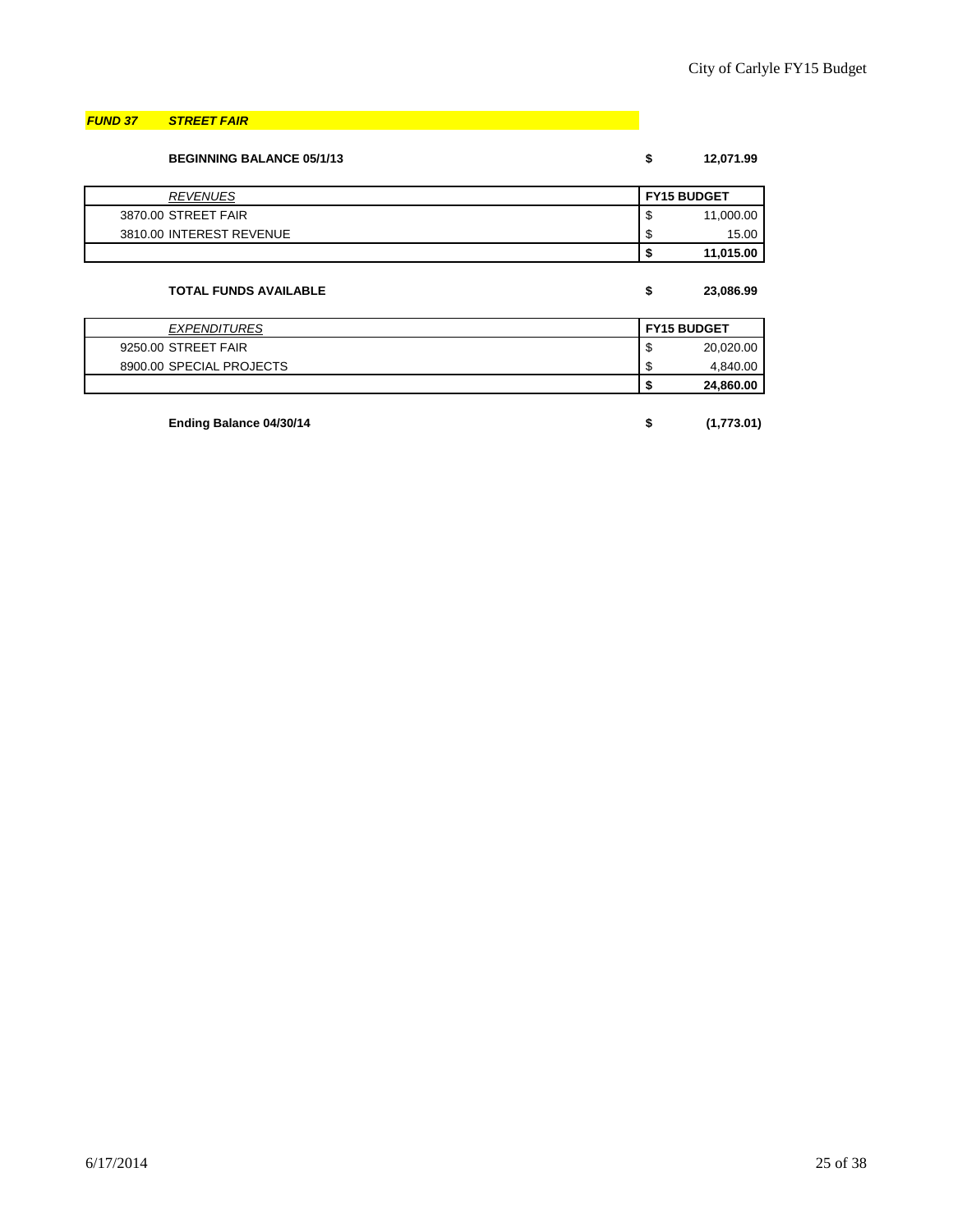| <b>FUND 51</b> | <b>WATER</b>                     |           |
|----------------|----------------------------------|-----------|
|                | <b>BEGINNING BALANCE 05/1/13</b> | 81,211.51 |
|                |                                  |           |

| <b>REVENUES</b>                            |    | <b>FY15 BUDGET</b>       |
|--------------------------------------------|----|--------------------------|
| 3610.00 WATER SALES                        | \$ | 1,300,000.00             |
| 3650.00 TAP ON FEES                        | \$ | 1,500.00                 |
| 3810.00 INTEREST INCOME                    | \$ | 300.00                   |
| 3840.00 SALES OF MATERIAL, SUPPLIES, LABOR | \$ | 2,000.00                 |
| 3890.00 MISCELLANEOUS INCOME               | \$ |                          |
| 3990.00 TRANSFER FROM OTHER FUNDS          | \$ |                          |
| 3992.00 TRANSFER FROM FUND 3               | S  | $\overline{\phantom{a}}$ |
|                                            |    | 1,303,800.00             |

### **TOTAL FUNDS AVAILABLE: \$ 1,385,011.51**

| <b>EXPENDITURES -- PRODUCTION</b>         | <b>FY15 BUDGET</b> |            |
|-------------------------------------------|--------------------|------------|
| 4210.00 SALARIES-REGULAR                  | \$                 | 275,000.00 |
| 4510.00 HEALTH & DENTAL INSURANCE         | \$                 | 21,295.60  |
| 4610.00 SOCIAL SECURITY                   | \$                 | 16,500.00  |
| 4620.00 RETIREMENT CONTRIBUTION           | \$                 | 42,900.00  |
| 4630.00 MEDICARE CONTRIBUTION             | \$                 | 4,180.00   |
| 5110.00 MAINTENANCE SERVICES-BUILDINGS    | \$                 | 5,500.00   |
| 5120.00 MAINTENANCE SERVICES-EQUIPMENT    | \$                 | 22,000.00  |
| 5130.00 MAINTENANCE SERVICES-VEHICLES     | \$                 | 550.00     |
| 5140.00 MAINTENANCE SERVICES - STREETS    | \$                 |            |
| 5150.00 MAINTENANCE SERVICES-UTILITY SYST | \$                 | 11,000.00  |
| 5310.00 ACCOUNTING SERVICE                | \$                 | 11,748.00  |
| 5320.00 ENGINEERING SERVICES              | \$                 | 6,600.00   |
| 5330.00 LEGAL SERVICES                    | \$                 | 2,750.00   |
| 5340.00 GIS                               | \$                 | 110.00     |
| 5510.00 POSTAGE                           | \$                 | 2,200.00   |
| 5520.00 TELEPHONE                         | \$                 | 8,250.00   |
| 5530.00 PUBLISHING                        | \$                 | 1,100.00   |
| 5540.00 PRINTING                          | \$                 | 275.00     |
| 5560.00 OTHER (ANSWERING SERVICE)         | \$                 |            |
| 5570.00 AUTOMOTIVE FUEL/OIL               | \$                 | 550.00     |
| 5580.00 IT HARDWARE                       | \$                 | 1,650.00   |
| 5610.00 DUES                              | \$                 | 1,100.00   |
| 5620.00 TRAVEL                            | \$                 | 770.00     |
| 5630.00 TRAINING                          | \$                 | 3,300.00   |
| 5650.00 PUBLICATIONS                      | \$                 | 330.00     |
| 5670.00 OTHER PROFESSIONAL DEVELOPMENT    | \$                 | 275.00     |
| 5710.00 UTILITIES                         | \$                 |            |
| 5750.00 WATER PURCHASES                   | \$                 | 4,070.00   |
| 5760.00 ELECTRIC PURCHASES                | \$                 | 110,000.00 |
| 5780.00 PUMPING EXPENSE                   | \$                 |            |
| 5790.00 TESTING                           | \$                 | 6,600.00   |
| 5940.00 RISK MANAGEMENT-GENERAL INS.      | \$                 | 33,000.00  |
| 6110.00 MAINTENANCE SUPPLIES-BUILDINGS    | \$                 | 3,300.00   |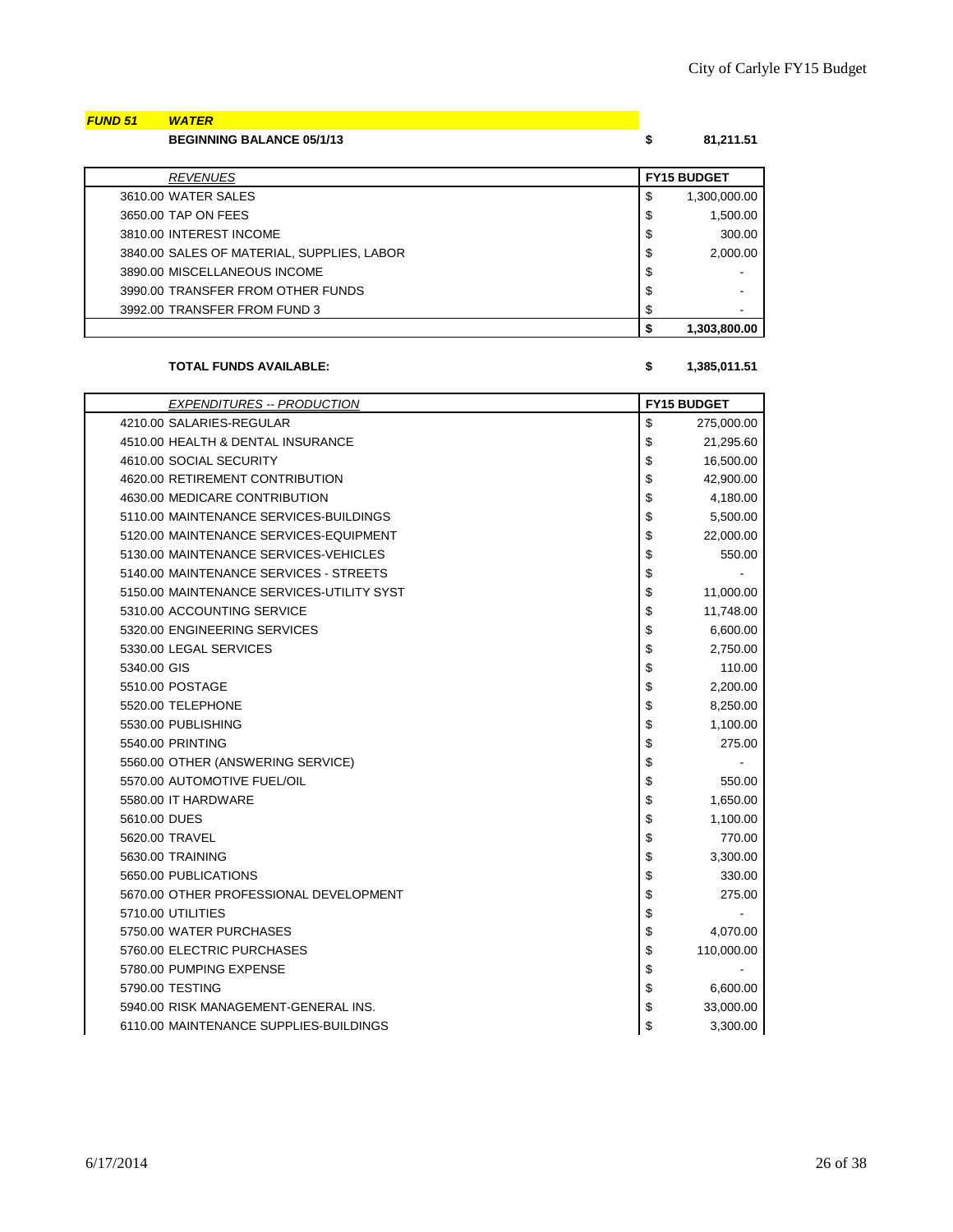| <b>EXPENDITURES -- PRODUCTION</b>                                                 |          | #REF!              |
|-----------------------------------------------------------------------------------|----------|--------------------|
| 6120.00 MAINTENANCE SUPPLIES-EQUIPMENT                                            | \$       | 5,500.00           |
| 6130.00 MAINTENANCE SUPPLIES-VEHICLES                                             | \$       | 165.00             |
| 6150.00 MAINTENANCE SUPPLIES-UTILITY SYS                                          | \$       | 3,300.00           |
| 6520.00 OPERATING SUPPLIES                                                        | \$       | 8,800.00           |
| 6530.00 SMALL TOOLS                                                               | \$       | 1,100.00           |
| 6540.00 JANITORIAL SUPPLIES                                                       | \$       | 1,100.00           |
| 6550.00 AUTOMOTIVE FUEL/OIL                                                       | \$       | 1,650.00           |
| 6560.00 CHEMICALS                                                                 | \$       | 159,500.00         |
| 6610.00 UNIFORMS                                                                  | \$       | 2,750.00           |
| 6650.00 OTHER GENERAL SUPPLIES                                                    | \$       | 550.00             |
| 7100.00 PRINCIPAL PAYMENT -- G.O. WATERWORKS                                      | \$       |                    |
| 7105.00 PRINCIPAL PAYMENT -- WATERPLANT IMPROVEMENT                               | \$       | 74,800.00          |
| 7200.00 INTEREST EXPENSE -- G.O. WATERWORKS                                       | \$       |                    |
| 7205.00 INTEREST EXPENSE -- WATERPLANT IMPROVMENTS                                | \$       | 31,196.00          |
| 7300.00 FISCAL AGENT FEES                                                         | \$       |                    |
| 7400.00 RESERVES-BOND                                                             | \$       |                    |
| 8200.00 BUILDING                                                                  | \$       |                    |
| 8300.00 EQUIPMENT                                                                 | \$       |                    |
| 8400.00 VEHICLES                                                                  | \$       | 6,600.00           |
| 8500.00 UTILITY SYSTEM                                                            | \$       |                    |
| 8700.00 FURNITURE                                                                 | \$       | 330.00             |
| 8900.00 OTHER IMPROVEMENTS                                                        | \$       | 4,400.00           |
| 9130.00 COMMUNITY RELATIONS                                                       | \$       | 550.00             |
| 9290.00 MISCELLANEOUS EXPENSE                                                     | \$       | 330.00             |
| 9950.00 GENERAL & ADMINISTRATIVE                                                  | \$       | 45,692.00          |
|                                                                                   |          |                    |
|                                                                                   |          |                    |
| 9990.00 RESERVES-CONTINGENCY                                                      | \$       | 33,000.00          |
| 9993.00 UTILITY CREDITS                                                           | \$       |                    |
| <b>TOTAL PRODUCTION</b>                                                           | \$       | 978,216.60         |
| <b>EXPENDITURES -- DISTRIBUTION</b>                                               |          | <b>FY15 BUDGET</b> |
| 4210.00 SALARIES-REGULAR<br>4510.00 HEALTH & DENTAL INSURANCE                     | \$       | 110,000.00         |
|                                                                                   | \$       | 9,680.00           |
| 4610.00 SOCIAL SECURITY CONTRIBUTION                                              | \$       | 6,600.00           |
| 4620.00 RETIREMENT CONTRIBUTION                                                   | \$       | 16,500.00          |
| 4630.00 MEDICARE CONTRIBUTION                                                     | \$       | 1,540.00           |
| 5110.00 MAINTENANCE SERVICES-BUILDING<br>5120.00 MAINTENANCE SERVICES-EQUIPMENT   | \$       |                    |
|                                                                                   | \$       | 2,200.00           |
| 5130.00 MAINTENANCE SERVICES-VEHICLES<br>5150.00 MAINTENANCE SERVICES-UTILITY SYS | \$       | 1,100.00           |
|                                                                                   | \$       | 22,000.00          |
| 5320.00 ENGINEERING SERVICES                                                      | \$       | 2,200.00           |
| 5330.00 LEGAL SERVICES                                                            | \$       | 550.00             |
| 5340.00 GIS                                                                       | \$       | 5,500.00           |
| 5490.00 OTHER PROFESSIONAL SERVICES                                               | \$       | 2,200.00           |
| 5510.00 POSTAGE                                                                   | \$       | 2,200.00<br>#REF!  |
| <b>EXPENDITURES -- DISTRIBUTION</b><br>5520.00 TELEPHONE                          |          | 1,870.00           |
| 5560.00 OTHER - JULIE                                                             | \$       | 660.00             |
| 5570.00 AUTOMOTIVE FUEL/OIL                                                       | \$       |                    |
| 5580.00 IT HARDWARE                                                               | \$       |                    |
| 5610.00 DUES                                                                      | \$       |                    |
| 5630.00 TRAINING                                                                  | \$       | 550.00<br>2,200.00 |
| 5650.00 PUBLICATIONS                                                              | \$<br>\$ |                    |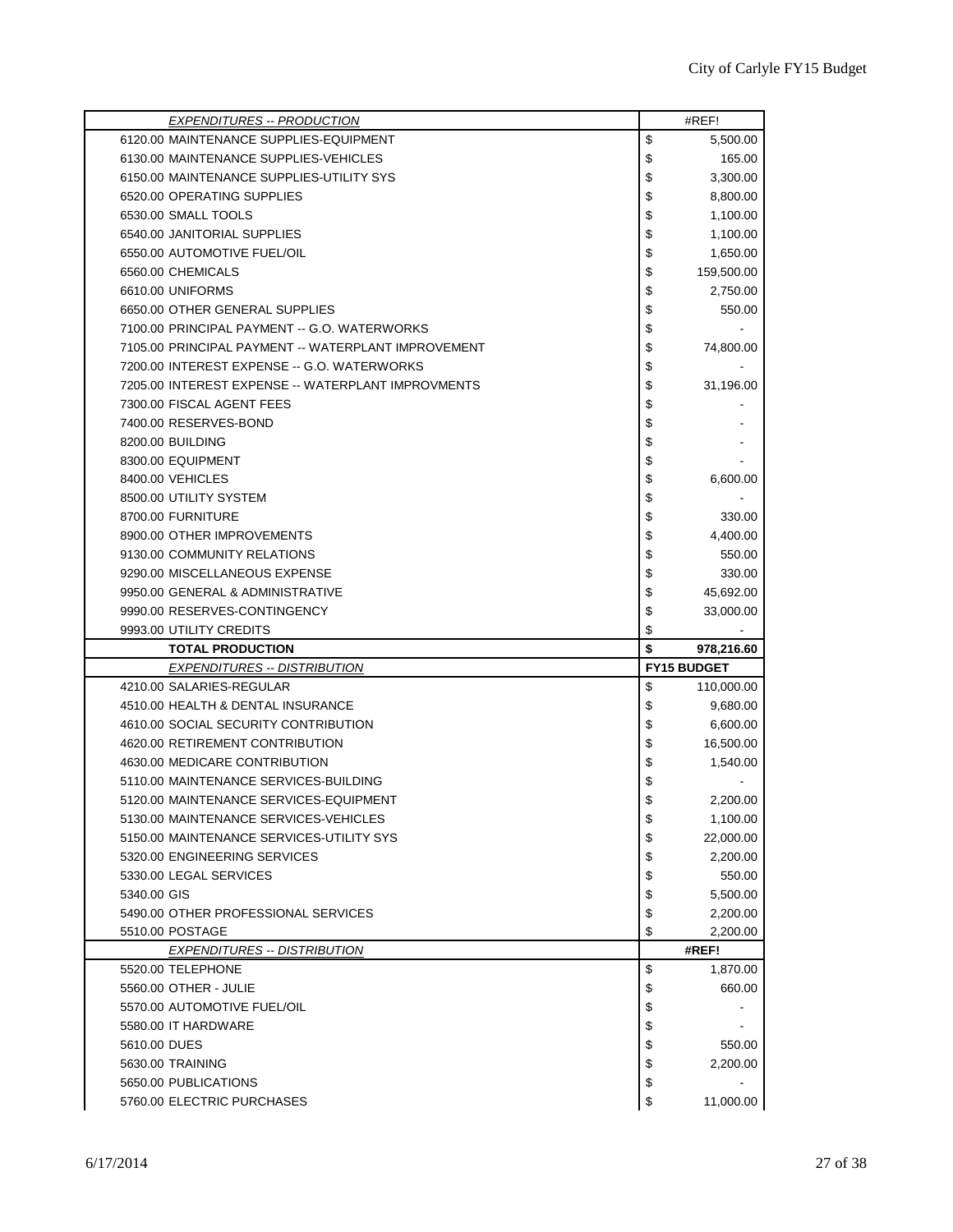| <b>TOTAL PRODUCTION &amp; DISTRIBUTION</b> | \$<br>1,398,471.60 |
|--------------------------------------------|--------------------|
|                                            |                    |
| <b>TOTAL DISTRIBUTION</b>                  | \$<br>420,255.00   |
| 9993.00 UTILITY CREDITS                    | \$<br>33,000.00    |
| 9950.00 GENERAL & ADMINISTRATIVE           | \$<br>19,635.00    |
| 9290.00 MISCELLANEOUS EXPENSE              | \$<br>1,100.00     |
| 8900.00 OTHER IMPROVEMENTS                 | \$<br>55,000.00    |
| 8500.00 UTILITY SYSTEM                     | \$<br>44,000.00    |
| 8400.00 VEHICLES                           | \$<br>29,700.00    |
| 8300.00 EQUIPMENT                          | \$<br>1,100.00     |
| 8200.00 BUILDING                           | \$                 |
| 6610.00 UNIFORMS                           | \$<br>2,750.00     |
| 6560.00 CHEMICALS                          | \$<br>550.00       |
| 6550.00 AUTOMOTIVE FUEL/OIL                | \$<br>7,150.00     |
| 6530.00 SMALL TOOLS                        | \$<br>2,200.00     |
| 6520.00 OPERATING SUPPLIES                 | \$                 |
| 6160.00 WASTE DUMPING                      | \$<br>550.00       |
| 6150.00 MAINTENANCE SUPPLIES-UTILITY SYS   | \$<br>5,500.00     |
| 6140.00 MAINTENANCE SUPPLIES-STREETS       | \$<br>5,500.00     |
| 6130.00 MAINTENANCE SUPPLIES-VEHICLE       | \$<br>1,100.00     |
| 6120.00 MAINTENANCE SUPPLIES-EQUIPMENT     | \$<br>1,100.00     |
| 6110.00 MAINTENANCE SUPPLIES-BUILDINGS     | \$<br>1,100.00     |
| 5940.00 RISK MANAGEMENT-GENERAL INS.       | \$<br>9,900.00     |
| 5930.00 RENTALS                            | \$<br>550.00       |
| 5790.00 TESTING                            | \$<br>220.00       |
| 5780.00 NATURAL GAS                        | \$                 |

**Ending Balance 04/30/14 \$ (13,460.09)**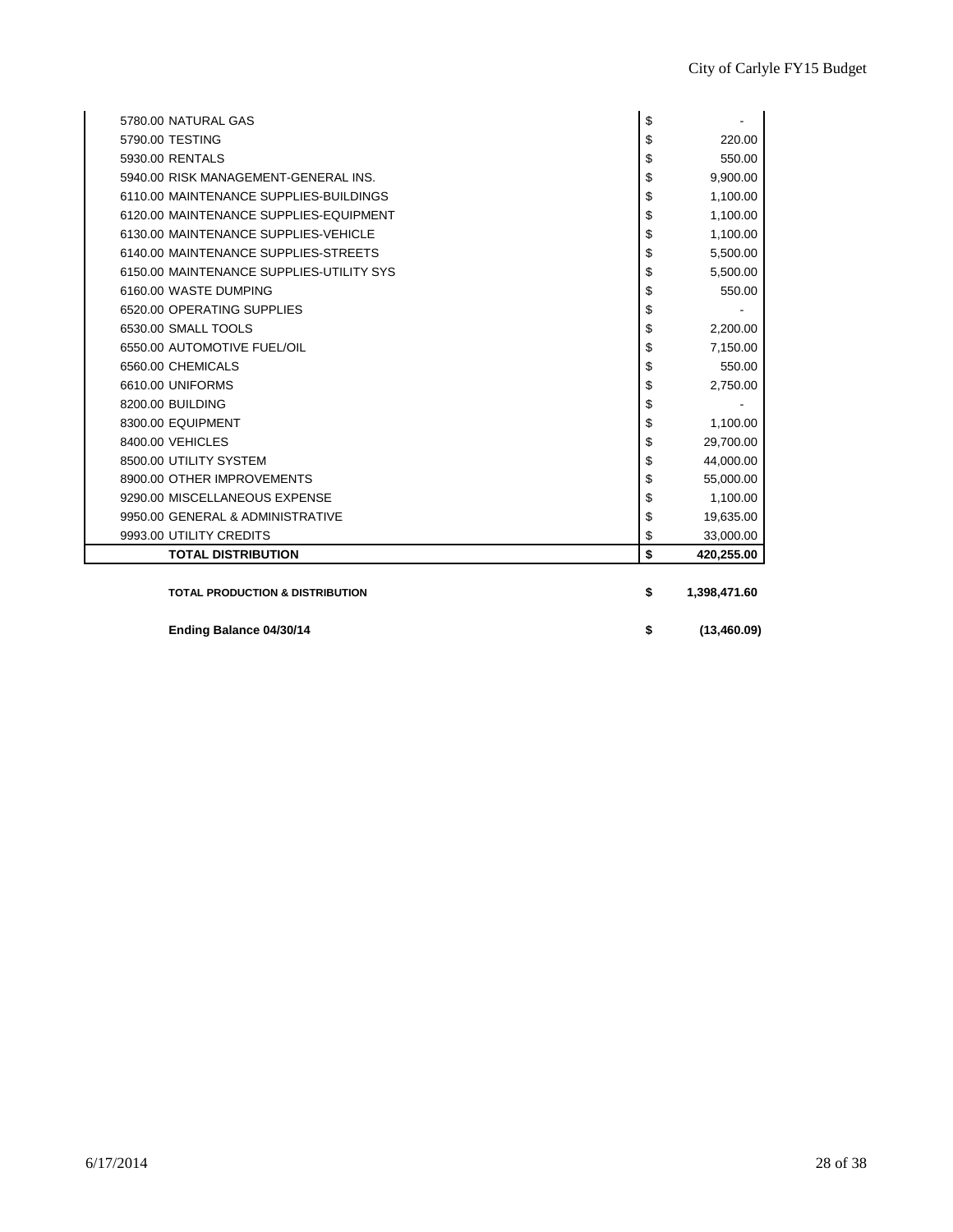*FUND 52 SEWER*

| <b>BEGINNING BALANCE 05/1/13</b> | (65,788.81) |
|----------------------------------|-------------|
|                                  |             |

| <b>REVENUES</b>                       | <b>FY15 BUDGET</b> |            |
|---------------------------------------|--------------------|------------|
| 3620.00 SEWER CHARGES                 | -S                 | 680,000.00 |
| 3650.00 TAP ON FEES                   | \$                 | 1,500.00   |
| 3810.00 INTEREST INCOME               | \$                 | 1,500.00   |
| 3890.00 RENTAL INCOME                 | \$                 | 3,600.00   |
| 3992.00 TRANSFER FROM FUND 3          | \$                 | -          |
| 3840.00 SALE OF MAT. LABOR, EQUIPMENT | S                  |            |
|                                       |                    | 686,600.00 |

#### **TOTAL FUNDS AVAILABLE: \$ 620,811.19**

| <b>EXPENDITURES</b>                       | <b>FY15 BUDGET</b> |            |
|-------------------------------------------|--------------------|------------|
| 4210.00 SALARIES-REGULAR                  | \$                 | 110,000.00 |
| 4510.00 HEALTH & DENTAL INSURANCE         | \$                 | 9,679.80   |
| 4610.00 SOCIAL SECURITY CONTRIBUTION      | \$                 | 6,600.00   |
| 4620.00 RETIREMENT CONTRIBUTION           | \$                 | 16,500.00  |
| 4630.00 MEDICARE CONTRIBUTION             | \$                 | 1,540.00   |
| 5110.00 MAINTENANCE SERVICES-BLDGS.       | \$                 |            |
| 5120.00 MAINTENANCE SERVICES-EQUIPMENT    | \$                 | 3,300.00   |
| 5130.00 MAINTENANCE SERVICES-VEHICLES     | \$                 | 1,100.00   |
| 5150.00 MAINTENANCE SERVICES-UTILITY      | \$                 | 3,300.00   |
| 5320.00 ENGINEERING SERVICES              | \$                 | 22,000.00  |
| 5330.00 LEGAL                             | \$                 | 2,200.00   |
| 5340.00 GIS                               | \$                 | 16,500.00  |
| 5490.00 OTHER PROFESSIONAL SERVICES       | \$                 | 1,100.00   |
| 5510.00 POSTAGE                           | \$                 | 3,520.00   |
| 5520.00 TELEPHONE                         | \$                 | 4,730.00   |
| 5560.00 OTHER - JULIE                     | \$                 |            |
| 5570.00 IT SOFTWARE                       | \$                 |            |
| 5580.00 IT HARDWARE                       | \$                 |            |
| 5610.00 DUES                              | \$                 |            |
| 5630.00 TRAINING                          | \$                 | 2,200.00   |
| 5650.00 PUBLICATIONS                      | \$                 |            |
| 5760.00 ELECTRICAL PURCHASES              | \$                 | 27,500.00  |
| 5780.00 NATURAL GAS                       | \$                 | 1,320.00   |
| 5790.00 TESTING                           | \$                 | 550.00     |
| 5930.00 RENTALS                           | \$                 |            |
| 5940.00 RISK MANAGEMENT-GENERAL INS.      | \$                 | 10,120.00  |
| 6110.00 MAINTENANCE SUPPLIES-BUILDING     | \$                 | 550.00     |
| 6120.00 MAINTENANCE SUPPLIES-EQUIPMENT    | \$                 | 3,300.00   |
| 6130.00 MAINTENANCE SUPPLIES-VEHICLES     | \$                 | 1,100.00   |
| 6140.00 MAINTENANCE SUPPLIES-STREETS      | \$                 | 5,500.00   |
| 6150.00 MAINTENANCE SUPPLIES-UTILITY SYS. | \$                 | 5,500.00   |
| 6160.00 WASTE DUMPING                     | \$                 | 550.00     |
| 6520.00 OPERATING SUPPLIES                | \$                 | 2,200.00   |
| 6530.00 SMALL TOOLS                       | \$                 | 550.00     |
| 6540.00 JANITORIAL SUPPLIES               | \$                 |            |
| 6550.00 AUTOMOTIVE FUEL/OIL               | \$                 | 7,150.00   |
| 6560.00 CHEMICALS                         | \$                 | 3,850.00   |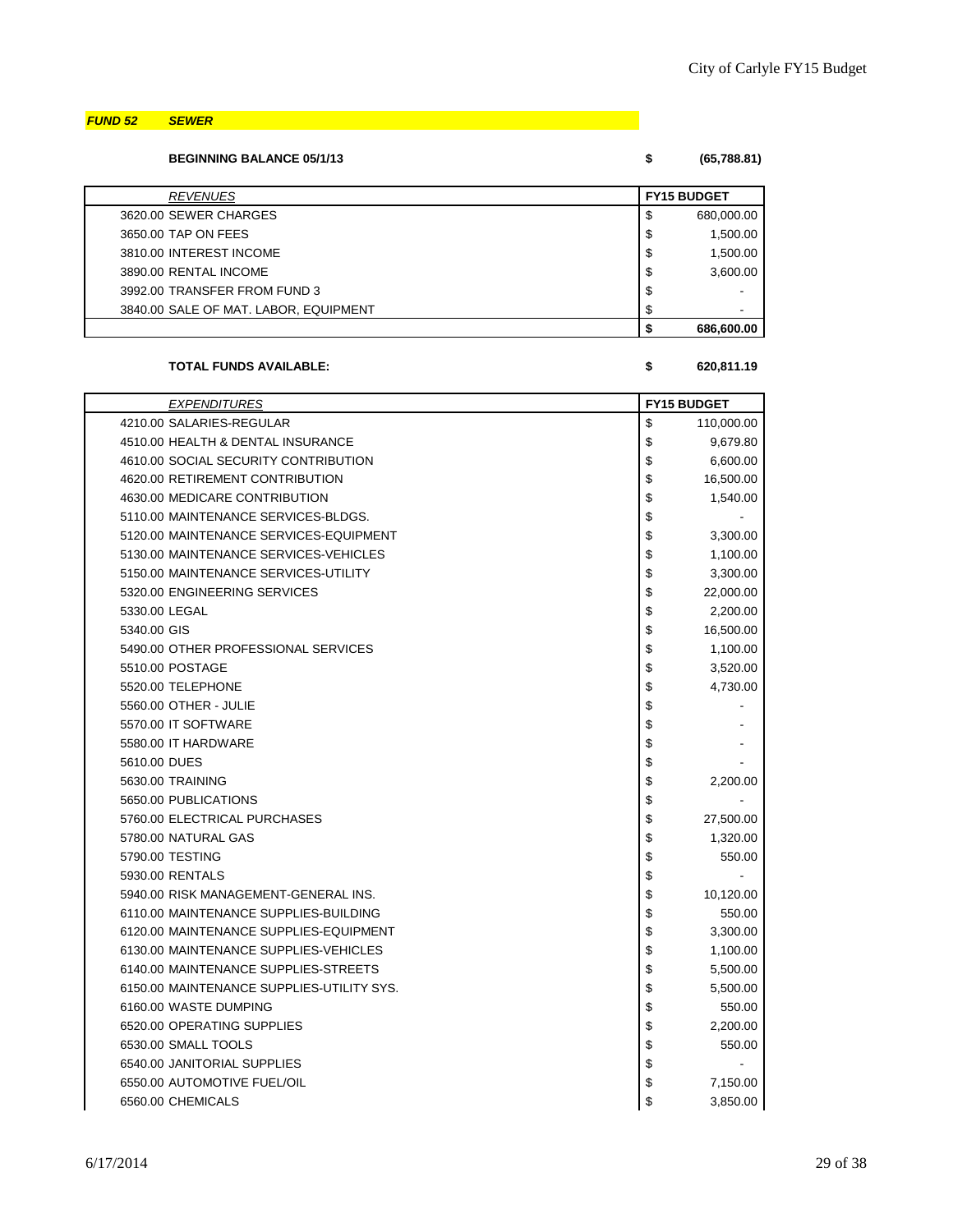|                                  | \$<br>680,338.80 |
|----------------------------------|------------------|
| 9993.00 UTILITY CREDITS          | \$               |
| 9990.00 RESERVES-CONTINGENCY     | \$<br>198,000.00 |
| 9950.00 GENERAL & ADMINISTRATIVE | \$<br>31,779.00  |
| 9290.00 MISCELLANEOUS EXPENSE    | \$<br>1,100.00   |
| 9150.00 UTILITY TAX (NPDES)      | \$<br>8,250.00   |
| 8900.00 OTHER IMPROVEMENTS       | \$<br>60,500.00  |
| 8500.00 UTILITY SYSTEM           | \$<br>18,700.00  |
| 8400.00 VEHICLES                 | \$<br>29,700.00  |
| 8300.00 EQUIPMENT                | \$<br>2,200.00   |
| 8100.00 LAND                     | \$<br>550.00     |
| 7200.00 INTEREST EXPENSE         | \$<br>16,500.00  |
| 7100.00 PRINCIPAL PAYMENT        | \$<br>36,300.00  |
| 6610.00 UNIFORMS                 | \$<br>2,750.00   |

**Ending Balance 04/30/14 \$ (59,527.61)**

 $\mathsf{I}$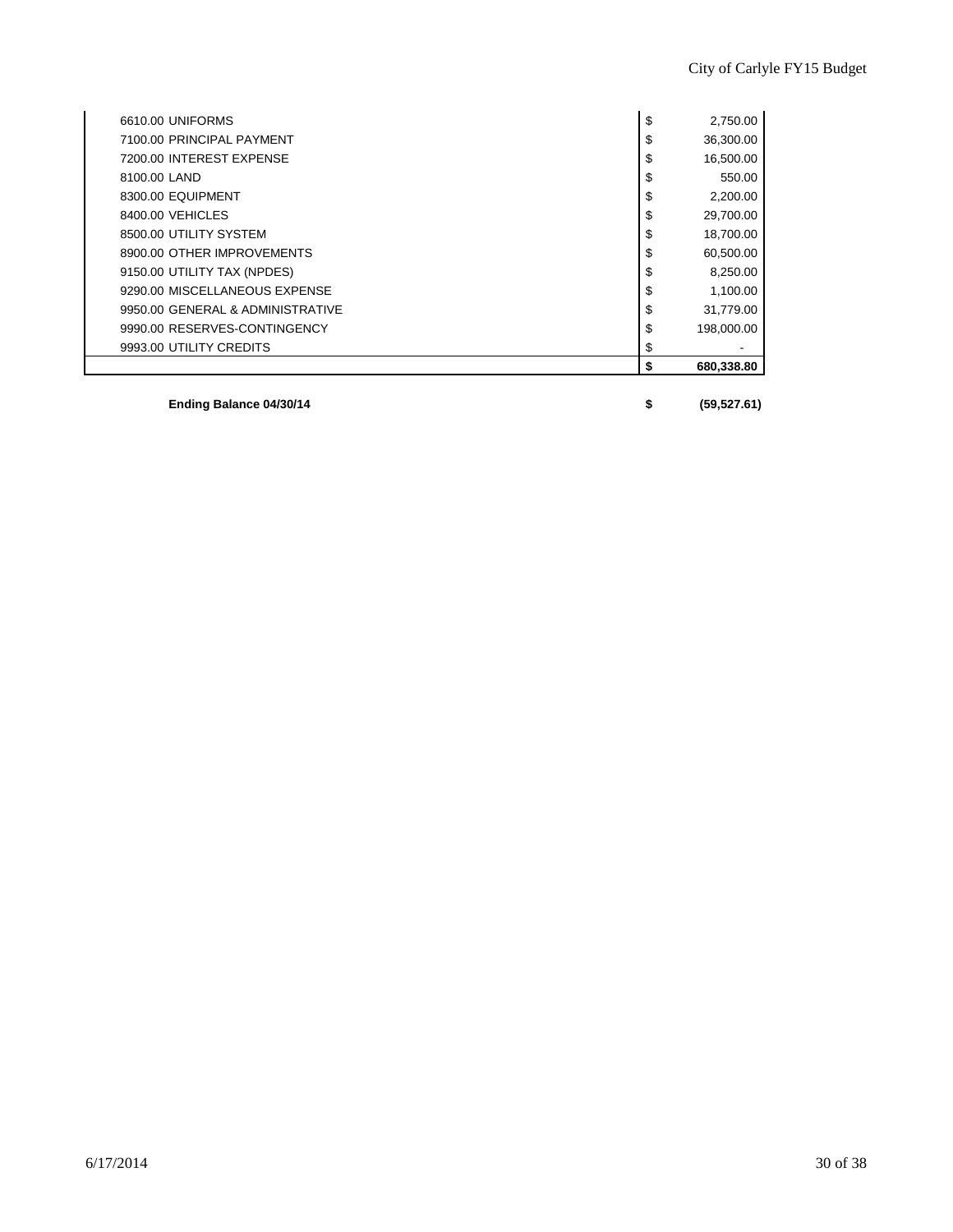### *FUND 53 ELECTRIC*

### **BEGINNING BALANCE 05/1/13 \$ 184,018.65**

| <b>REVENUES</b>                         |    | <b>FY15 BUDGET</b> |  |
|-----------------------------------------|----|--------------------|--|
| 3500.00 LOAN                            | Φ  |                    |  |
| 3630.00 ELECTRIC SALES                  | \$ | 4,500,000.00       |  |
| 3650.00 TAP-ON FEES                     | \$ | 7,500.00           |  |
| 3810.00 INTEREST                        | \$ | 2,500.00           |  |
| 3840.00 SALE OF MATERIAL, SUPPLIES, LAB | \$ | 20,000.00          |  |
| 3890.00 MISCELLANEOUS INCOME            | \$ | 500.00             |  |
| 3990.00 TRANSFER FROM OTHER FUNDS       |    |                    |  |
|                                         |    | 4,530,500.00       |  |

### **TOTAL FUNDS AVAILABLE: \$ 4,714,518.65**

| <b>EXPENDITURES -- PRODUCTION</b>        | <b>FY15 BUDGET</b> |
|------------------------------------------|--------------------|
| 4210.00 SALARIES-REGULAR                 | \$<br>165,000.00   |
| 4510.00 HEALTH & DENTAL INSURANCE        | \$<br>14,519.70    |
| 4610.00 SOCIAL SECURITY CONTRIBUTION     | \$<br>10,230.00    |
| 4620.00 RETIREMENT CONTRIBUTION          | \$<br>26,400.00    |
| 4630.00 MEDICARE CONTRIBUTION            | \$<br>2,365.00     |
| 5110.00 MAINTENANCE SERVICES-BUILDINGS   | \$<br>44,000.00    |
| 5120.00 MAINTENANCE SERVICES-EQUIPMENT   | \$<br>44,000.00    |
| 5130.00 MAINTENANCE SERVICES-VEHICLES    | \$<br>1,650.00     |
| 5150.00 MAINTENANCE SERVICES-UTILITY SYS | \$<br>13,200.00    |
| 5320.00 ENGINEERING SERVICES             | \$<br>22,000.00    |
| 5330.00 LEGAL                            | \$<br>1,980.00     |
| 5490.00 OTHER PROFESSIONAL SERVICES      | \$<br>16,500.00    |
| 5510.00 POSTAGE                          | \$<br>2,266.00     |
| 5520.00 TELEPHONE                        | \$<br>2,200.00     |
| 5570.00 IT SOFTWARE                      | \$<br>138.00       |
| 5580.00 IT HARDWARE                      | \$<br>550.00       |
| 5610.00 DUES                             | \$<br>7,700.00     |
| 5620.00 TRAVEL EXPENSES                  | \$<br>550.00       |
| 5630.00 TRAINING                         | \$<br>1,100.00     |
| 5650.00 PUBLICATIONS                     | \$<br>275.00       |
| 5670.00 OTHER PROFESSIONAL DEVELOPMENT   | \$<br>550.00       |
| 5710.00 UTILITIES                        | \$<br>34,100.00    |
| 5760.00 ELECTRIC PURCHASES               | \$<br>3,025,000.00 |
| 5770.00 DISPOSAL SERVICES                | \$                 |
| 5930.00 RENTALS                          | \$<br>1,100.00     |
| 5940.00 RISK MANAGEMENT-GENERAL INS.     | \$<br>89,100.00    |
| 6110.00 MAINTENANCE SUPPLIES-BUILDINGS   | \$<br>2,200.00     |
| 6120.00 MAINTENANCE SUPPLIES-EQUIPMENT   | \$<br>3,300.00     |
| 6130.00 MAINTENANCE SUPPLIES-VEHICLES    | \$<br>3,300.00     |
| 6150.00 MAINTENANCE SUPPLIES-UTILITY SYS | \$<br>5,500.00     |
| 6520.00 OPERATING SUPPLIES               | \$                 |
| 6530.00 SMALL TOOLS                      | \$<br>2,750.00     |
| 6540.00 JANITORIAL SUPPLIES              | \$<br>550.00       |
| 6550.00 AUTOMOTIVE FUEL/OIL              | \$<br>4,400.00     |
| 6560.00 CHEMICALS                        | \$<br>2,200.00     |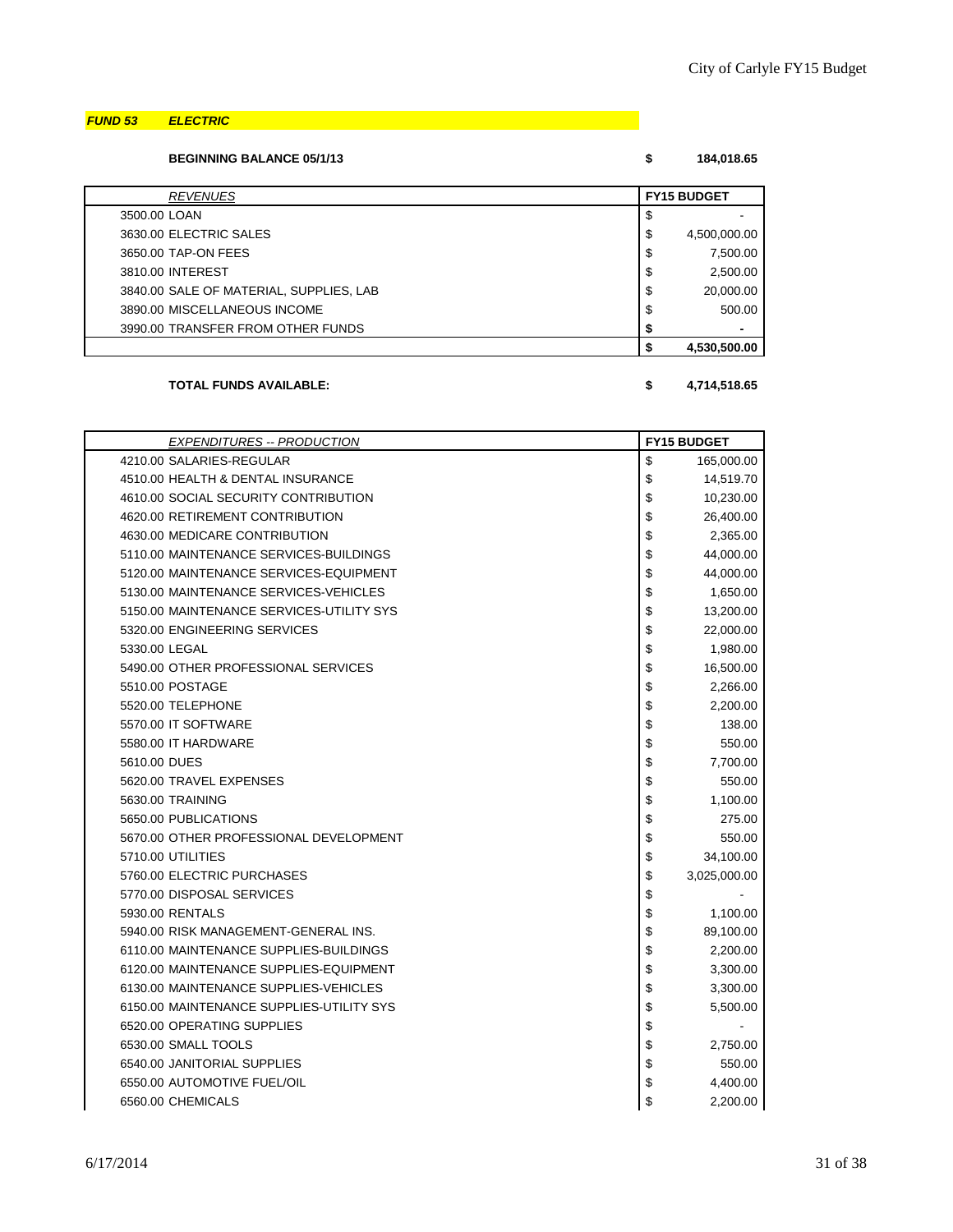| 6570.00 FUEL/OIL-GENERATION      | \$<br>121,000.00   |
|----------------------------------|--------------------|
| 6610.00 UNIFORMS                 | \$<br>1,100.00     |
| 6650.00 OTHER GENERAL SUPPLIES   | \$<br>1,100.00     |
| 7100.00 PRINCIPAL PAYMENT        | \$                 |
| 7200.00 INTEREST EXPENSE         | \$                 |
| 7400.00 RESERVES-CONTINGENCY     | \$<br>33,000.00    |
| 8400.00 VEHICLES                 | \$                 |
| 8500.00 UTILITY SYSTEM           | \$<br>16,500.00    |
| 8700.00 FURNITURE                | \$                 |
| 8900.00 OTHER IMPROVEMENTS       | \$<br>16,500.00    |
| 9290.00 MISCELLANEOUS EXPENSES   | \$<br>2.200.00     |
| 9950.00 GENERAL & ADMINISTRATIVE | \$<br>187,924.00   |
| 9992.00 TRANSFER TO FUND 54      | \$<br>93.265.00    |
| 9993.00 UTILITY CREDITS          | \$                 |
| <b>TOTAL PRODUCTION</b>          | \$<br>4,023,262.70 |

| EXPENDITURES -- DISTRIBUTION             | <b>FY15 BUDGET</b> |  |
|------------------------------------------|--------------------|--|
| 4210.00 SALARIES-REGULAR                 | \$<br>236,500.00   |  |
| 4510.00 HEALTH & DENTAL INSURANCE        | \$<br>20,328.00    |  |
| 4610.00 SOCIAL SECURITY CONTRIBUTION     | \$<br>14,663.00    |  |
| 4620.00 RETIREMENT CONTRIBUTION          | \$<br>38,533.00    |  |
| 4630.00 MEDICARE CONTRIBUTION            | \$<br>3,432.00     |  |
| 5110.00 MAINTENANCE SERVICES-BUILDINGS   | \$<br>11,000.00    |  |
| 5120.00 MAINTENANCE SERVICES-EQUIPMENT   | \$<br>6,600.00     |  |
| 5130.00 MAINTENANCE SERVICES-VEHICLES    | \$<br>4,400.00     |  |
| 5150.00 MAINTENANCE SERVICES-UTILITY SYS | \$<br>7,700.00     |  |
| 5320.00 ENGINEERING SERVICES             | \$<br>22,000.00    |  |
| 5330.00 LEGAL                            | \$<br>1,980.00     |  |
| 5490.00 OTHER PROFESSIONAL SERVICES      | \$<br>22,000.00    |  |
| 5510.00 POSTAGE                          | \$<br>2,266.00     |  |
| 5520.00 TELEPHONE                        | \$<br>2,200.00     |  |
| 5570.00 IT SOFTWARE                      | \$<br>143.00       |  |
| 5580.00 IT HARDWARE                      | \$<br>550.00       |  |
| 5620.00 TRAVEL EXPENSES                  | \$<br>550.00       |  |
| 5630.00 TRAINING                         | \$<br>2,750.00     |  |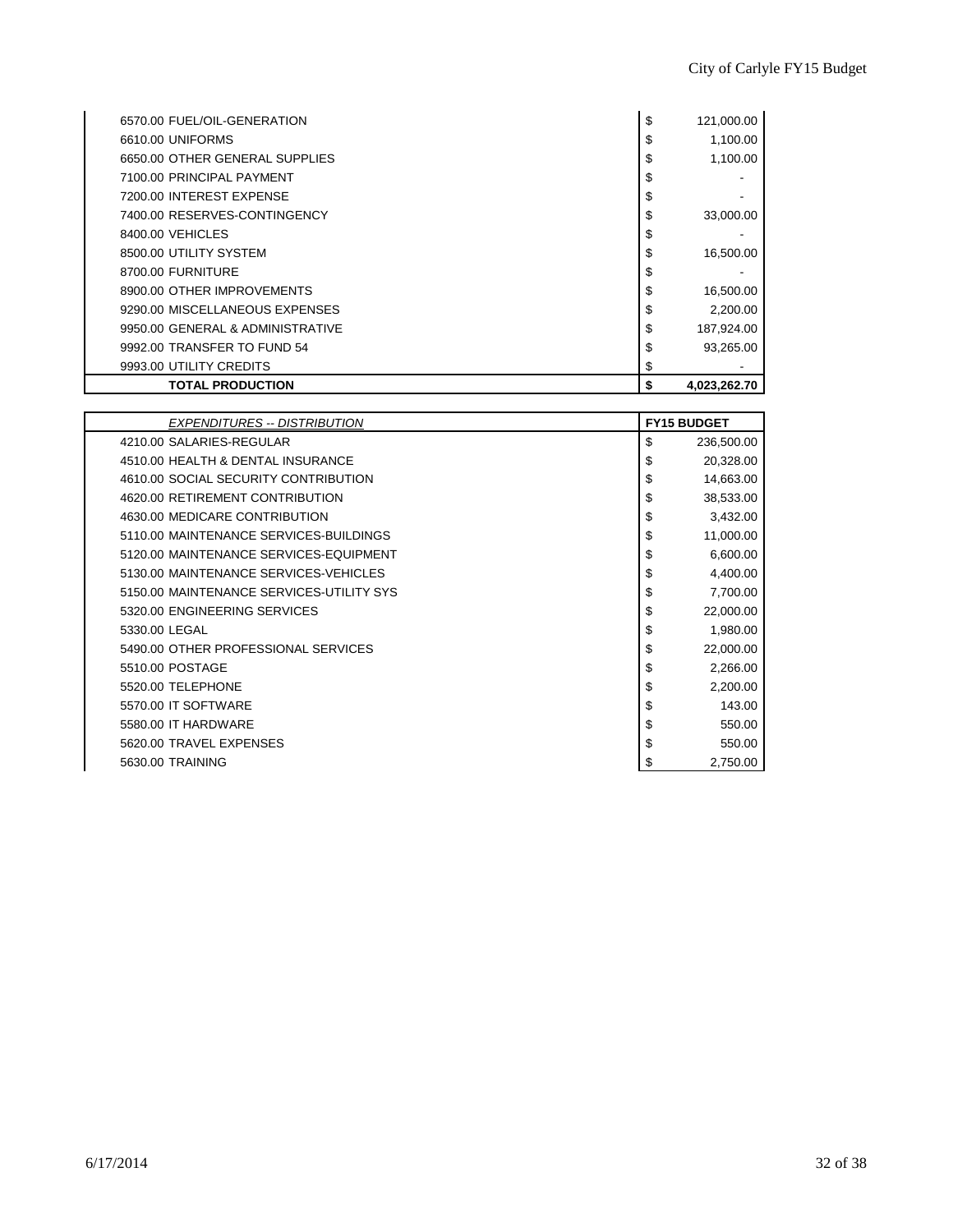| <b>EXPENDITURES -- DISTRIBUTION</b>       | #REF!               |
|-------------------------------------------|---------------------|
| 5650.00 PUBLICATIONS                      | \$<br>275.00        |
| 5670.00 OTHER PROFESSIONAL DEVELOPMENT    | \$<br>880.00        |
| 5710.00 UTILITIES                         | \$<br>34,100.00     |
| 5770.00 DISPOSAL SERVICES                 | \$<br>2,200.00      |
| 5930.00 RENTALS                           | \$<br>3,300.00      |
| 5940.00 RISK MANAGEMENT-GENERAL INS.      | \$<br>89,100.00     |
| 6110.00 MAINTENANCE SUPPLIES-BUILDINGS    | \$<br>4,400.00      |
| 6120.00 MAINTENANCE SUPPLIES-EQUIPMENT    | \$<br>2,200.00      |
| 6130.00 MAINTENANCE SUPPLIES-VEHICLES     | \$<br>4,400.00      |
| 6150.00 MAINTENANCE SUPPLIES-UTILITY SYS  | \$<br>55,000.00     |
| 6520.00 OPERATING SUPPLIES                | \$                  |
| 6530.00 SMALL TOOLS                       | \$<br>3,630.00      |
| 6540.00 JANITORIAL SUPPLIES               | \$<br>330.00        |
| 6550.00 AUTOMOTIVE FUEL/OIL               | \$<br>6,600.00      |
| 6610.00 UNIFORMS                          | \$<br>4,400.00      |
| 7400.00 RESERVES-CONTINGENCY              | \$<br>33,000.00     |
| 8300.00 EQUIPMENT                         | \$                  |
| 8400.00 VEHICLES                          | \$                  |
| 8500.00 UTILITY SYSTEM                    | \$<br>220,000.00    |
| 8900.00 OTHER IMPROVEMENTS                | \$<br>16,500.00     |
| 9150.00 UTILITY TAX                       | \$<br>177,320.00    |
| 9290.00 MISCELLANEOUS EXPENSES            | \$<br>1,100.00      |
| 9950.00 GENERAL & ADMINISTRATIVE          | \$<br>51,766.00     |
| 9993.00 UTILITY CREDITS                   | \$                  |
| <b>TOTAL DISTRIBUTION</b>                 | \$<br>1,108,096.00  |
| <b>TOTAL PRODUTION &amp; DISTRIBUTION</b> | \$<br>5,131,358.70  |
| Ending Balance 04/30/14                   | \$<br>(416, 840.05) |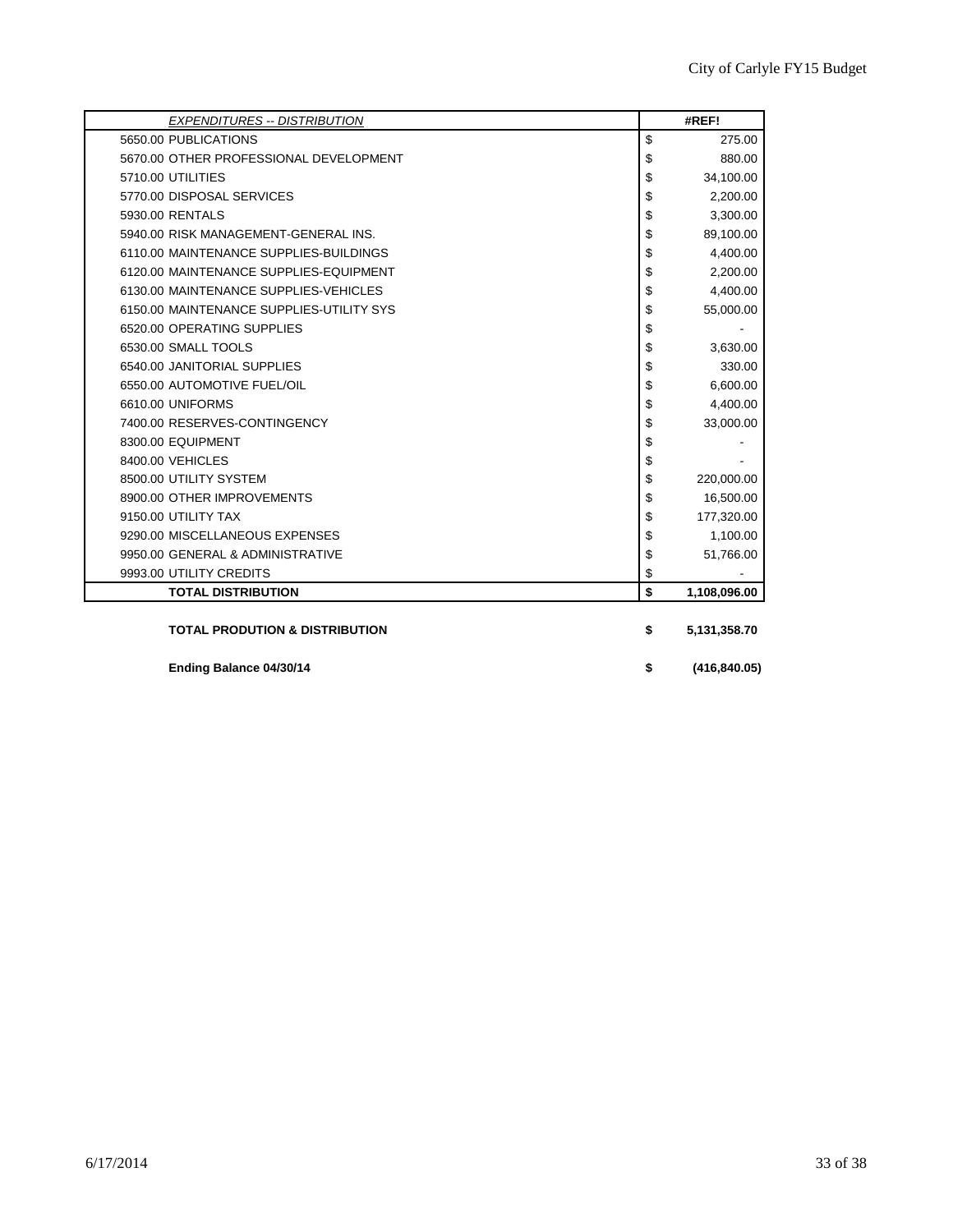# *FUND 54 ELECTRIC DEPT. REGULATORY PROJECTS*

#### **BEGINNING BALANCE 05/1/13**

| <b>REVENUES</b>               |          | <b>FY15 BUDGET</b> |
|-------------------------------|----------|--------------------|
| 3500.00 LOAN                  | ѡ        |                    |
| 3992.00 TRANSFER FROM FUND 53 | œ<br>۰IJ | 84,786.00          |
|                               |          | 84.786.00          |

#### **TOTAL FUNDS AVAILABLE: \$ 84,786.00**

| <b>EXPENDITURES</b>                    | <b>FY15 BUDGET</b> |           |
|----------------------------------------|--------------------|-----------|
| 5120.00 MAINTENANCE SERVICES-EQUIPMENT | ◡                  |           |
| 5160.00 MAINTENANCE SERVICES - NESHAPS | S                  |           |
| 7100.00 PRINCIPAL PAYMENT              | \$                 | 82,921.00 |
| 7200.00 INTEREST EXPENSE               | \$                 | 10.345.00 |
| 8400.00 VEHICLES                       |                    | -         |
|                                        |                    | 93.266.00 |

**Ending Balance 04/30/14 \$ (8,480.00)**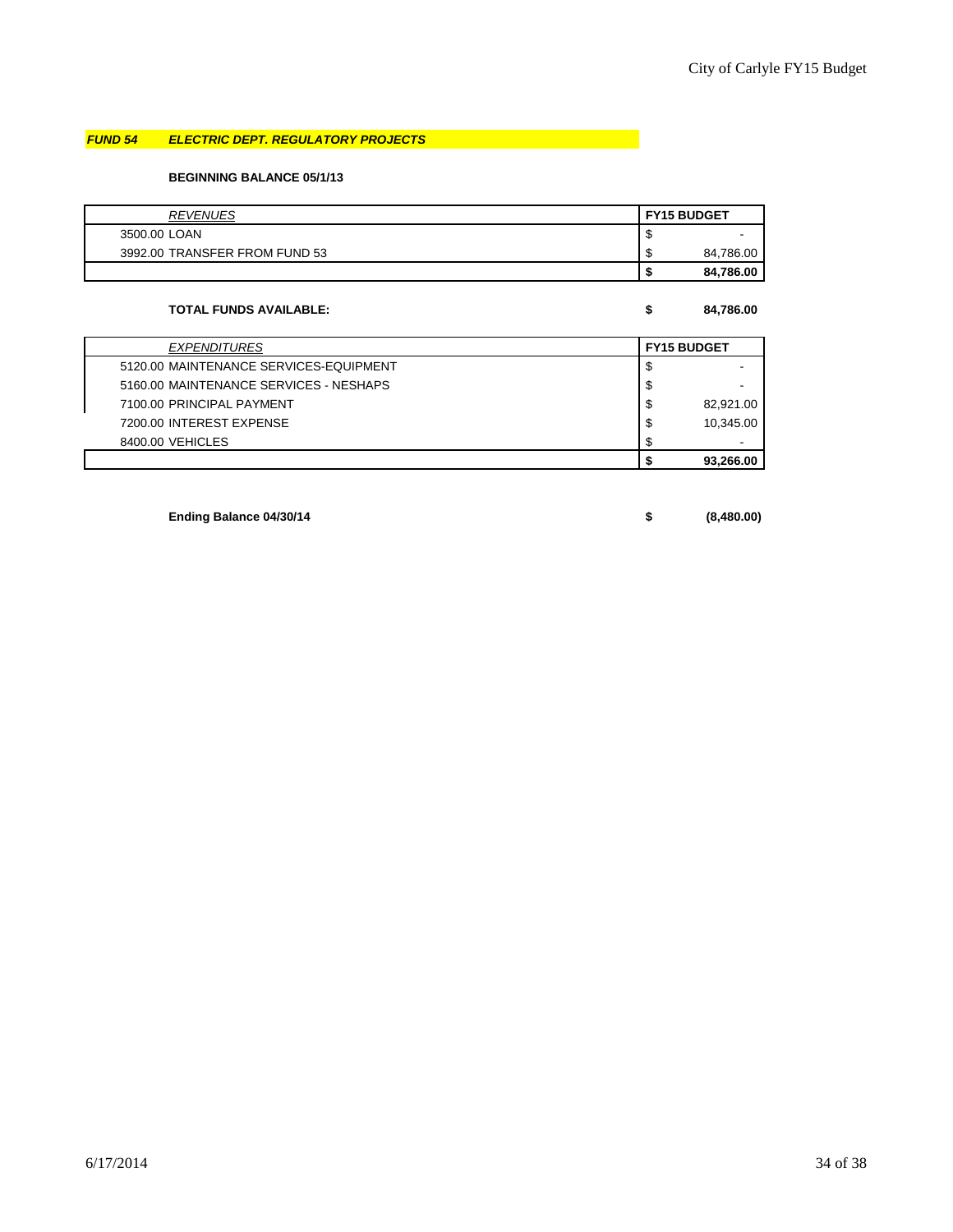|                    | <b>DEPARTMENT</b>                  |                       | <b>FY15 BUDGET</b>  |  |
|--------------------|------------------------------------|-----------------------|---------------------|--|
| FUND <sub>2</sub>  | CORP. OFFICE                       |                       | \$<br>547,877.00    |  |
| FUND <sub>3</sub>  | STREET & ALLEY                     |                       | \$<br>403,744.00    |  |
| FUND <sub>4</sub>  | <b>POLICE</b>                      |                       | \$<br>841,181.00    |  |
| FUND <sub>11</sub> | ECONOMIC DEVELOPMENT               |                       | \$<br>40,051.00     |  |
| FUND <sub>12</sub> | <b>CIVIL DEFENSE</b>               |                       | \$<br>2,750.00      |  |
| FUND <sub>13</sub> | GARBAGE                            |                       | \$<br>231,363.00    |  |
| FUND 14            | <b>HOTEL/MOTEL</b>                 |                       | \$<br>55,550.00     |  |
| FUND <sub>15</sub> | <b>MOTOR FUEL TAX</b>              |                       | \$<br>119,350.00    |  |
| FUND <sub>16</sub> | <b>RETIREMENT</b>                  |                       | \$<br>181,500.00    |  |
| <b>FUND 17</b>     | <b>PARKS</b>                       |                       | \$<br>246,161.90    |  |
| FUND <sub>18</sub> | <b>PLAYGROUNDS</b>                 |                       | \$<br>235,146.00    |  |
| FUND <sub>19</sub> | SOCIAL SECURITY & MEDICARE         |                       | \$<br>110,000.00    |  |
| FUND <sub>20</sub> | <b>LIBRARY</b>                     |                       | \$<br>187,284.90    |  |
| FUND <sub>21</sub> | <b>SPORTS COMPLEX</b>              |                       | \$                  |  |
| FUND <sub>22</sub> | POOL HOUSE LOAN                    |                       | \$<br>51,480.00     |  |
| FUND <sub>23</sub> | <b>NEW LIBRARY</b>                 |                       | \$<br>2,461,833.00  |  |
| FUND 33            | TIF <sub>1</sub>                   |                       | \$<br>560,615.00    |  |
| FUND 34            | TIF <sub>2</sub>                   |                       | \$<br>1,217,679.00  |  |
| FUND 32            | TIF <sub>3</sub>                   |                       | \$<br>30,580.00     |  |
| FUND 35            | DARE ACCOUNT                       |                       | \$<br>12,100.00     |  |
| FUND 36            | ECONOMIC DEVELOPMENT               |                       | \$<br>678,700.00    |  |
| FUND 37            | <b>STREET FAIR</b>                 |                       | \$<br>24,860.00     |  |
| <b>FUND 51-98</b>  | <b>WATER PRODUCTION</b>            |                       | \$<br>978,216.60    |  |
|                    | FUND 51-99 WATER DISTRIBUTION      |                       | \$<br>420,255.00    |  |
|                    |                                    | <b>WATER TOTAL</b>    | \$<br>1,398,471.60  |  |
| FUND 52            | <b>SEWER</b>                       |                       | \$<br>680,338.80    |  |
|                    | FUND 53-98 ELECTRIC PRODUCTION     |                       | \$<br>4,023,262.70  |  |
|                    | FUND 53-99 ELECTRIC DISTRIBUTION   |                       | \$<br>1,108,096.00  |  |
|                    |                                    | <b>ELECTRIC TOTAL</b> | \$<br>5,131,358.70  |  |
| FUND <sub>54</sub> | ELECTRIC DEPT. REGULATORY PROJ.    |                       | \$<br>93,266.00     |  |
|                    |                                    | <b>TOTALS</b>         | \$<br>15,543,240.90 |  |
|                    | <b>GRANT AWARD TOTAL</b>           |                       | \$<br>1,246,410.35  |  |
|                    | <b>MADDUX TRUST SALE</b>           |                       | \$<br>1,614,642.34  |  |
|                    | TOTAL MINUS GRANTS AND MADDUX SALE |                       | \$<br>12,682,188.21 |  |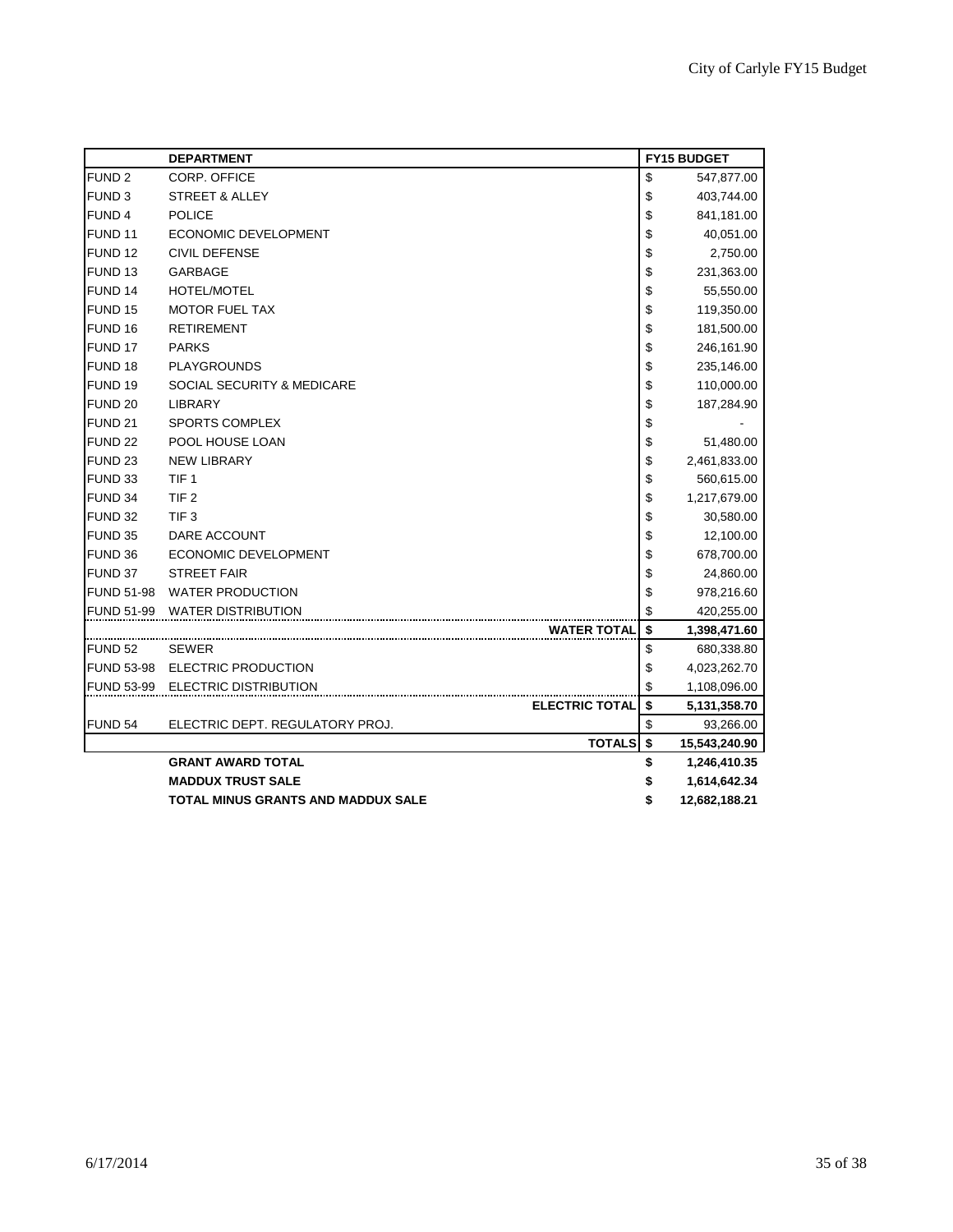SECTION 4: That if any section, subdivision, or sentence of this ordinance shall for any reason be held invalid or unconstitutional, such decision shall not affect the validity of the remaining portion of this ordinance.

SECTION 5: That a certified copy of this ordinance shall be filed with the County Clerk within 30 days after adoption.

SECTION 6: That this ordinance shall be in full force and effect after its passage, approval, and publication, as provided by law.

ADOPTED this \_\_\_\_\_\_\_\_ day of \_\_\_\_\_\_\_\_\_\_\_\_\_\_\_, 2014, pursuant to a roll call vote by the City Council of the City of Carlyle, Clinton County, Illinois.

| AYES:   |  |                    |  |
|---------|--|--------------------|--|
|         |  |                    |  |
|         |  |                    |  |
|         |  |                    |  |
|         |  |                    |  |
|         |  |                    |  |
|         |  |                    |  |
|         |  |                    |  |
|         |  |                    |  |
|         |  |                    |  |
|         |  |                    |  |
|         |  | Mike Burton, Mayor |  |
| ATTEST: |  |                    |  |
|         |  |                    |  |

Janine Ehlers, City Clerk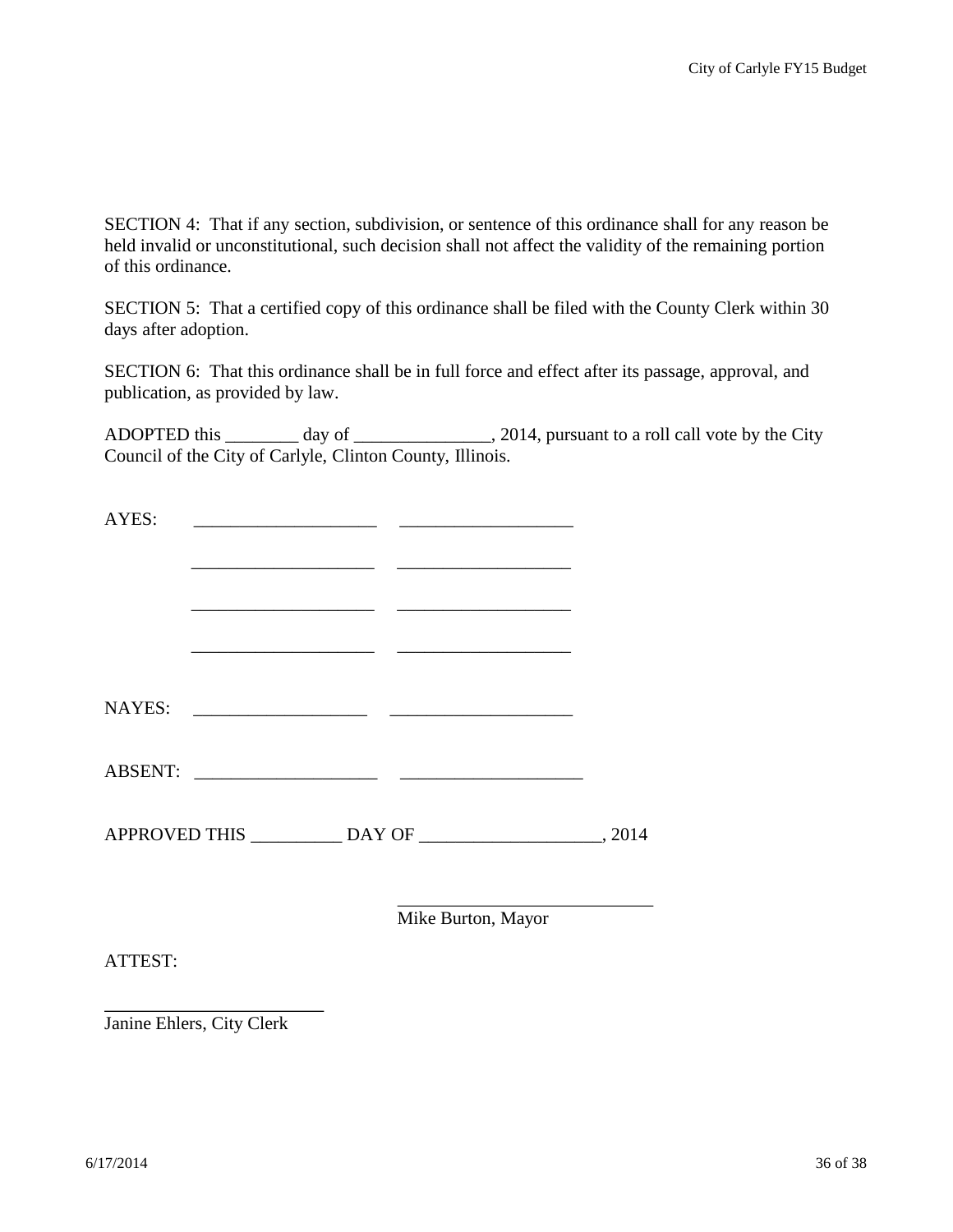# **CERTIFICATION OF APPROPRIATION ORDINANCE**

# **CITY OF CARLYLE**

The undersigned, duly elected, qualified, and acting Clerk of the City of Carlyle, Clinton County, Illinois, does hereby certify that the attached hereto is a true and correct copy of the Appropriation Ordinance for the fiscal year beginning May 1, 2014 and ending April 30, 2015, as adopted on

\_\_\_\_\_\_\_\_\_\_\_\_\_\_\_\_\_\_\_\_\_\_\_\_\_\_\_\_\_\_.

This certification is made and filed pursuant to the requirements of Public Act 83-881 (35 ILCS 205/162) and on behalf of the City of Carlyle, Clinton County, Illinois. This certification must be filed within 30 days after the adoption of the Appropriation Ordinance.

Dated this \_\_\_\_\_\_ day of \_\_\_\_\_\_\_\_\_, 2014

Janine Ehlers, City Clerk

Filed this \_\_\_\_\_\_ day of \_\_\_\_\_\_\_\_\_, 2014

Mary Rakers, Clinton County Clerk